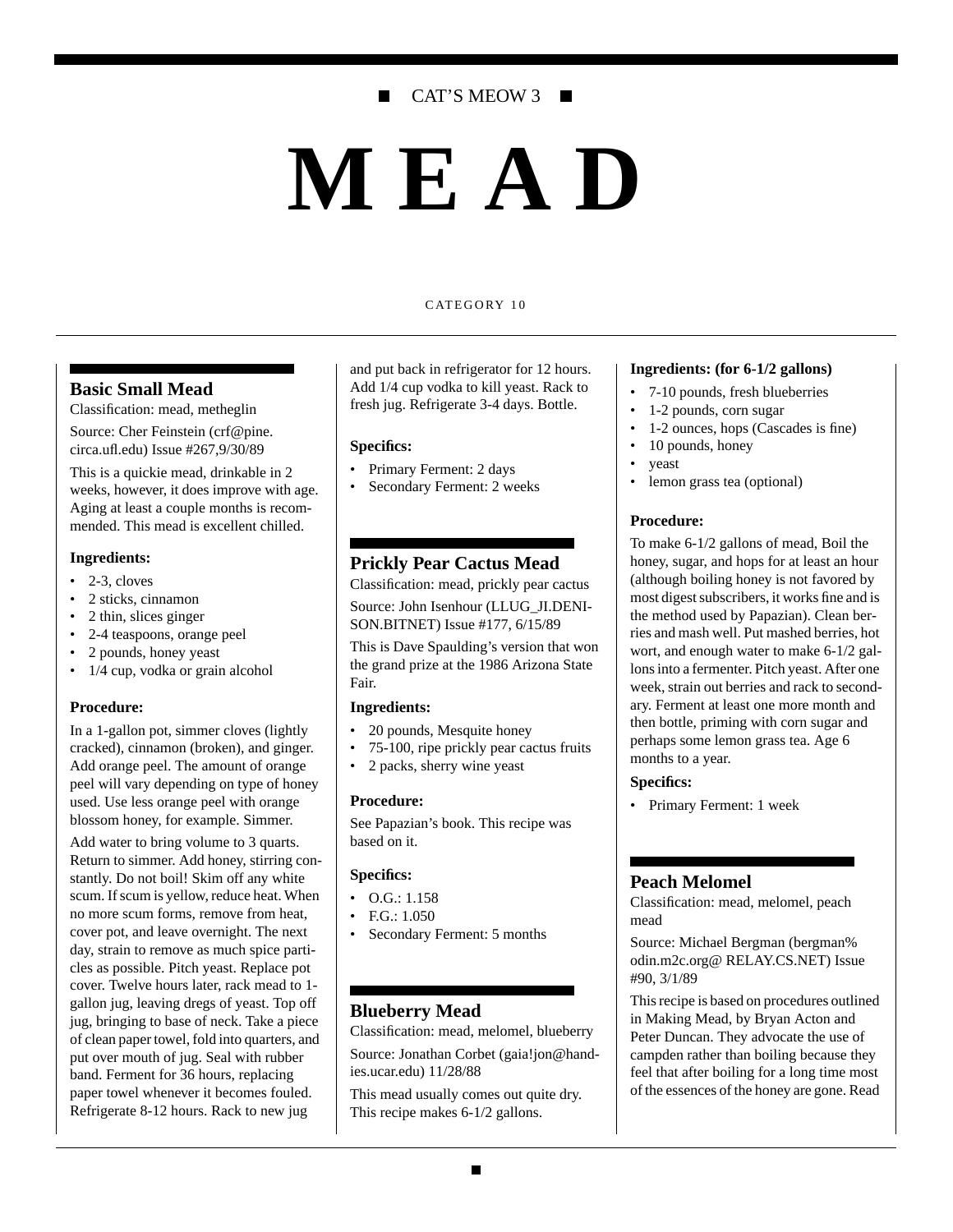the "Basic Procedures" section of Acton & Duncan for more info.

#### **Ingredients:**

- 6 pounds, peaches
- 3/4 pint, elderflowers
- 2-1/2 pounds, acacia honey
- 1/30 ounce, tannin
- Graves yeast
- 1/4 ounce, tartaric acid
- 1/4 ounce, malic acid

## **Procedure:**

Press peaches (after removing pits). Dissolve honey in 4 pints warm water, blend in peach juice along with acid, tannin, and nutrients. Add 100 ppm sulfite (2 campden tablets). After 24 hours, add yeast starter, allow to ferment 7 days before adding elderflowers. Ferment on flowers for 3 days then strain off flowers and top off to 1 gallon with cold water. Ferment until specific gravity drops to 10, then rack. Rack again when gravity drops to 5, and add 1 tablet campden. Rack again when when a heavy deposit forms, or after 3 months, whichever comes first. Add another campden tablet. Rack again every 3-4 months, adding a tablet after every second racking.

# **Riesling Pyment**

Classification: mead, pyment

Source: Jackie Brown (BROWN@ MSUKBS.BITNET) Issue #184, 6/24/89

This is more winey than your straight mead, but very pleasant. Medium dry and spritzig---very nice as a table wine. Those of you set up to crush your own grapes might try a grape honey mix. A drink of noble history!

## **Ingredients:**

- 4-1/2 pounds, wildflower honey
- 5-1/2 pounds, partial blueberry honey
- 2 tablespoons, acid blend
- 1 tablespoon, pectic enzyme
- 4 pounds, Alexander's Johanissberg Riesling extract
- 1 pack, Red Star champagne yeast

#### **Procedure:**

Boil honey, acid, enzyme and Riesling extract for 1 hour (I have since learned that honey is best not boiled; subsequent

batches have been made by holding the mixture for 2 hours). Cool and pitch yeast. Rack to secondary after 8 days. Bottle after 4 months.

#### **Specifics:**

- Primary Ferment: 8 days
- Secondary Ferment: 48 days

# **Cyser**

Classification: Cyser

Source: Arun Welch (welch@cis.ohiostate.edu) Issue #537, 11/14/90

#### **Ingredients:**

- 4 gallons, fresh cider (no Pot.Sorb)
- 5 to 6 pounds, honey
- 1 gallon, water
- 1 large stick, cinnamon
- 5 cloves
- 2 pods, cardamom
- 2 packs, Red Star Pasteur champagne yeast

## **Procedure:**

Simmer the spices in the water for 10 minutes. Dissolve honey. Simmer and strain crud until there isn't any more. Transfer to primary, along with cider (this should bring primary to a good pitching temperature). Pitch yeast and wait 1 to 2 weeks for the foam to die down. Transfer to secondary. Ferment in secondary 3-6 months. Bottle and age another 3 or more months.

## **Specifics:**

- Primary Ferment: 1--1/2 week
- Secondary Ferment: 3--6 months

# **Wassail Mead**

#### Classification: mead

Source: Mal Card card@apollo.hp.com, Issue #538 11/15/90

#### **Ingredients:**

- 12-1/2 pounds light clover honey
- 4 teaspoons acid blend
- 5 teaspoons yeast nutrient
- wine yeast

#### **Procedure:**

Add honey, acid blend, and yeast nutrient to 2 gallons of water and boil for 1/2 hour.

Add this to 1-1/2 gallons of cold water in the primary fermenter. Pitch yeast when the temperature reaches 70-75 degrees. Use a blow off tube if you use a carboy. Allow fermentation to proceed for 3 weeks or more (up to several months). When the mead becomes fairly clear, rack to secondary. Attach air-lock. Leave the mead to sit at least 3 weeks. When yeast settles to bottom and is clear, it is ready to bottle. Adding 3/4 cup of corn sugar at bottling will produce a sparkling mead. Sparkling meads should not be made with an original gravity higher than 1.090.

## **Specifics:**

- $\bullet$  O.G.: 1.100
- F.G.: 1.000

# **Quick Mead**

Classification: mead, metheglin

Source: Kevin Karplus (karplus@ararat. ucsc.edu) Issue #538, 11/16/90

Yield is 3.1 gallons. Excellent clarity, fairly sweet flavor, slight sediment, light gold color. An excellent batch.

#### **Ingredients: (for 3-1/2 gallons)**

- 3 gallons, water
- 5 pounds, honey
- 1/3 cup, jasmine tea
- 1/2 teaspoon, ground ginger
- 2 teaspoons, cinnamon
- 1/2 teaspoon, ground allspice
- 1/2 teaspoon, ground cloves
- 1/2 teaspoon, ground nutmeg
- ale yeast

## **Procedure:**

Boil water, adding tea and spices. Remove from heat and stir in honey. (Some mead makers boil the honey, skimming the scum as it forms). Cover boiled water, and set aside to cool (this usually takes a long time, so start on the next step). Make a yeast starter solution by boiling a cup of water and a tablespoon or two of honey. Add starter to cooled liquid. Cover and ferment using blow tube or fermentation lock. Rack two or three times to get rid of sediment.

The less honey, the lighter the drink, and the quicker it can be made. 1 pound per gallon is the minimum, 5 pounds per gallon is about the maximum for a sweet dessert wine. This mead is a metheglin because of the tea. The yeast is pitched one day after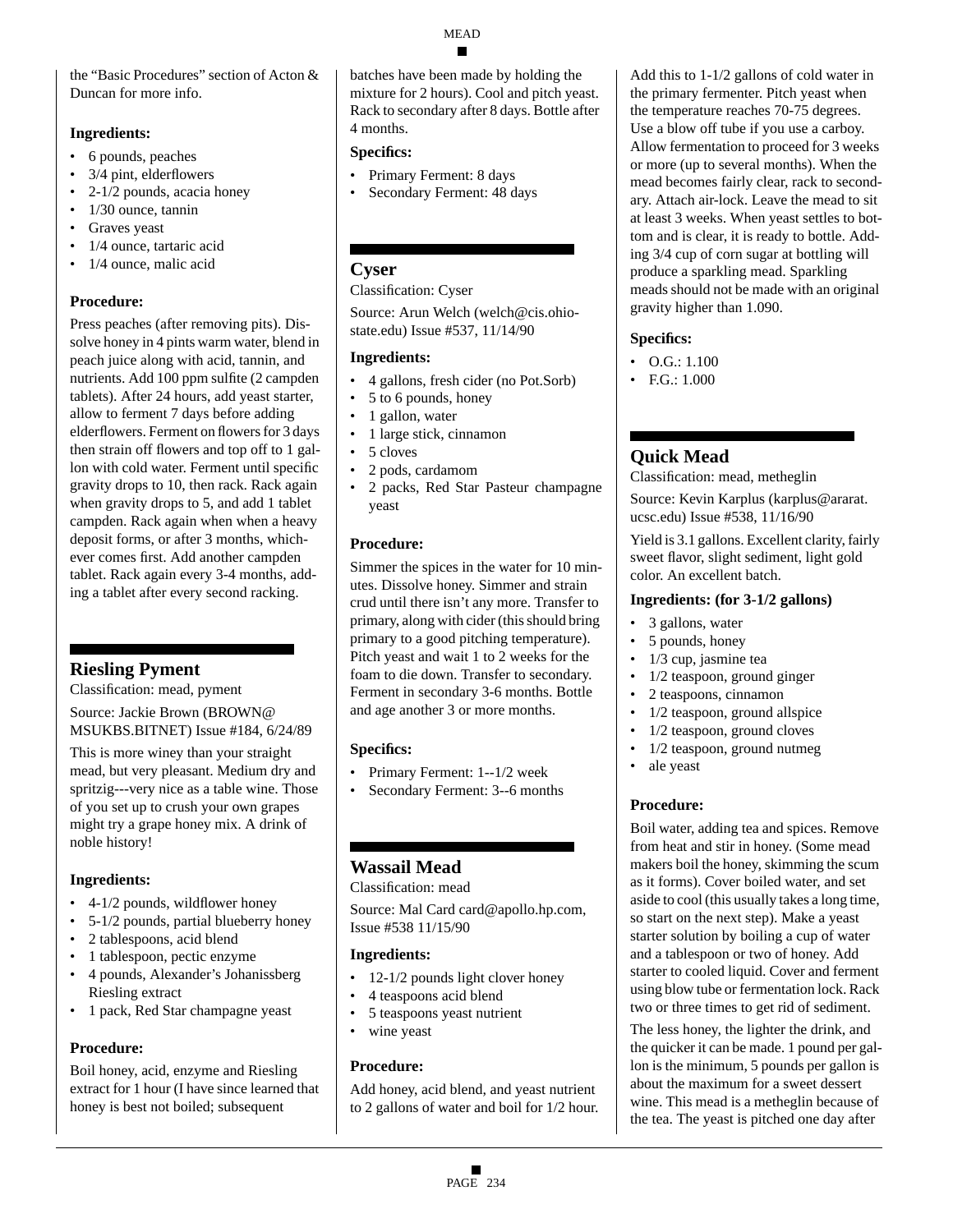starting the batch, the crud skimmed about 10 days later, then wait 3 days and rack to second- ary. Wait 2 more weeks and bottle- --about 4 weeks from start to finish.

# **Sack Mead**

Classification: mead, metheglin

Source: Kevin Karplus (karplus@ararat. ucsc.edu) Issue #538, 11/16/90

Sweet, smooth, potent. A dessert wine. This is perhaps the best of my 20 or more batches of mead.

#### **Ingredients: (for 3.7 gallons)**

- 3 gallons, water
- 16 pounds, honey
- 1/4 cup, keemun tea
- 1/4 cup, oolong tea
- 2 teaspoons, cinnamon
- 1/2 teaspoon, whole anise seed
- 18 clusters, cardamom, crushed
- 20 allspice, crushed
- 1 inch, galingale root, crushed
- yeast
- unflavored gelatin (fining)

#### **Procedure:**

Boil water, adding tea and spices. Remove from heat and stir in honey. (Some mead makers boil the honey, skimming the scum as it forms). Cover boiled water, and set aside to cool (this usually takes a long time, so start on the next step). Make a yeast starter solution by boiling a cup of water and a tablespoon or two of honey. Add starter to cooled liquid. Cover and ferment using blow tube or fermentation lock. Rack two or three times to get rid of sediment.

This recipe took about 6-1/2 months from brewing to bottling. First rack took place 15 days after brewing. 2nd rack 3 weeks later. 3rd rack 3 months later. Gelatin added 1 month later. Bottled about 2--1/2 months later. Yield 3.7 gallons.

# **Mead**

Classification: mead, traditional mead Source: Carl West (eisen@kopf.hq. ileaf.com) Issue #591, 3/7/91

It was still bubbling when I bottled. Yes, I plan to begin drinking it soon, before it becomes a grenade six-pack.

#### **Ingredients:**

- 1 gallon, bottled water
- 2 pounds, generic honey
- 1 Medium lemon, zest and juice
- 1/4 teaspoon, Red Star Champagne yeast

#### **Procedure:**

Simmer these together and skim off the scum as it rises. If you wait for it all to rise so you can skim just once and you miss the moment, the scum sinks, never to rise again. Pitch yeast when cool and kept it at room temp (65-72) for 5 weeks where it bubbled about once every 5 seconds for the whole time.

## **Specifics:**

• Primary Ferment: 5 weeks

# **Melomel**

Classification: mead, melomel, kiwi mead, star fruit mead, cranberry mead

Source: Michael Zenter (zentner@ecn. purdue.edu) Issue #592, 3/8/91

Now for the weirdness. I pitched at about 6 PM. No real activity the following day until about 4 PM when all of the sudden, there was a violent eruption of foam out of the airlock. No warning at all.

#### **Ingredients:**

- 16 pounds, wildflower honey
- 5 gallons, water
- 5 kiwis
- 3 star fruits
- 1 pound, cranberries
- acid blend to .45 tartaric
- MeV liquid mead yeast culture

#### **Procedure:**

Pasteurized the honey and fruit at about 180 degrees for 10-15 minutes, ran through a chiller, pitched with VERY vigorous aeration. Let it sit with the fruit in for 7 days, then rack off.

## **Specifics:**

• O.G.: 1.124

# **Sweet Mead**

Classification: mead, metheglin

Source: Rob Derrick (rxxd@doc.lanl.gov) posted this recipe from C. J. Lindberg, Issue #610, 4/4/91

#### **Ingredients: (for 1 gallon)**

- 5 pounds, Honey (Smith's brand)
- 1 teaspoon, Citric Acid
- 1/4 pint, Strong Tea
- 1 package, Champagne Yeast
- Yeast Nutrient

# **Procedure:**

Boil 1 quart of water, honey and citric acid for seven minutes. Then the add the tea and boil for five more minutes. The mixture was then added to 48 FL. oz. of cold water in the one gallon jug. The wort was then cooled overnight to 70 degrees. Add yeast and yeast nutrient. Ferment for four months.

#### **Specifics:**

 $\bullet$  O.G.: 1.153

# **Blueberry Mead Recipe**

Classification: mead, melomel, blueberry mead

Source: Jay Hersh (hersh@expo.lcs. mit.edu) Issue #643, 5/23/91

This mead had a terrific rose color. It took over 8 months to really age, and was fantastic after 2 years. It had a nice blueberry nose to it, and quite a kick.

#### **Ingredients:**

- 12 pounds, Wildflower Honey
- 2 pounds, blueberries
- 2 teaspoons, gypsum or water crystals
- 3 teaspoons, yeast nutrient
- 1 ounce, Hallertauer Leaf hops
- 1 tablespoon, Irish Moss
- 2 packs, Red Star Pastuer Champagne yeast

## **Procedure:**

Boil hops, yeast nutrient and water crystals for 30 - 45 minutes. Add Irish Moss in the last 15-30 minutes of the boil. Turn off the heat and add the honey and the blueberries, steep at 180-190 degrees for 15 minutes minimum (30 minutes is ok too). Pour the whole mixture to a bucket or carboy and let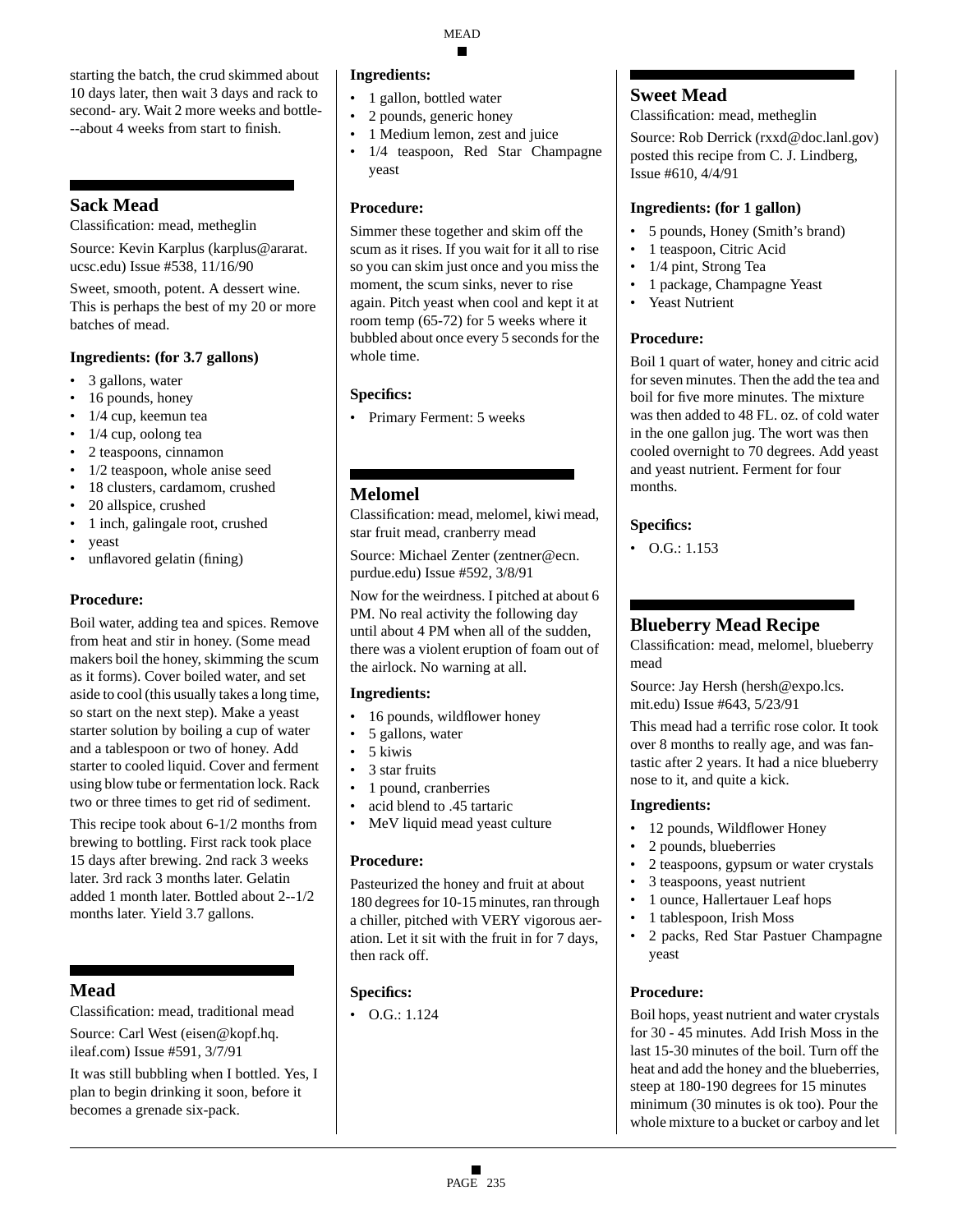cool (or use a wort chiller if you have one). Add the yeast at the temperature recommended on the packet (85-90 degreesI think). Let it ferment. Rack the mead off the fruit after 6-7 days (you can actually let it go longer if you like). Let ferment for 4 more weeks in the secondary then bottle. Other people like to rack their meads at 3- 4 week intervals and let it keep going in the carboy. I don't think too much fermentation went on after the first 4 weeks (I made this in July so it fermented fast), so if you keep racking you'll basically be doing some of the aging in the carboy, otherwise it will age in the bottles.

#### **Specifics:**

- Primary Ferment: 1 week
- Secondary Ferment: 4 weeks

# **Standby Mead**

Classification: mead

Source: Michael Tighe (tighe@inmet. camb.inmet.com) Issue #697, 8/8/91

To quote the original source: "It will be quick and pleasant from the very start and will keep for a month or more." Other variations inclued: Add lots more honey and let it ferment till it stops. Bottle and wait a month or more, you get champagne.

Use some other citris fruit peel, such as lemon or grapefruit.

Add some other fruit flavoring (crushed berries of some sort).

Load up on the ginger (my friend makes Death by Ginger by using pounds of ginger per gallon!)

#### **Ingredients: (for 1 gallon)**

- 1 gallon, Water
- 2 pounds, honey
- 1 Thumb size piece of ginger
- 2 Tablespoons, Orange peel (no white pith please)
- Champagne yeast

#### **Procedure:**

Bring the honey and water to a boil skimming off the white and brown foam as you heat it. Simmer/skim for about 5 minutes per gallon  $(5 \text{ gallons} == 20 \text{ min})$ . When the boiling is almost done, add the ginger and orange peel. Cool (I usually let it cool "naturally"). Work with yeast (Werka Mead Yeast is good, champagne or general purpose wine yeast will do). Bottle after two weeks (while it's still sweet and still quite active). Refrigerate the bottles after another two weeks (to avoid the glass grenade syndrome and to make the yeast settle out of the mead).

#### **Specifics:**

• Primary Ferment: 2--3 weeks

# **Honey Ale (Mead)**

Classification: mead

Source: David Haberman (habermand@ afal-edwards.af.mil) Issue #722, 9/12/91

This was the very first beer I ever made and 7 years ago most people I knew didn't worry about the bittering units of the hops. I would guess that they were around 3% AAU's. Red star was the main yeast used at the time. Yeast nutrient is necessary since the honey does not have the required food for the beasties. I used buckwheat honey because I like the flavor. Do not drink this beer until at least 1 month after bottling. Since it is made from honey the ale improves with age. A bottle that I saved for 4 and a half years tasted so good that I wish I had saved more! The beer had a very nice honey aroma and flavor. The hops were enough to balance the sweetness. I don't think that I would change anything except try to make more and keep it a while before drinking.

#### **Ingredients:**

- 4 pounds, Buckwheat honey
- 4 ounces, Styrian Goldings hops
- 7 grams, Red Star Ale yeast
- 1 teaspoon, acid blend
- 1 teaspoon, yeast nutrient
- 1 cup, corn sugar

#### **Procedure:**

Boil honey and 3 gallons water with 3 ounces hops for 47 minutes, add 1 ounce last 7 minutes. Before adding hops, skim off the scum that rises to the top. Cool and pour into fermenter and top to 5 gallons. Add acid blend, nutrients and re-hydrated yeast. When fermentation completes, mix with 1 cup sugar, a little yeast and bottle.

#### **Specifics:**

- $\bullet$  O.G.: 1.031
- F.G.: 0.997

# **Orange Ginger Mead**

Classification: mead, metheglin

Source: Brian Bliss (bliss@csrd.uiuc.edu) Issue #618, 4/18/91

After several months it's just getting drinkable now. If I let a bottle sit in the fridge for about a week, and decant very carefully, it's very good, and gives one heck of a buzz.

#### **Ingredients: (for 6 gallons)**

- 15 pounds, clover honey
- 181 grams, grated ginger
- 2 tablespoons, gypsum
- 3 teaspoons, yeast energizer
- 1 ounce, Hallertauer hops (boil)
- 1/2 ounce, Hallertauer hops (finish)
- 4-5 pounds, oranges
- juice from 1 orange
- $1/2$  teaspoon, irish moss
- champagne yeast (Red Star)

#### **Procedure:**

Combine honey, ginger, orange juice, 1/2 ounce of hops, and yeast energizer and bring to a boil. Remove a small amount of wort to be used for a yeast starter (Allow starter to cool, and add yeast). Boil the remaining wort 30 minutes. Add another 1/ 2 oz hops and boil for additional 30 minutes. Turn off heat. Cut 4-5 lbs of oranges in half, and squeeze into the wort. Toss in orange halves after squeezing. Let sit 12 min. Strain into fermenter sparged into cold water, while removing the orange halves and squeezing the last bit out (with clean hands---very hot---ouch!).

#### **Specifics:**

- O.G.: 1.088
- F.G.: 0.998
- Primary Ferment: 12 days at 65--70 degrees
- Secondary Ferment: 1 month

## **Traditional Mead**

Classification: mead, traditional mead Source: John Carl Brown (brown@ cbnewsh.cb.att.com) 3/12/92

However, I plan to make this a sparkling mead by priming with 1/2 cup of corn sugar when bottling.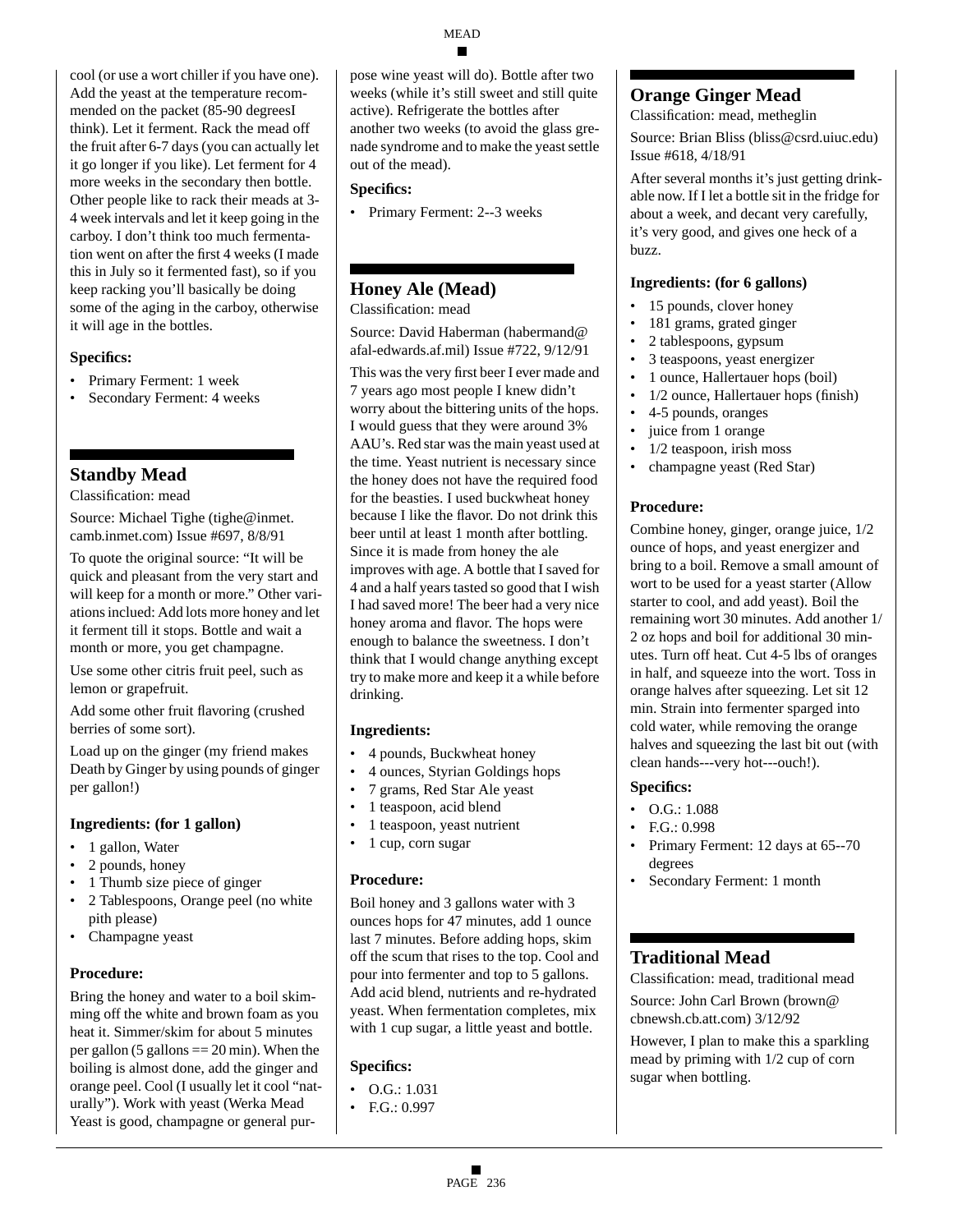## MEAD

#### **Ingredients:**

- $12 1/2$  pounds, honey (6--1/2 of clover, of wildflower)
- 4 teaspoons, acid blend
- 5 teaspoons, yeast nutrient
- 2 packages, Red Star Pasteur Champagne yeast

## **Procedure:**

On process, there is contention about the need to boil honey. I've seen suggestions to use campden tablets, to pasteurize by holding at 170 degrees, and to boil for only 15 minutes. Honey itself inhibits bacterial activity but does not kill organisms. Advocates of non-boiling feel too much flavor and aroma are lost by boiling. On the other hand boiling is said to ensure a clean wort and aid in clearing. I boiled, rehydrated the yeast and pitched at 80 degrees and then have kept the carboy in a 70 degree room.

# **Ale Mead**

Classification: mead

Source: justcoz@triton.unm.edu, r.c.b., 4/19/92

This was part of a long series of messages posted by justcoz on the history of mead. Preceding this message was a discussion of economic factors that caused the decline in popularity of mead and an explanation of how, at one time, most meads (such as those consumed by the Vikings) were of low strength, such as this mead.

#### **Ingredients: (for 1 gallon)**

- 1 pound, honey
- 1 ounce, hops
- 1/4 ounce, citric acid (or juice of 2 small lemons)
- 2 tablespoons, yeast nutrient
- 1 package, brewers yeast (ale yeast)
- 1 gallon, water

## **Procedure:**

Dissolve the honey in 6 pints hot water and bring to the boil. Add the hops and boil vigorously for about 45 minutes. A few of the hops should not be added initially, but put in about 5 minutes before the wort reaches the end of the boiling period. Strain off the hops, add the citric acid and nutrients, allow to cool overnight (covered closely), then bring the volume up to 1 gallon with cold water. Add the yeast to the cool wort

and allow to ferment to completion, skimming off the yeast as you would for a beer. Allow to settle for a few days after the fermentation ceases, then rack into quart bottles, adding one level teaspoonful of sugar to each bottle. Seal the bottles, store in a warm place for 2-3 days to ensure that bottle fermentation begins, then move to a cooler location to assist clarification. Subsequently treat as a bottled beer. Priming is not essential, and, after fermentation, the ale mead may be matured as a draught beer and drunk after a few months.

# **Queen Elizabeth's Mead**

Classification: mead, metheglin

Source: justcoz@triton.unm.edu r.c.b., 4/19/92

Queen Elizabeth's own royal recipe for mead has survived to this day, although no brewer in his senses would want to make such a sickley concoction. This is a modern adaptation of Her Majesty's recipe which should prove satisfactory insofar as the herbs are infused in the finished mead. This enables the brewer to exercise much greater control over how much herb flavor is imparted to the drink.

This recipe was preceded by a discussion of how, during Elizabethan times, sweetners, spices, etc., were added to meads and how a range of pyments and metheglins came into existence.

#### **Ingredients: (for 1 gallon)**

- 3--1/2 pounds, honey
- 1/4 teaspoon, acid blend
- 1 tablespoon, yeast nutrient
- 1/2 ounce, rosemary
- 1/2 ounce, bay leaves
- $1/2$  ounce, thyme
- 1/4 ounce, sweet briar
- 1 campden tablet
- 1 package, Madeira yeast
- 1 gallon, water

#### **Procedure:**

In the primary, dissolve the honey, acid blend, yeast nutrient and yeast in 1 gallon of luke-warm water. Add the campden tablet. Attatch airlock and let sit until ferment is complete (about 3 - 5 weeks). Syphon off sediment into secondary and let sit for 6 months. When wine is 6 months old, rack back into primary. Place herbs in nylon straining bag (securely tied) and place in

primary. Taste the wine daily until the flavor extracted from the herbs is satisfactory, then remove the bag of herbs. Mature for at least an additional 6 months, racking every 2 months to aid clearing.

# **Maple Mead**

Classification: mead, maple mead

Source: coz@triton.unm.edu Issue #881, 5/14/92

If you are going to make a small quantity of this brew, I sugget that you follow this recipe fairly closely.

## **Ingredients:**

- 3--1/4 pounds, maple syrup
- 7 pints, water
- 1/2 teaspoon, acid blend
- 3/4 teaspoon, yeast energizer
- 1 campden tablet
- 1 package, Red Star champagne yeast

## **Procedure:**

It'll take about a day to really get fermenting, and should go like crazy for 4 to 6 weeks. Rack off the yeast sediment at that time and then re-rack at least 3 times at 3 month intervals. It'll be ready to bottle by 9 or 10 months of age, but the longer it sits, the mellower and smoother it becomes.

#### **Ingredients for 5 gallon batch:**

- 1 1/2 gallons of maple syrup
- 4 gallons water
- 2 tsp acid blend
- 4 tsp yeast energizer
- 1 campden tablet
- 1 pkg Red Star champagne yeast

# **2nd Mead**

Classification: mead

Source: Jacob Galley (gal2@midway.uchicago.edu) Issue #897, 6/5/92

This stuff smells incredible---slightly orange, slightly fruity, very much like flowers. The grape juice had not fermented out completely (it's not explosive, yet), but neither was it noticeably sweet. The grape masks whatever young-taste the mead still has in it (not much). After two weeks it was

lightly carbonated and a very clear pink.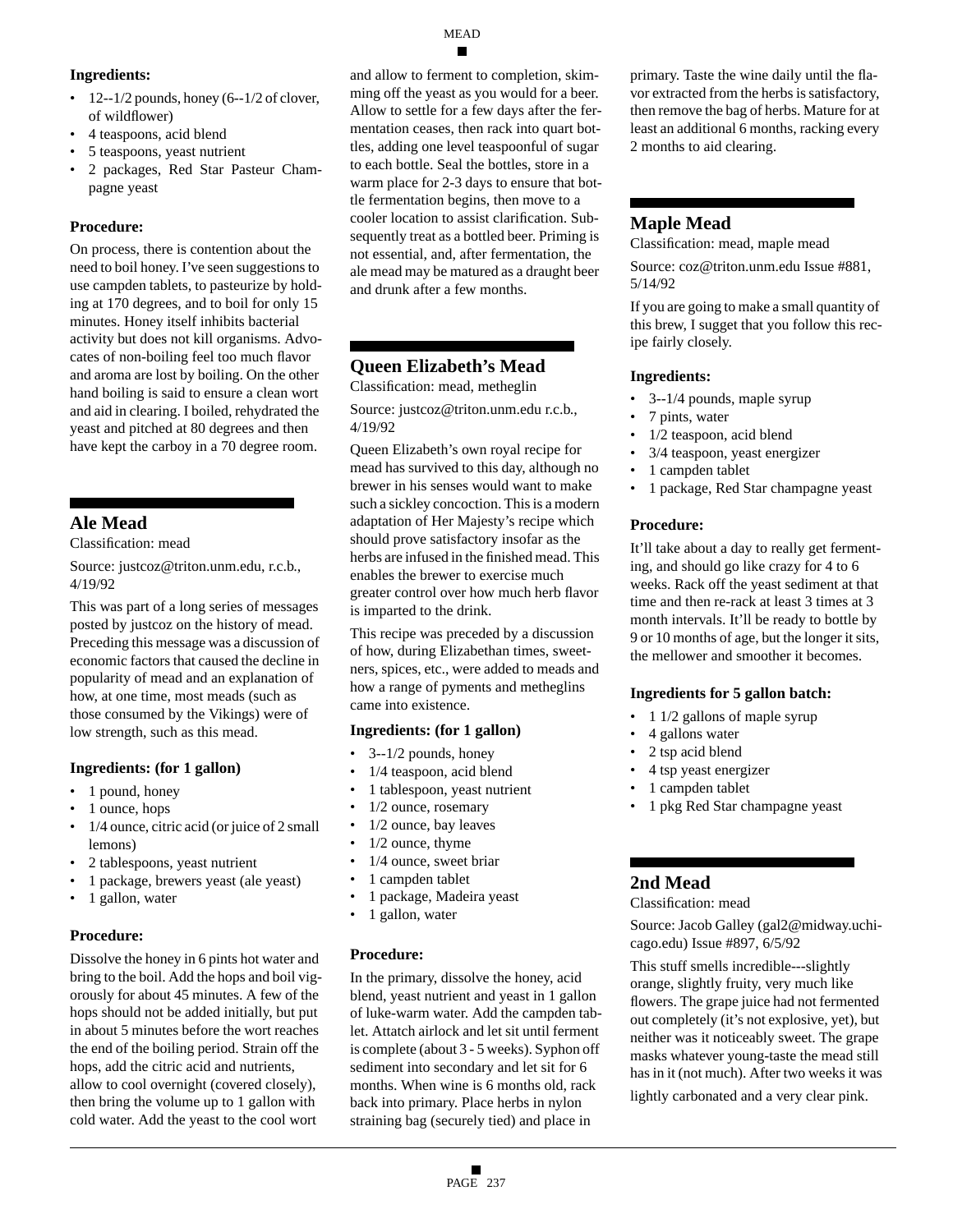## **Ingredients:**

- 7 pounds, clover honey (60 min boil)
- 5 pounds, orange blossom honey (60 minutes)
- 1 pound, chopped raisins (dark) (30 minutes)
- 1 teaspoon, thyme (30 minutes)
- 1 pack, Red Star champagne yeast
- yeast nutrient

# **Mead Ale**

Classification: mead, metheglin

Source: James Smith (SMITH%8616.span@fedex.msfc.nasa. gov) Issue #922, 7/14/92

My hypothesis, which has a little data to support it, is that boiling the honeywort reduced fermentation time (while also removing a lot of the honey essence, I imagine). Note that the above is a 5 gallon batch. I don't have a hydrometer so I can't guess the OG or FG, but this stuff is pretty thin. Fermentation takes 2-3 weeks, sometimes I rack, sometimes not. Basically I don't put much effort into this stuff; hell, it's 97 degrees here and I'm not running my AC enough to get the temperature down past 80, so why try to make anything award-winning when it's doomed to failure?

## **Ingredients:**

- 5--7 pounds, honey (usually the stuff from Sam's Club in the 1/2 gallon jug)
- 2 cracked cinnamon sticks
- 20 cracked allspice
- other flavorings (ginger, hops, orange peel, nutmeg, etc.)
- maybe a couple pounds of fruit
- Edme ale yeast

# **Mead**

Classification: mead, cyser

Source: Rudyard A.K. Porter (rp9780@medtronic.com) r.c.b., 7/23/92

I bottled one with a little coriander and one with some cinnamon. These should be interesting......

## **Ingredients: (for 1 gallon)**

- $\cdot$  2--1/2 pounds, clover honey
- 2 teaspoons, yeast nutrient
- 1/2 pack, Red Star champagne yeast
- Apple cider to fill to 1 gallon

## **Procedure:**

Heat (not boil) 1/2 gallon apple cider, yeast nutrients, and honey to about 170 degrees. Hold at 170 for 30 minutes. Skim off any foam that develops, although my honey was very "clean" and had no foam develop. Transfer to 1 gal cider jug and fill to within 1" of top with cool apple cider. Wait for temperature to drop below 80 degrees (refridgerator is nice place to cool this one) and then pitch the yeast.

# **Specifics:**

- O.G.: 1.130
- F.G.: 1.030

# **Traditional Mead**

Classification: mead, traditional mead

Source: Roy Rudebusch (roy.rudebusch% travel@wugate.wustl.edu) r.c.b., 9/28/92

If the mead should ferment too dry, dilute 1/2 pound honey with an equal part of water and treat with SO2 and pectic enzyme and add to mead.

If you do everything as described this mead should ferment out in less than a month. Bottle when the mead does not throw any sediment for a three month period.

## **Ingredients:**

First addition:

- 7 pounds, Mesquite honey dissolved in up to 2--1/2 gallons water
- 1/2 teaspoon, Sodium Bisulfite
- 1 teaspoon, regular strength pectic enzyme
- 2 teaspoons, yeast nutrient
- 1 teaspoon, acid blend
- wine yeast (Prise De Mouse)
- In the Second addition:
- 13 pounds, mesquite honey, dissolved in up to 2--1/2 gallons water
- 1/8 teaspoon, Sodium Bisulfite
- 2 teaspoons, pectic enzyme
- 2--1/2 teaspoons, yeast nutrient
- 2 teaspoons, acid blend

## **Procedure:**

Dissolve honey in water and add other minerals etc. Stir well and let sit in warm place for 2--5 days. On second day, start building

the yeast starter by boiling 1 pint or so of water and adding 1 cup of dry malt extract. Hydrate yeast per package instructions and add to cooled extract mix. When yeast begins to give off CO2, add 2 more cups of extract and shake. When yeast looks active, add to must. Aerate.

When mead ferments below 1.010, prepare the second addition of honey in the same way as the first addition. After letting it rest a couple days, add to the fermenter with the first addition. Mix well.

## **Specifics:**

- O.G.: 1.140
- F.G.: 1.025

# **Maple Wine and Traditional Mead**

Classification: mead, maple mead

Source: John Gorman (john@rsi.com) Mead Digest #19, 10/17/92

The question was asked: "what would a mead made with pure maple syrup taste like?" Now on my sixth batch, I can say "like ambrosia.

Maple wine becomes crystal clear with a beautiful sherry color within 60 days. I find that mead will usually clarify in 90-120 days. If you choose to bottle the mead before it is clear, it will clarify in the bottles, leaving an unsightly but delicious sediment.

## **Ingredients:**

- 8-9 quarts, maple syrup or about 5--1/2 quarts, honey
- 5 teaspoons, yeast nutrient
- 15 grams (1 pack), champagne or any white wine yeast

## **Procedure:**

Hydrate the yeast in warm water and dissolve the yeast nutrient in hot water. Mix the maple syrup or honey with cold water in a large open container to almost 5 gallons at your target specific gravity. Splash or spray the water to oxygenate the must so that the yeast can multiply rapidly.

Pitch the dissolved yeast and yeast nutrient, dregs included, into a glass carboy. Then splash in the must and slosh around until well mixed, oxygenated, and full.

Use a blow off tube for the first few days and then switch to a water trap. After about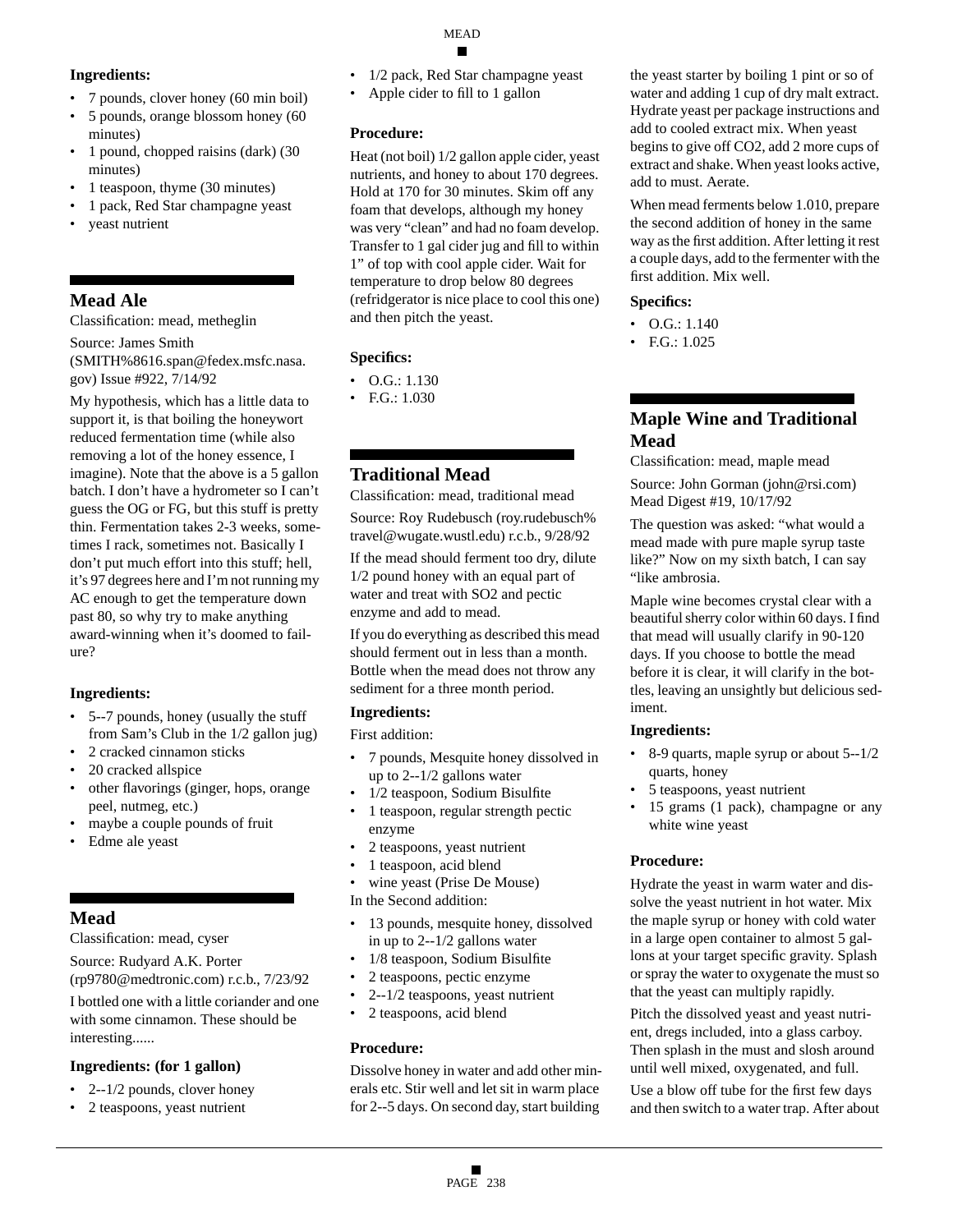60 days, when the maple wine is crystal clear and you can shine a flashlight beam right thru the carboy onto the wall, bottle your maple wine. It is ready to drink immediately. Make some for Christmas!

I always use yeast nutrient and plenty of yeast for starter, so the fermentation takes off with a bang and the rapidly rising alcohol content quickly kills anything else. For this reason I have never heated the maple syrup or honey, and have had no problems with contamination.

#### **Specifics:**

- $\bullet$  O.G.: 1.120---1.130
- $\cdot$  F.G.: 1.015---1.030

# **Cranberry Mead**

Classification: mead, melomel, cranberry mead

Source: John Wyllie (skl6p@cc.usu.edu) Mead Digest #25, 10/23/92

#### **Ingredients: (for 2 gallons)**

- 1 gallon, ocean spray cranberry juice (included a nice 1 gal glass ferementer!)
- 5 pounds, clover honey
- 1/2 teaspoon, yeast nutrient
- 1/2 teaspoon, acid blend
- a handful of raising Red star champagne yeast

#### **Procedure:**

I added a campden tablet to the juice (24 hrs) then pasteurized the honey with water to make 1 gallon. I have two 1 gallon jugs for fermenting. I'm still waiting for the lag to end and ferement to begin. It has gotten cool in the basement, so I brought one upstairs, and pitched another sachet of yeast into the two jugs.

## **Jamaica Blue Mead**

Classification: mead, metheglin, blueberry mead

Source: Guy D. McConnell (guy@mspe5. b11.ingr.com), Mead Digest #32, 11/11/92

This is my first mead---it is a takeoff on Papazian's Barkshack Ginger Mead.

#### **Ingredients:**

- 6 pounds Clover Honey, raw
- 1 pound Orange Blossom Honey, raw
- 1.5 pounds Corn Sugar
- 2 ounces Freshly Minced Ginger Root
- 4 each 3.5" Cinnamon Sticks, cracked

MEAD

- 1.5 tsp. Gypsum
- 3 tsp. Yeast Extract
- 1/4 tsp. Irish Moss Powder
- 1 gallon Alabama Blueberries
- 2 each Lemons, halved
- 1 pack WYeast #1214 Belgian Ale
- 3/4 cup Corn Sugar (bottling)

#### **Procedure:**

Add honey, corn sugar, gypsum, Irish moss, and yeast extract to 1.5 gallons of water in brewpot. Simmer for 10 minutes, skimming the foam with a strainer. Add ginger root and simmer for 10 more minutes without skimming. Remove from heat, squeeze lemons into brewpot, and throw in lemons. Cover and let stand for 15 minutes. Strain out lemon halves and ginger and add blueberries. Chill and pour mixture into primary. Pitch yeast starter, shake well, and attach blowoff hose. After gravity falls to 1.020 or within 7 days, whichever comes first, rack to secondary leaving fruit behind. Age for 1 - 2 months in secondary. When fermentation is complete, prepare a tea by simmering cinnamon for 30 minutes in a covered pot. Cool and add to bottling bucket with priming solution. Bottle, age for 6 - 12 months, chill, and enjoy!

#### **Specifics:**

• O.G.: 1.050

# **Mead**

Classification: mead, traditional mead Source: Brian Smithey (Brian.Smithey@ Central.Sun.com), Mead Digest #39, 11/19/92

I used a good portion of that wildflower honey, and it really comes through in both the aroma and flavor of this medium strong and sweet mead.

This mead has a golden, almost orange color, whereas most of the lighter, dry meads that I've consumed have been more light and pale. There is a noticable honey aroma, distinctively wildflower. The flavor is a bit sweet, like a dessert wine, but not heavy or viscous like a liqeur. I've only tasted a few bottles as this mead was just bottled a couple of months ago, but there are no unpleasant flavors present; I was expecting "young" flavors that would

require the legendary 1 year of aging. I'll try to go easy on it so I can see how it develops!

#### **Ingredients:**

- 5-1/2 pounds Madhava's "Mountain Gold" Western Wildflower honey
- 3-1/2 pounds Madhava's "Mountain Gold" Colorado Clover honey
- 3-1/2 teaspoons "Yeast Food" (from Great Fermentations of Santa Rosa)
- 2-1/2 teaspoons wine acid blend (citric, malic, tartaric)
- 1/4 teaspoon grape tanning (powder)
- water to  $3-1/2$  gallons
- 10 grams rehydrated Prise de Mousse (S. bayanus) dry yeast (from GFSR)

#### **Procedure:**

Simmered all ingredients (except yeast!) at approx. 170 F. for 1 hour, skimming foam. Chilled, racked to 5 gallon carboy, pitched yeast, and attached air-lock. Racked to 3 gallon carboy with air-lock after 1 month. Bottled 4 months later, mead was crystal clear and no air-lock activity for a month. This is a still mead, no priming was added at bottling time.

#### **Specifics:**

- OG: 1.111
- FG: 1.014

# **Forest Mead**

Classification: mead, metheglin

Source: Jacob Galley (gal2@midway.uchicago.edu), Mead Digest #50, 12/5/92

I brewed my juniper metheglin last night. This is my fifth mead (in my first year of meading), but there were some lot of firsts.

#### **Ingredients:**

- 5 lbs Buckwheat honey
- 3 lbs Clover honey
- 1/2 cup Fresh juniper berries, ground up
- 1 oz Fresh rosemary leaves
- 2 Bay leaves
- 1 pot Really strong pu--erh tea (very earthy flavor, high tannin)
- Belgian ale Wyeast

#### **Procedure:**

I tried not to boil the must, for the first time. But then I didn't want to skim the white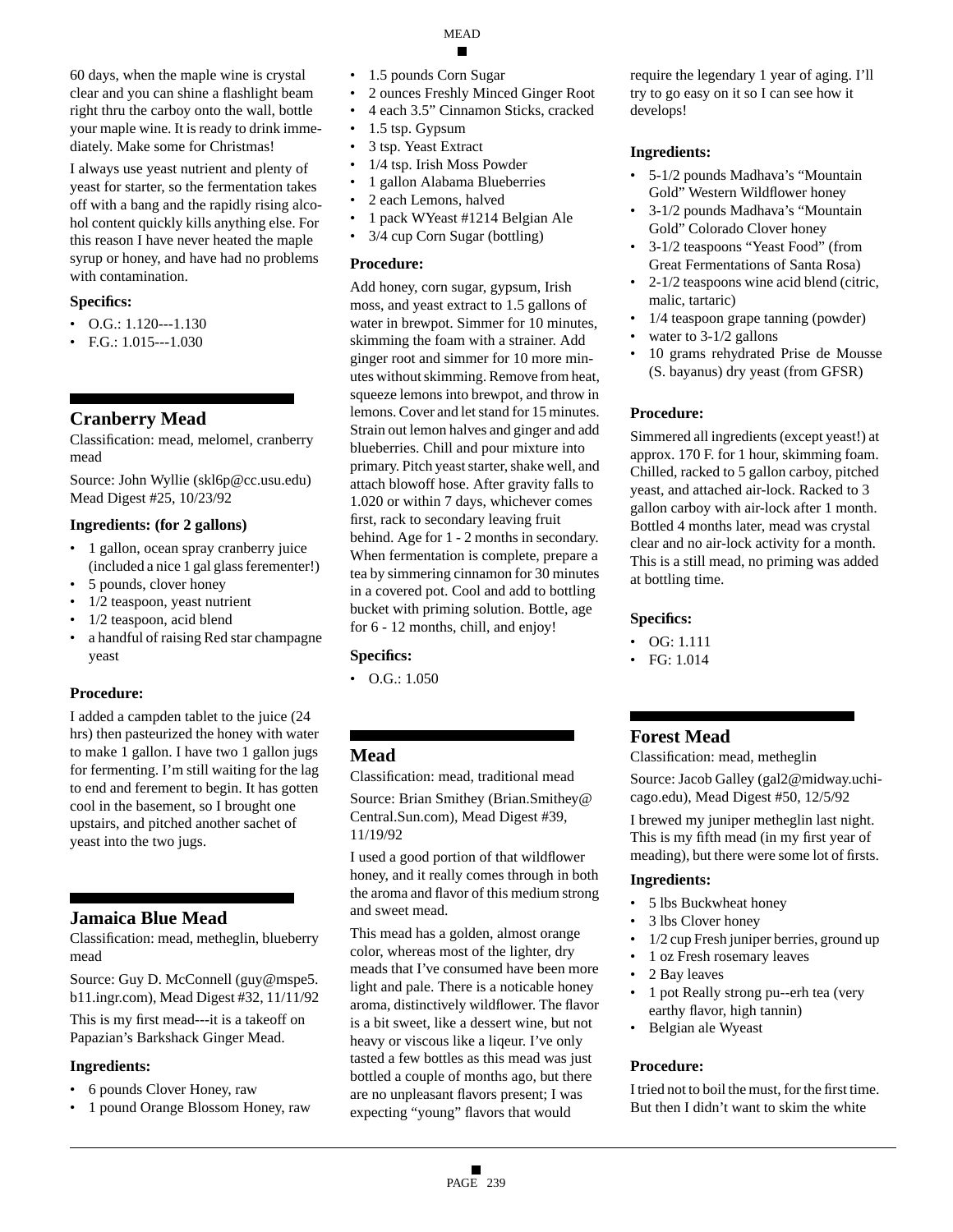scum off too quickly, because I was afraid of removing the juniper pulp before it could flavor the mead. So I waited about an hour first. By this time, all the scum had disappeared! and I had nothing to skim.

# **Cyser**

Classification: mead, cyser

Source: Mark Taratoot (slndw@cc.usu. edu), HBD Issue #1066, 1/29/93

## **Ingredients:**

- 1/2 gallon, snowberry honey (5-6 pounds)
- 4 gallons fresh cider
- 12 ounces Seneca granny smith apple juice concentrate
- 3 teaspoons acid blend
- 3 teaspoons yeast nutrient
- 10 campdon tablets
- yeast

## **Specifics:**

• O.G.: 1.082

# **Balm Mead**

Classification: mead, metheglin, balm Source: Jane Beckman (jane@stratus. swdc.stratus.com), MLD #51, 12/8/92

I'm trying a mead variant on balm wine. Why use sugar when you can make a mead variation, right?

This is a 1 gallon test batch, partly because I didn't want to cut down the entire patch of lemon balm, hoping our warm weather will keep it going through the winter.

#### **Ingredients: (for 1 gallon)**

- 3 lbs honey
- 1 gallon water
- 1 orange
- 1/2 gallon packed fresh balm leaves

#### **Procedure:**

Boil the honey and water together. (I simmered it until black, ropey gunk stopped rising---what IS this stuff? Anyone ever encounter the like? This time, it took about 20 minutes to get all the scum off, less than normal, but it was mostly this truly gross black gunk that was rising.) Put modest amounts of the orange peel into the primary fermentation container with the balm leaves. (I took a strip of peel around the circumference.) Add the juice of the orange. Pour the must over the balm leaves and orange peel. It should be VERY hot, since you are essentially making balm tea, at this point. Cover, and leave to cool. When down to blood-warm, add yeast to the top and cover. Rack to secondary fermenter after three days and filter out the balm leaves at this time. Cork with a lock.

## **Borscht Mead**

Classification: mead, beets, carrots

Source: Brewed by Bob Grossman, posted by Daniel F. McConnell (Daniel.F.McConnell@med.umich.edu), MLD #99, 3/18/93

It was brewed by Bob Grossman of Haddington Heights, NJ, for the 1st Mazer Cup Mead Competition.

#### **Ingredients: (for 3-1/2 gallons)**

- 5 lb clover honey
- 3 lb wildflower honey
- 6 lb organic carrots
- 4 lb orgnic beets
- Red Star Prise de Mousse yeast

#### **Procedure:**

Vegetables were stewed in 180 deg water for 15 min before being put through a juicer. Honey boiled 15 min, cooled to 80 deg before adding juice.

## **Specifics:**

- O.G.: 1.110
- F.G.: 1.005
- Primary: 1 month at 60-65 degrees
- Secondary: 3 months at 60-65 degrees

# **Simple Cyser**

Classification: mead, cyser

Source: Chuck Cox (chuck@synchro.com), MLD #100, 3/19/93

Here's a very simple recipe that produces an excellent medium-sweet cyser. Fall is the perfect time of year to start a cyser. If you saw a lot of senior beer/mead judges staggering around the last national homebrew conference late at night, a keg of this was to blame. The honey and cider were all from New England. This was quite drinkable after 3 months, and is truly dangerous after a year. It is just sweet enough to deceive the unwary as to its true alcoholic strength. I just bought enough honey and cider to make a 1/2 bbl batch.

#### **Ingredients: (for 7 gallons)**

- 10 pounds clover honey
- 10 pounds wildflower honey
- 5 gallons cider
- 6 campden tablets
- ale yeast

## **Procedure:**

#### My standard procedure:

Mix everything except the yeast. Let sit in loosely covered fermenter for 24 hours. Add yeast. Rack to secondary when fermentation slows. Rack to keg when still. Force carbonate if desired. Condition for as long as you can stand it. Drink liberally. Fall over.

# **Strawberry Melomel**

Classification: mead, melomel, strawberry mead

Source: Robert Crawford (betel@camelot.bradley.edu), MLD #100, 3/19/93

It's only been two months, but it's already very nice. In fact, it's half gone :-)

I'm planning another batch, this one with three pounds of honey and two pounds of strawberries. Needless to say, this one will have more strawberry flavor and more alcohol...

#### **Ingredients: (for 1 gallon)**

- 2.5 lbs Clover Honey
- 1 lb frozen strawberries
- acid blend (dosage as per the package's instructions)
- grape tannin
- 1 Campden tablet
- pectic enzyme
- Montrachet yeast

#### **Procedure:**

I boiled and skimmed the honey with nine pints of water, put the strawberries in a must bag, then poured the hot honey water over the strawberries, Campden, tannin, and acid blend. A day later I added the pectic enzyme, and a day later the yeast.

After a week in the primary, I removed the horribly changed strawberries and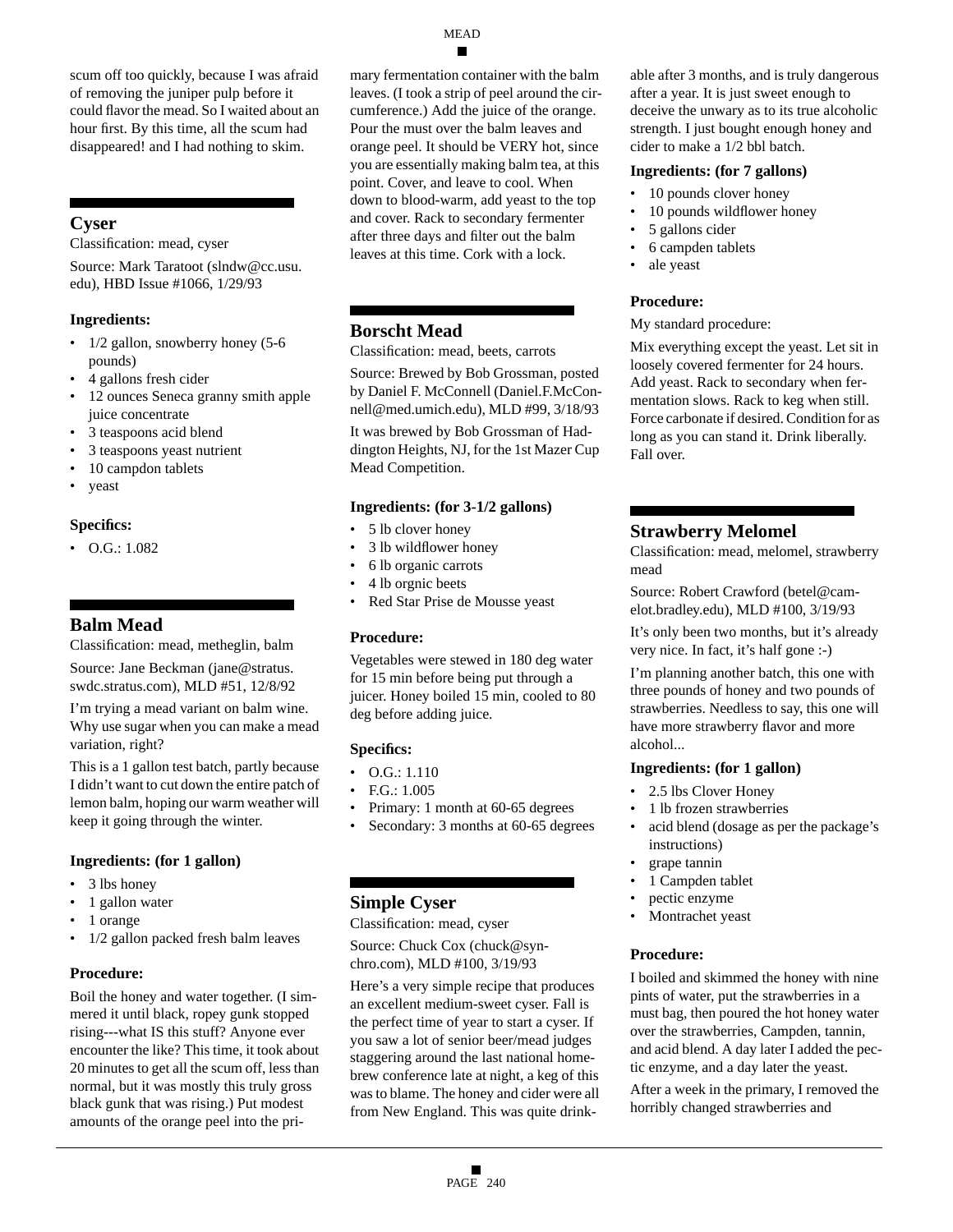MEAD ■

siphoned into a secondary. Three weeks later the fermentation had stopped, and it had cleared. (Honestly -- I've never had the year-long ferments that others have mentioned.) I stabilized it with potassium sorbate, sweetened it with table sugar, and bottled it.

# **Pumpkin Mead**

Classification: mead, pumpkin mead, fruit, melomel

Source: Jane Beckman (jane@stratus. swdc.stratus.com), MLD #30, 10/31/92

I've never tried it with pumpkin, but I've made a lot of meads with canned fruit as a flavoring agent. Based on the density of canned pumpkin, I would reduce the fruit amount to one can, and use pumpkin pie spice, increasing the spice amount to a tablespoon, to get that real pumpkin pie flavor.

I've been using this recipe as a base for fifteen years, and have gotten some really interesting meads by adjusting the fruits and the ratio of ingredients. Although I never had the courage to re-try the one adaptation that turned the bottles into geysers that all shot their corks and contents out, within a two-hour period, four months after bottling... :-(

## **Ingredients:**

- 2 gallons of water
- 5 lbs honey
- 3 8-oz cans of fruit
- 1 tsp spices
- twist of orange peel
- yeast

#### **Procedure:**

Boil, skimming, for one hour. Strain out the fruit and transfer to the fermentation container and add the orange peel. Cool overnight, add your favorite yeast and stopper with your fermentation lock. Ferment approximately 3-4 weeks. (Makes a killer pear mead and cherry melomel.) Both fruit and spices can be adjusted to taste. The general finish turns out on the dry side, so if you like really sweet mead, you may also want to increase the amount of honey.

## **Mulberry Mead**

Classification: mead, melomel, mulberry mead

Source: Thomas Manteufel (thomas@ct. med.ge.com), Mead Digest #148, 6/6/93

This mead recently (March 20) won a first in the mead/cider category of the Brewer's Of South Suburbia (south suburban Chicago) regional homebrew competition. It's a simple recipe that lends itself well to many different melomels. This was a medium mead. If I want a sweeter taste, I use 3 pounds of honey, and a pound of fruit, varying according to the fruit's strength.

#### **Ingredients: (for 1 gallon)**

- 2# wildflower honey
- 12 ozs. frozen mulberries
- water up to 1 gallon
- Red Star Montrachet yeast

#### **Procedure:**

Pasturized and skimmed honey at 170F for 1/2 hour. Added frozen mulberries at end of heating. Pitched with rehydrated Red Star Montrachet yeast. Used NO nutriment.

Racked to secondary after 9 days, as berries were beginning to bleach. Bottled when 2 months old.

#### **Specifics:**

- O.G.: 1.082
- F.G.: 1.002

# **Spicy Lemon-Ginger Mead**

Classification: mead, metheglin

Source: Mark A Fryling (mfryling@magnus.acs.ohio-state.edu), HBD Issue #1162, 6/15/93

With all the recent posts on the network regarding summer brewing and specifically the use of summer fruits in brewing, I felt compelled to share some info about the excellent results we've had on our last few batches of mead. In particular I've found that Lalvin 71B-1122 (s. cerevisiae) is a very good yeast for meads and melomels (mead with fruit). The reason I like this stuff so much is that the samples seem to be quite fresh (high apparent percentage of viable cells), the fermentation is active and very quick, and the strain is not overly

attenuative so that a slight residual sweetness remains in the finished product (sorry but I dont have numbers on SG and FG). We've now made two batches of a spiced mead (no fruit) and both were completely clear and ready to bottle after spending 1 wk in the primary and only about 3 wks. in the secondary. Other yeasts I have tried (including Red Star Pasteur Champagne, and Eppernay 2) have taken much longer to clear out and have finished a bit dry for my taste.

We also experienced very quick (about 5) wks.) clearing on our the one melomel we made using this strain (a Kiwi mead with 8lbs honey and 12lbs crushed kiwi fruit). A strawberry melomel (8-10lbs light honey and 15lbs frozen strawberries picked last weekend) is on the list for tomorrow.

Believe it or not, this stuff tastes great after only a month or two in the bottle. It has a mouthfeel thats not unlike a medium sweet champagne, but of course, the flavor is mead all the way.

For melomel, I generally cut back to about 8lbs of honey and replace the sugar with 8- 15 lbs of crushed fruit. My best results, though done with different yeast, have been with black rasberries (fresh picked then frozen before use), and a combination of peaches and strawberries (yummy). I've heard of different techniques, but we've had good luck and no unwanted innoculations just adding the thawed and crushed fruit to the hot honey wort just at the end of the boil and steeping (read pasturizing) the fruit for 15min. Oh, BTW the spices should also be cut back or deleted all together to let the fruit character come through.

#### **Ingredients:**

- 10-15lbs light (clover, orange blossom etc) honey
- 1/4 oz good flavor hops (I like cascade or hollertau)
- 4 oz grated fresh ginger
- 1/4 oz good aroma hops
- a strong tea made from 1 oz dried lemongrass, and several (5 or so) bags of your
- favorite blend (we have used chammomile and constant comment)
- 1.25 tsp yeast energizer
- 2 pkgs (10g total) of Lalvin S. Cerevisiae rehydrated yeast
- 3/4 cup corn sugar (priming, optional)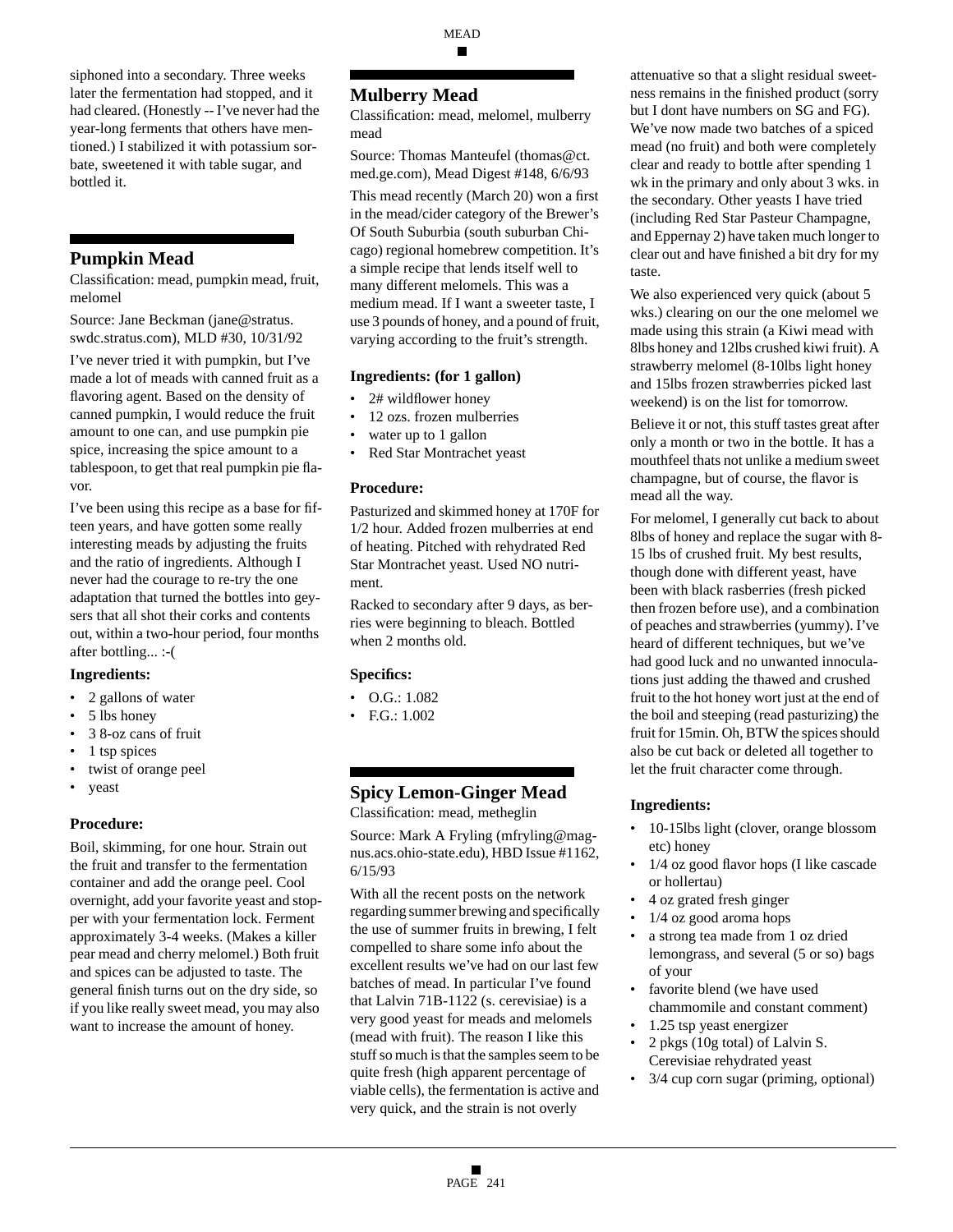Bring honey to a boil with 2gal good brewing water. Boil 15 minutes. Add tea, hops, and ginger at the end of the boil and steep for 15 min. Cool to about 75F and dilute to 5gallons. Add 1.25 tsp yeast energizer, and 2 pkgs (10g total) of Lalvin S. Cerevisiae rehydrated according to instructions.

When completely cleared in secondary, bottle with 3/4 cup corn sugar if a sparkling mead is desired.

## **Lavender Mead**

Classification: mead, lavender mead

Source: Leigh Ann Hussey (leighann@ sybase.com), Mead Digest #177, 7/21/93

This is based on H.E. Bravery's Rose Mead, from *Home Brewing Without Failures*.

#### **Ingredients:**

- 4lb honey
- 1 pint lavender flowers
- 1/2t champagne yeast
- 1/4t citric acid
- 1/2t tannin powder
- 1t yeast nutrient

## **Procedure:**

Boil together honey and 1/2gal water for 5 min. Put flowers with citric acid and tannin in a gallon jug and pour the hot liquid over. Let cool in a sink of cold water to room temperature, then add yeast and nutrient and further water to make a gallon plus a pint. Add the airlock. Let ferment 1 week, then strain out flowers. Set the lock on again and ferment until all quiet. Bottle and age.

#### **Specifics:**

- Second Ferment: 112 days
- Aging (so far): 109 days and already great.

## **Apricot Melomel**

Classification: mead, melomel, apricot mead

Source: Mike Lindner (mpl@cmprime. att.com), Mead Digest #190, 8/11/93

Well, I finally took the plunge. On Saturday I made an apricot melomel, my first

attempt at a mead (although I've made beer before). I basically used Papazian's "Barkshack Ginger Mead" recipe, with some variations.

#### **Ingredients:**

- 9 lbs. wildflower honey
- 4 oz. grated ginger root
- 1 1/2 t. gypsum
- 1 t. citric acid
- 1 T. yeast nutrient
- 1/2 t. irish moss
- 3 lbs. apricots
- 2 pkgs. Red Star Pasteur champagne yeast
- 5+ gal. Poland Springs bottled water (my tap water tastes AWFUL)

## **Procedure:**

Heated 2.5 gal. of water, added all ingredients up to the fruit. Brought slowly to 210 degrees F., skimming off the foam (and much of the ginger).

Washed, pitted, and "juiced" the aprocits to produce 1 1/2 quarts of delicious juice added to hot must and turned off the heat for about 1/2 hour. Temperature was 190 degrees after adding fruit - dropped to about 180 degrees. Ran the must through my (new counterflow) wort chiller - in 15 minutes brought the temperature down to 80 degrees - and into 7 gallon glass carboy. Pitched yeast and fit the carboy with a fermentation lock.

The must looks like raw apple cider at this point - cloudy and orangy/brown. I drank the must used for the gravity sample, and had a hard time stopping myself from sampling more - it was sweet, with a strong tartness of ripe apricots and undercurrents of ginger complimenting it nicely - tastes much better than beer wort! I was worried about too little fruit or too much ginger, but it seems very well balanced at this point - I hope the finished product keeps the same blend of tastes.

Next morning: vigorous fermentation (3-5 bubbles/second) and about 1/2 inch of "kreusen" on the must. The smell is heavenly - like concentrated apricots, a little bit yeaste. I plan on racking to a secondary after a week, at which time I'll take another sample for gravity and tasting.

#### **Specifics:**

• O.G.: 1.052

# **Grapefruit Mead**

Classification: mead, melomel, grapefruit mead

Source: John Wyllie COYOTE (SLK6P@ cc.usu.edu), Mead Digest #214, 9/24/93

This was a Grapefruit Melomel Mead brewed in Feb, '92. I didn't take gravity readings, but it was a pretty light mead. It was bottled maybe 2 or 3 months later.

After a month or two in the bottle it had carbonated, but smelled like vomit. Had a sour citrusy aftertaste.

I put it away for a LONG time, and a year later it was clear, sparkling, and smelled nicely citrus. The puky smell had cleared. It did taste like grapefruit, but gently so. It may have been a bit too acid. A nice champagne like presentation. You could even make raisin submarines in it. (if you've never tried this, drop a wrinkly raisin in a glass of clear sparkly mead, and be amazed!!! Fun for the whole family!)

## **Ingredients:**

- 7 lb Clover Honey
- 6 (medium) grapefruit. Grated peel, juiced. Add juice after boil. ...add peel into boil.
- Add juice when heat goes off.
- 1 Tbsp fresh grated ginger
- Dash of acid blend
- Added 1/2 oz cascade hops used as finishing hops in a light ale
- Pectic Enzyme (tbsp) and sparkalloid added to secondary
- yeast

# **Inspiration Mead**

Classification: mead , cyser

Source: Dave Polaschek, (DAVEP@ county.lmt.mn.org), Mead Digest #256, 1/16/94

Here's a recipe off the top of my head (based on the Crazy-Good Mead recipe I posted a month or so back).

## **Ingredients:**

- 8 lbs honey
- 3 lbs raisins
- 1 to 1.5 gallon pasteurized unpreserved apple cider
- Herbs to taste (frankly, I don't know if I'd use any at all)
- (optionally)  $1/2$  to 1 oz Saaz hops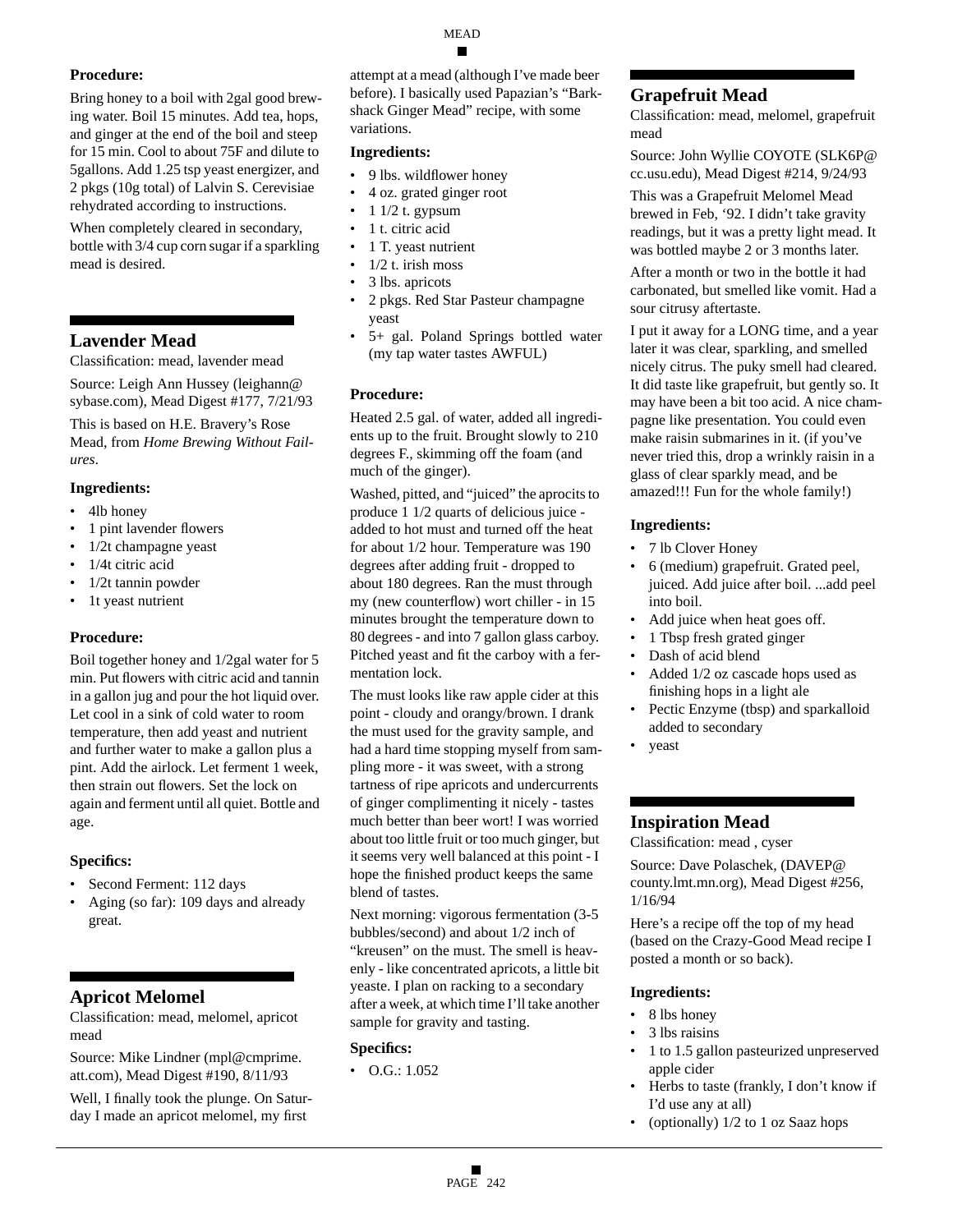- 1 tsp Irish Moss
- 1 tsp Yeast Nutrient

Bring about 3 gallons of water to a boil. Add 1 tsp yeast nutrient. Add 1 tsp irish moss. Add honey.

Bring back to a boil (yes, a full boil, which will almost certainly carmelize some of the honey, which will make for a little bit of nice residual sweetness)

Turn down the heat and let the temp drop back to about 170F add raisins (ideally in a hop/grain boiling bag, so you don't have to fish out the skins later)

Let the raisins steep in hot must/wort for about a half hour, maintaining temp in the 170-180F range.

Optionally add 1/2 - 1 oz saaz hops (some don't like 'em. I do. Using Saaz hops will make for fairly minimal bittering)

Put cold cider in sterilized, rinsed carboy. Pour in the hot stuff

Add water to bring total to 5 gallons

Wait for it to cool to 70F and pitch 2 packs yeast. I recommend either a) Red Star Champagne or b) Wyeast liquid champage yeast about equally. The Red Star is cheaper and provides me with good results. I double up on the yeast because when I only pitch one pack, I've had some slow starts, but never with two packs.

When S.G. has dropped below 1.000, rack and bottle. If you add no priming sugar, this will end up very lightly carbonated.

At an age of 3 months after bottling, this should be very drinkable. At a year after bottling, it should do well in contests. The main change between this and the Crazy-Good Mead recipe I posted is that one had blueberries and this one has raisins. More than 3 lbs of raisins in a 5 gallon batch will be too winelike for my taste. Earlier in its life, the fruit flavors will be stronger. They mellow with age. Depending on the color of the raisins, you should end up with something pink, from almost clear to white-zin color.

# **Maple Mead**

Classification: mead, maple mead

Source: RON.admin@admin.creol.ucf.edu (RON), Mead Digest #269, 2/22/94

3 weeks after bottling had a dry - light "Bristol Cream" taste. Now has a great light mead flavor with a tangy maplish dry undertone. Now I think 10 lbs of honey, light boiling and a different yeast to sweeten it up a bitand would make for a more flavorful maple mead.

## **Ingredients:**

- 6 lb Canadian Honey
- 32 oz container of Canadian Grade A Dark Amber Maple Syrup
- 1 tsp. gypsum
- 3/4 tsp. pectin
- 1 tsp. yeast nutrient
- 1 tsp. table salt
- 1 tsp. acid blend
- 1 pkg. M&F ale yeast in 2 cup wort yeast starter
- 1 oz. Saaz cube hops (1/2 boil, 1/2 fin)

# **Procedure:**

Added gypsum and salt to 1.5 gal filtered water, boiled, removed from heat, added honey and maple syrup, back to heat, hops added (10 min), pectin, yeast nut., acid blend added (25 min), yeast starter started, boiling well, skimmed off albumin (sp?), heat off and fin hops(45 min), chilled in ice bath (~30min), put in 6 gal carboy, pitched yeast and enough water to make 5.5 gal. Racked in 2 weeks. Bottled 10 weeks later w/ 1/3 cup corn sugar + 1/2 cup Florida Orange Blossom Honey.

# **Specifics:**

- O.G.: 1.080
- F.G.: 1.005

# **MeadBerry Mead**

Classification: mead, melomel, blueberry mead, raspberry mead, blackberry mead, strawberry mead, fruit mead

Source: RON.admin@admin.creol.ucf.edu (RON), Mead Digest #269, 2/22/94

6 months later - low carbonation, fruity, very tasty. 1 year - carbonation varies from bottle to bottle, very tasty has a Lindermans Framboise Lambic (sp?) taste and carbonation. 2 years&2months later had

last one. carbonation was little low for my liking but a very good after dinner mead with desert. A must to repeat, no pun intended.

## **Ingredients:**

- 1/2 gal Motts apple juice
- 1/2 gal Fresh Apple Cider
- 10 lbs Clover Honey
- 5 tsp yeast nutrient
- 3 tsp acid blend
- 1 12 oz pkg frozen Blueberry
- 1 12 oz pkg frozen Raspberry
- 2- 12 oz pkg frozen Blackberry
- 1 lb fresh Strawberry
- 1 lb+ fresh Cherry pitted
- juice of 1 orange
- 1/4 orange peel (boil)
- $1/4$  orange peel (fin)

## **Procedure:**

Macerated fruit and cider in blender, boiled everything for 45 min, added yeast nut. and acid blend last 5 min. Ice bath for around 30 min. Poured the wort (must?) through cheese cloth and ran boiling water through it and squeezed the remainder out. Used a M&F Ale yeast starter. 4 weeks racked tasted like cough syrup, acidic. 8 weeks bottled with 1 cup same Clover Honey above to 4.1 gal of secondary - had a dry fruity port taste.

## **Specifics:**

- $\bullet$  OG: 1.070
- FG: 1.000

# **Raspberry Melomel**

Classification: mead, raspberry mead, melomel

Source: Martin J. Preslar (mpreslar@prairienet.org), r.c.b., 7/7/94

Ours turned out good, but a bit dry. If you want a sweeter melomel, try using a bit more honey when you rack to the secondary (maybe 4 or 5 #). Also, you may want a stronger fruit flavor than we got. With only 4# of fruit we got a very subtle fruit flavor, but it was appropriate with the dry character of the melomel.

#### **Ingredients: (for 4 gallons)**

- 1 Gallon of Honey (about 13#)
- 4# raspberries
- 2 Tsp gypsum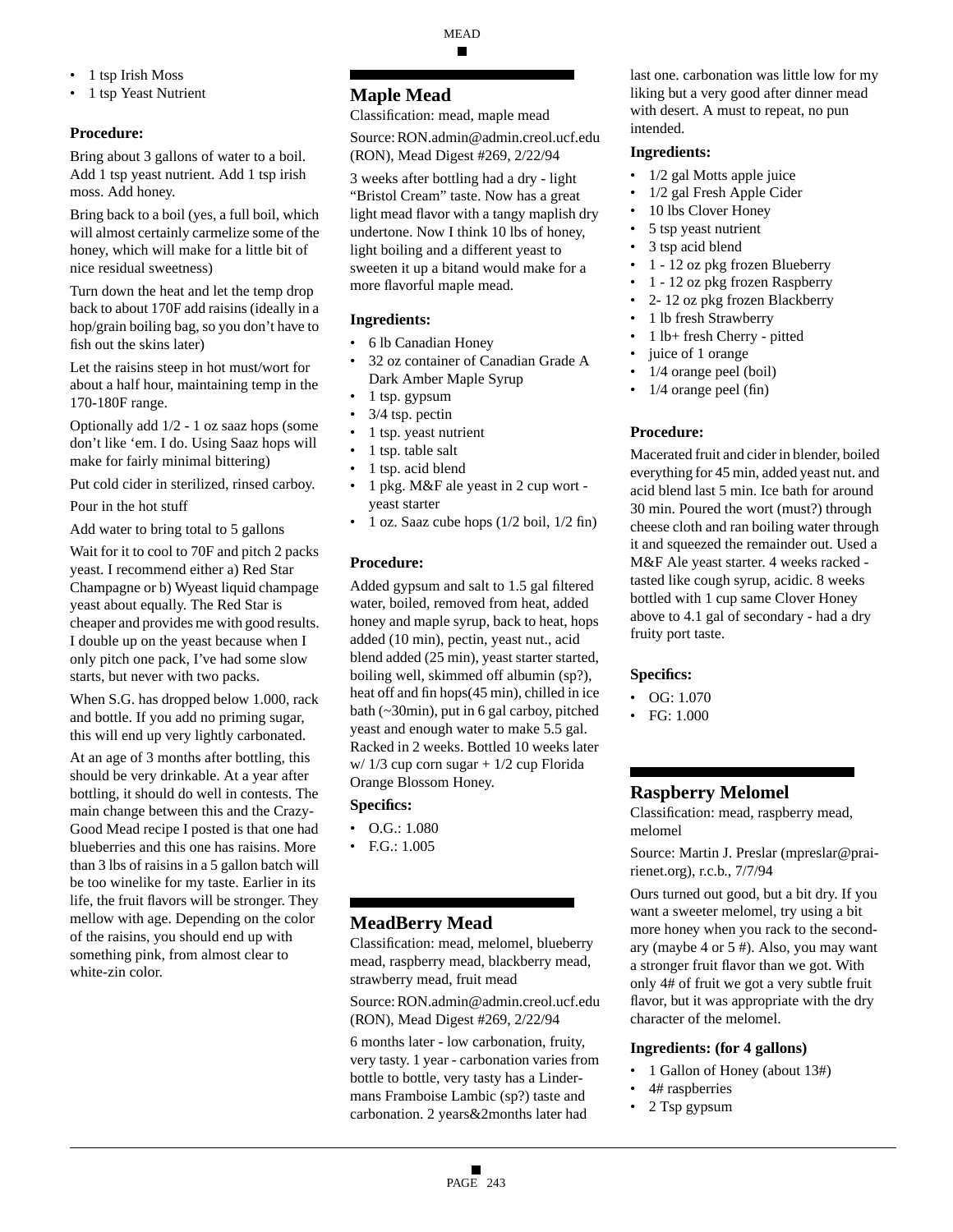- 5 tsp yeast nutrient
- 1/2 tsp Irish Moss
- 1 package Pasteur Champagne Yeast

Dilute honey with 3 gallons of water and add gypsum, yeast nutrient, and irish moss and bring to a boil for 5 minutes. Skim the top of the honey to remove the scum that forms a few times. Lower temperature to about 190 deg F. add raspberries & steep for about 10 minutes. Cool and pitch the yeast. The primary fermentation will need to be in a bucket rather than a carboy due to the fruit.

Rack off the fruit to a secondary fermenter in a few days. (If you can think of a good method to keep raspberries out of the siphon hose, let me know!) Add some more honey when you rack, we added 1# at this time.

Wait until it clears and bottle.

# **Rhubarb Mead**

Classification: mead, melomel, rhubarb mead

Source: Robert C. Santore (rsantore@ mailbox.syr.edu), Mead Digest #326, 7/10/94

I like fruited meads to have dominate fruit flavor but I don't think that 7 cups rhubarb per gallon was at all excessive. At bottling this was sour with some sweetness, hot alcohol flavor typical of young mead. Overall very nice. I am looking forward to tasting this in the future.

#### **Ingredients: (for 1-1/2 gallons)**

- 1 gallon water
- 1 tsp yeast nutrient (ammonium phosphate)
- 3.5 cups wildflower honey (between 2.5 and 3 lbs)
- 7 cups chopped fresh rhubarb
- sweet mead yeast

#### **Procedure:**

Water was boiled to drive off chlorine, then nutrient and honey added to dissolve, brought back to just boil then heat turned off and rhubarb added. Allowed to cool covered in pan overnight. Next day the mixture was poured back and forth between pan and plastic fermenter to aerate. Then the yeast sediment from a 1 qt

starter of yeast was pitched. SG of honey mixture (before fruit) 1.092. Racked to secondary after about 1 month, bottled when still with priming sugar.

#### **Specifics:**

• O.G.: 1.092

# **Blue Mountain Mead**

Classification: mead, metheglin, mint mead

Source: posted by Spencer W. Thomas (Spencer.W.Thomas@med.umich.edu), brewed by Robert Pollard, Mead Digest #342, 8/24/94

I was a judge on this flight, and this particular mead had a wonderful combination of honey and mint flavor, and was light and refreshing. We rated it first partially because he had managed to get such character into such a light mead. I'm sure if I tried it, I'd end up with a watery mess. (I wonder, now, if he pasteurized it to stop at 1.019?)

## **Ingredients: (for 5 gallons)**

- 5.5 lbs Blue Ridge Mountain honey
- 0.5 oz Irish Moss
- 1 oz mint extract
- 1 t. water salts

#### **Specifics:**

- O.G.: 1.041
- F.G.: 1.019

# **Lemon-Ginger Metheglin**

Classification: mead, metheglin, lemon mead, ginger mead

Source: Joyce Miller (jmiller@genome. wi.mit.edu), Mead Digest #345, 9/1/94

The bread was a wierd idea I had to avoid using yeast nutrient. It certainly didn't seem to hurt!

(Brewed 9/4/93, Bottled 10/10/93).

11-01-93: Pretty drinkable, very small amount of bitterness. Should be really good in 1 month.

08-15-94: This mead won 2nd place in the Metheglin category of the 1994 Mazer Cup Competition.

This recipe was originally for 3 gallons, and it's from: *Elinor Fettiplace's Receipt*

*Book, Elizabethan Country House Cooking*, by Hilary Spurling, Elisabeth Sifton Books-Viking Penguin, 1592-6.

Elinor was the wife of Sir Richard Fettiplace of Appleton Manor in Oxfordshire, and she put her recipes in a small handwritten book in 1604.

## **Ingredients: (for 5 gallons)**

- 7.1 lbs honey  $(2.5 \text{ qts})$
- 5 lbs sugar
- 3 Tbs sliced ginger
- 1- tsp ground mace
- 1+ tsp fresh rosemary
- 8 large lemons
- 4 slices of whole-wheat bread
- Vierka Mead Yeast (started)

## **Procedure:**

Dissolve sugar & honey in water, heat, and skim. Just before the boil, add ginger, mace, rosemary, bread, the grated peel of the lemons. Peel the pith from the lemons and throw it away. Cut the lemons in half, squeeze them into the wort, breaking them up into smallish pieces. Put them in the wort, too. Pasteurize all at about 180F for 20-30 minutes. Force cool, put all into carboy, top up to 5.5 gallon-mark with preboiled and cooled water, if necessary. Pitch yeast starter.

#### **Specifics:**

- O.G.: 1.088
- F.G.: 1.026

# **The Great Pumpkin**

Classification: mead, pumpkin mead

Source: Lee Bussy (BrewerLee@aol.com), Mead Digest #358, 10/23/94

This is one that has turned out quite well for me in the past.

Some people add traditional pumpkin pie spices to this but I feel it is a wonderfull mead without any such additions. Darker honeys such as Mesquite do very well in this recipe.

This does much better as a still mead.

#### **Ingredients: (for 2 gallons)**

- 4 lbs Pumpkin meat
- 7 pints Water
- $2-1/4$  lb Honey
- 2-1/2 tsp Acid Blend
- 1/4 tsp Tannin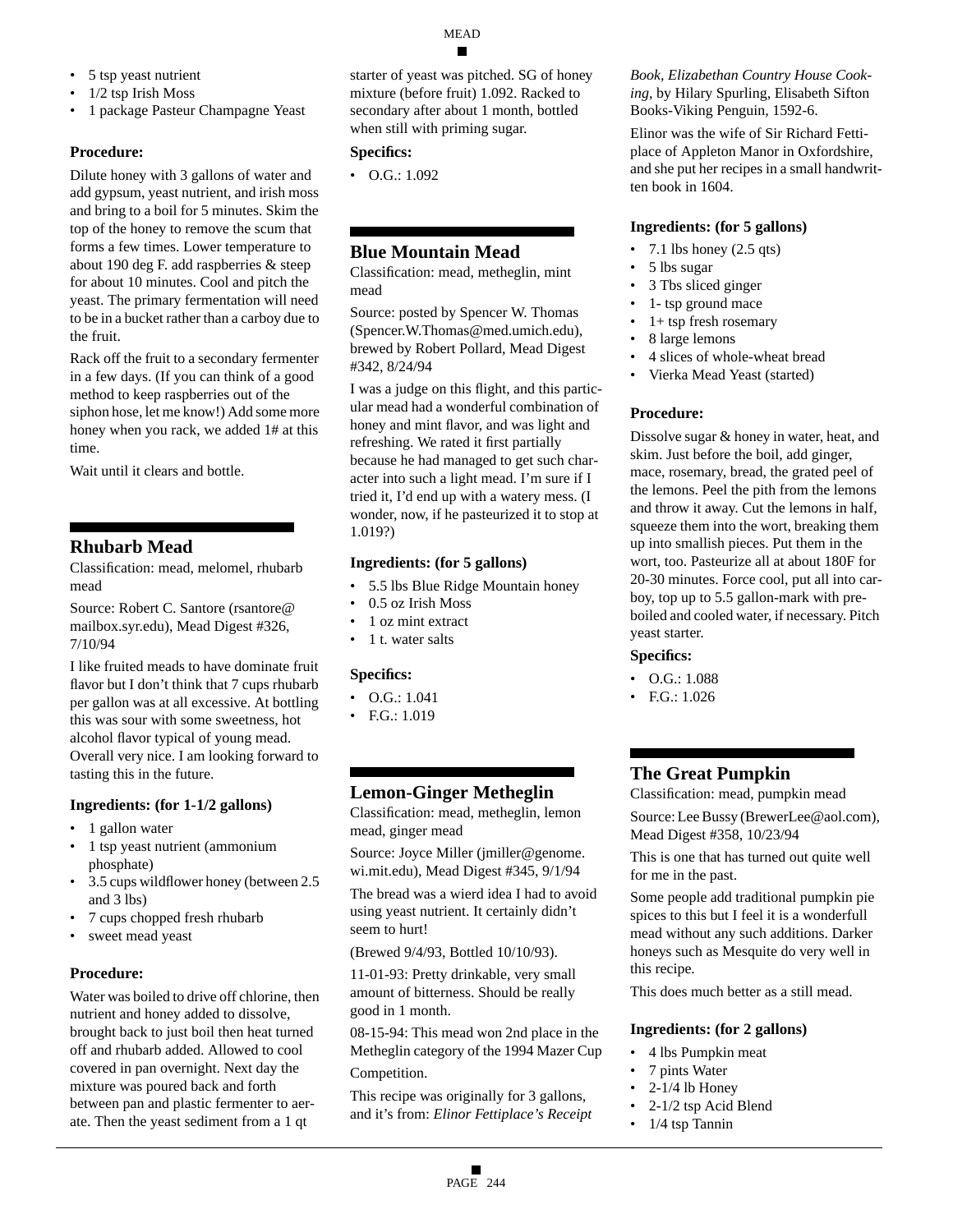- 1 tsp Yeast nutrient
- 1 Campden tablet (crushed)
- 1 pkg Wine yeast

Wash pumpkin thoroughly before cutting open. Remove seeds and stringy material. Peel skin. Grind or mash pumpkin into nylon straining bag. (Note: Extraction may be aided by freezing the pumpkin overnight to break down the structure of the fruit.) Keeping all pulp in straining bag, squeeze juice into primary fermenter, tie top and leave bag in primary fermenter.

Stir in all other ingredients except yeast. Cover and allow to sit overnight. After 24 hours add yeast. Cover primary.

Stir daily and press pulp lightly to aid extraction.

After 3-5 days (SG should be below 1.040) lightly press juice from bag and remove bag. Rack off of sediment into glass secondary and fix airlock.

# **Dry Mead**

Classification: mead, dry mead

Source: brewed and posted to CompuServe by Dan Fink, reposted to Mead Digest by Steve Stroud, 10/2/92

#### **Ingredients: (for 5 gallons)**

- 10 pounds fresh, raw alfalfa or clover honey
- 2 pounds fresh, raw wildflower (or other dark) honey
- 2 teaspoons Great Fermentations of Santa Rosa mead yeast nutrient (made up to Roger Morse's formula in the book *Making Mead*)
- 2 packets Champagne Yeast (dry or liquid)

## **Procedure:**

Add honey, nutrient and 2 gallons water to the brewpot. Bring slowly to 170 degrees F and hold for 30 minutes to pasteurize. Skim off any white scum from the surface as it forms. Pour into a carboy containing cold water, top off with water to 5 gallons. Pitch yeast when cooled to 80 degrees F. Ferment at 65-80 degrees F until some clearing is evident (usually 3 months). High tempratures (up to 80 or so) won't hurt mead (unlike beer). At this point, rack to another carboy. Bottle or keg when mead is CRYSTAL clear.

# **Sweet Mead**

Classification: mead, sweet mead

Source: brewed and posted to CompuServe by Dan Fink, reposted to Mead Digest by Steve Stroud, 10/2/92

## **Ingredients: (for 5 gallons)**

- 15 pounds fresh, raw alfalfa or clover honey
- 3 pounds fresh, raw wildflower (or other dark) honey
- 3 teaspoons Great Fermentations of Santa Rosa mead yeast nutrient (made up to Roger Morse's formula in the book Making Mead)
- 2 teaspoons acid blend (you might want more -- depends on the honey you use)
- 2 packets Montrachet, Steinberger or K-1 wine yeast (you might try Flor-sherry
- yeast if you like a nutty taste)

# **Procedure:**

Add honey, nutrient, acid and 2 gallons water to the brewpot. Bring slowly to 170 degrees F and hold for 30 minutes to pasteurize. Skim off any white scum from the surface as it forms. Pour into a carboy containing cold water, top off with water to 5 gallons. Pitch yeast when cooled to 80 degrees F. This will take awhile due to sugar content. Ferment at 65-80 degrees F until some clearing is evident (usually 6 months, sometimes as long as a year). High tempratures (up to 80 or so) won't hurt mead (unlike beer). At this point, rack to another carboy. Bottle or keg when mead is CRYSTAL clear. This could take awhile!

# **Medium Apricot Mead**

Classification: mead, apricot mead, melomel

Source: brewed and posted to CompuServe by Dan Fink, reposted to Mead Digest by Steve Stroud, 10/2/92

#### **Ingredients: (for 5 gallons)**

• 13 pounds fresh, raw alfalfa or clover honey

- 2 pounds fresh, raw wildflower (or other dark) honey
- 7 pounds fresh frozen or fresh apricots, crushed
- 2 pounds fresh frozen or fresh apricots, crushed (in secondary)
- 2 teaspoons Great Fermentations of Santa Rosa mead yeast nutrient (made up to Roger Morse's formula in the book Making Mead)
- 2 packets Champagne Yeast (dry or liquid)

# **Procedure:**

Add honey, nutrient and 1.5 gallons water to the brewpot. Crush fruit, add to brewpot. Bring the whole mess slowly to 170 degrees F and hold for 30 minutes to pasteurize. Skim off any white scum from the surface as it forms. Pour into a fermenter containing cold water, top off with water to 5 gallons. Since you won't be able to shove the fruit thru a carboy neck, you'll need to use a plastic or stainless steel fermenter. it MUST be closed! Pitch yeast when cooled to 80 degrees F. This will take awhile due to sugar content. Ferment at 65-70 degrees F for 1-2 weeks. Don't leave your mead on the fruit for much longer than this to avoid spoilage! Carefully rack mead off of fruit parts into a carboy. Ferment until clearing is evident (usually 4-5 months). At this point, rack to another carboy. After mead is fairly clear, pasteurize the other 2 pounds of crushed fruit in a little water and add to must. . Bottle or keg when mead is CRYS-TAL clear. If this takes a long time, rack off of fruit parts after no longer than a month.

# **Thrilla from Vanilla**

Classification: mead, metheglin, vanilla mead

Source: Forrest Cook (cook@stout. atd.ucar.EDU), Mead Digest #123, 5/1/93

Kelly Jones asks about whether vanilla works with mead. I respond with YES! very well, indeed. I had a chance to try some last summer and was very impressed. I did not get a recipe, so I had to wing it when it came to making my own.

The unfermented beverage tasted great, it's been bubbling away for over a month. I don't know how many vanilla beans are in one bottle, but I've heard that they are rather potent.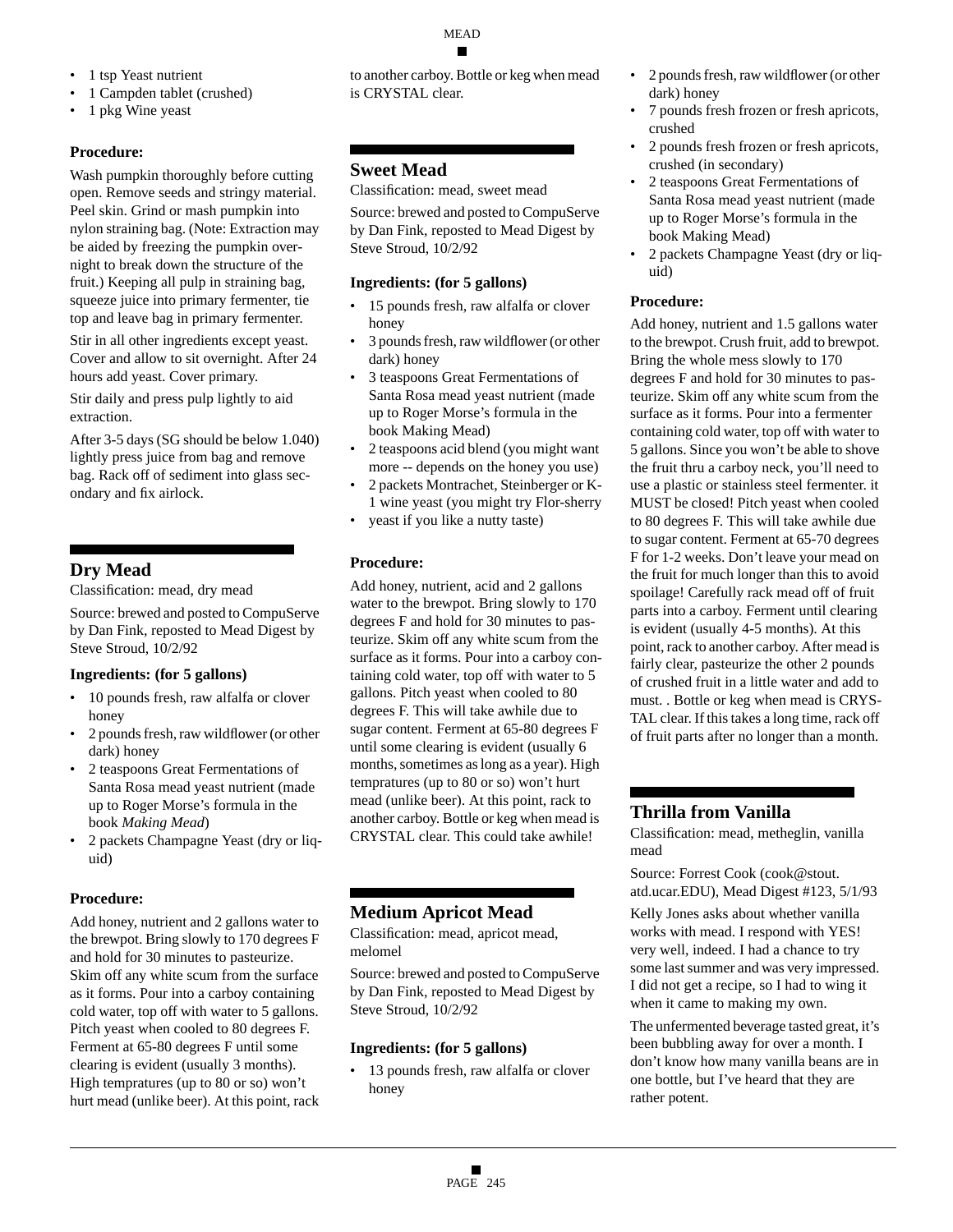#### **Ingredients: (for 7 gallons)**

- 9 Lbs of mesquite honey
- 2 Tbsp gypsum
- 1 4 ounce bottle of Madagascar vanilla extract added after the must cooled
- Canadian champagne yeast

# **Sweet Raspberry Mead**

Classification: mead, melomel, raspberry mead

Source: Steve Mercer (mercese@anubis. network.com), Mead Lovers Digest #369, 12/5/94

This is a sweet, still melomel intended for use as a dessert wine.

The mead was entered into competition at age nine months (one month after bottling. The competition included beers, wines, meads, and flavoured liqueurs. This mead won "Best of Show". Judges comments included things like "Excellent blend, couldn't improve upon it. A winner".

## **Ingredients: (for EACH gallon)**

- 4.5 pounds filtered, unprocessed wildflower honey
- 1.5 pounds red raspberries
- Juice of one lemon
- Juice of one orange
- 3 tablespoons of strong-brewed black English tea
- 1 teaspoon yeast nutrient (generic, white crystals)
- Water to make one US Gallon (boiled and then cooled)
- Ferment with Yeastlab Sweet Mead yeast M62 (Steinberg Riesling)

#### **Procedure:**

The honey was purchased in bulk at a nearby grocery co-op store. The raspberries were frozen to help break down the cell walls, and they were crushed by hand (in plastic bags) while thawing. The lemon and orange juice were to provide acids. The tea was to provide tannins. I do not know what the nutrient is, but I suspect that it supplied nitrogen.

Boil the honey in some water for 30 minutes, skimming off any scum, wax, bee parts, etc. that rise to the surface. Remove from heat and add berries, tea, juice, and nutrient. Let sit, covered, for a few minutes to let the heat sanitize the fruit. Chill to room temperature in an icewater bath. Put

into primary fermenter and add water to bring the volume of the must up to the appropriate level. Pitch yeast into must. ( I just pour the liquid yeast into the must without making a starter.) It was fermented at about 70 degrees F. (room temperature in my kitchen).

A word of advice learned from previous experiences: If you use a carboy as your primary frementer, use one with a LOT of extra headspace, or use a wide blow-off tube. If you do not, the raspberry pulp will foam up and will plug the airlock. This will cause a pressure buildup which can pop the stopper off of the carboy and spray your walls with sticky raspberry stuff. I hear that it can also cause your carboy to explode, leaving an even bigger mess.

Rack after about three weeks, when the fruit pulp has settled. Rack again at month 2, 4, and 6. Bottle at month 8. The mead had cleared and was finished fermenting by the racking at month six. During the last two months in the fermenter there was no airlock activity at all, and nothing more settled out. I waited the extra two months to be certain that the fermentation was complete. There is still some residual sugar, and I did not want the mead to continue fermenting in the bottles.

# **Kiwi Mead**

Classification: mead, melomel, kiwi mead, cyser

Source: Matt Maples (mattm@teleport. com), Mead Digest #390, 3/15/95

Yet another glowing testimonial for kiwi mead! The following was one of the first meads I ever made. After it aged for a year it turned out great. I only found one person who didn't like it and she didn't care for the smell the yeast imparted. I guess the apple juice would make this a cyser and not a melomel but no need to pick at nits. I did manage to strain out 70% of the seeds but in retrospect it wansn't really necessary.

#### **Ingredients: (for 3 gallons)**

- 1 gallon kiwi puree (strained)
- 2 gallon apple juice
- 3 gallon water
- 3 cups cane sugar
- 6 lb clover honey
- 6 tsp acid blend
- 1.5 tsp yeast nutrient
- 6 campden tabs
- package champagne yeast

#### **Procedure:**

Mix all ingrediants well. 24 hours after adding campden tablets, add one package of champagne yeast. As the mead's gravity falls to 1.05, add another 3 lbs. of honey. Do this until desired sweetness is reached.

# **Dandelion Mead**

Classification: mead, dandelion mead Source: Matt Maples (mattm@teleport. com), MLD 396, 4/10/95

Dan McFeeley was interested in the dadelion mead recipe I was talking about in my last post so here it is. I would also like to hear from others that have a good dadelion recipe.

#### **Ingredients: (for 1 gallon)**

- 7 cup Dandelion petals (yellow only no green)
- 1 cup simillon white wine concentrate
- 1 gallon hot water (about 140)
- 2 lb clover honey
- 3 tsp acid blend
- .25 tsp tannin
- .5 tsp yeast energizer
- 1 campden tab
- cote de blanch yeast

# **Banana Melomel**

Classification: mead, melomel, banana mead

Source: Matt Maples (mattm@teleport. com), MLD #396, 4/10/95

Although I have never tried it I do have a recipe for bannana melomel. I have been thinking of trying it for some time but never got around to it. If you do try this recipe all I ask is for you to let me know how it turns out.

#### **Ingredients: (1 gallon)**

- 3 Lb bananas
- 1.5 cup grape concentrate
- 7 pt water
- 2.25 lb honey
- 3 tsp acid blend
- .25 tsp tannin
- 1 tsp nutrient
- wine yeast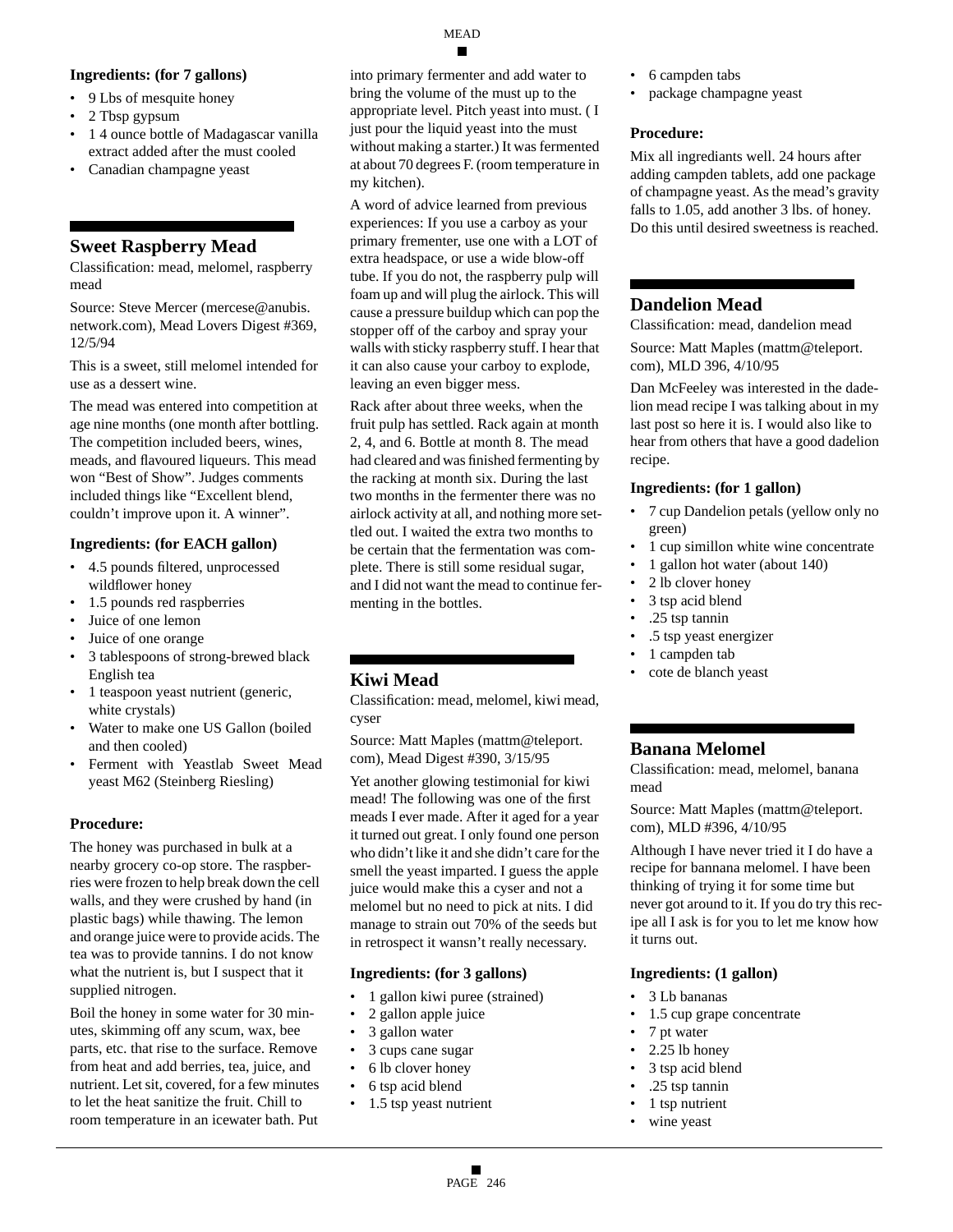Slice washed bananas (skins and all) and put into a nylon bag and tie. In 1.5 Qt water bring to a boil and simmer for 30min. Remove bag and pour hot liquour over honey and grape conc. Add the rest of the ingriedients and enough water to make 1 gallon. Pitch when at 70 deg. Keep me updated on its progress.

## **Specifics:**

- OG: 1095
- FG: 1000

# **Braggot**

Classification: braggot, honey beer, mead, bracket, braggert

Source: Arne Thormodsen (arnet@cup.hp.com), r.c.b., 4/27/95

Don't know if they are good, but I have made a few braggots I like. Just tried one last night in fact.

If you leave out the largeish amount of crystal malt you will get a product that is more "winey" than "beery", and kind of thin. If you use a darker crystal malt the malt flavor begins to overwhelm the honey. I like it with the crystal malt in, but a friend of mine prefers it without. Without the crystal you will get an impressively pale product.

Do not use finishing hops, they mask the floral character of the honey. Honey seems to not add much of a taste component, but an incredible aroma.

#### **Ingredients: (for 2-1/2 gallons)**

- 2 lbs light malt extract
- 2 lbs honey (The more "wild" the better, I have been using Mesquite)
- About 0.5 lb 20l crystal malt
- boiling hops to taste (NO finishing hops)
- Your favorite yeast (Most recently used Yeast Lab's Dry Australian Ale)

#### **Procedure:**

Steep the grains and boil the malt and hops like normal. Add the honey at the end of the boil, like you would with finishing hops. Ferment, bottle and drink.

MEAD

# **Blackberry Melomel #1**

Classification: mead, blackberry mead, melomel

Source: Dave Cushman (76463.2461@ compuserve.com), Mead Digest #400, 4/27/95

I have tried a couple batches with dubious results. Two things I have noticed in working with blackberries is that they are more acidic and have higher tannin levels than other similar berries. I believe that the berries by themselves will provide an acceptable environment for the yeast, and also a great finished product.

The brew was overly acidic, which I corrected by inducing malolactic fermentation. This softened the flavour and introduced some complexity but the mead was still drier than I intended. It really took over two years to become drinkable.

## **Ingredients:**

- 10 lb clover honey
- 6 lb wild blackberries
- 10 gm acid blend (60% tartaric, 20% each malic and citric)
- 2 pk W'Yeast Pasteur Champagne (one to prime)

# **Blackberry Melomel #2**

Classification: mead, blackberry mead, melomel

Source: Dave Cushman (76463.2461@ compuserve.com), Mead Digest #400, 4/27/95

This is the second of two recipes posted. This is the one that worked. Read first recipe that didn't work.

This batch has a more pronounced blackberry character. My fatal flaw was in using too small of a primary fermenter. I intended to put all of the berries into the primary for the couple weeks because I really wanted to acheive a deep color. As it was, the color has turned out as something lighter than a Pinot Noir The fermenter wasn't big enough (6 gal carboy). For the next batch (I will definitely do this again), I have a 7.5 gallon carboy and I will probably continue with the above recipe.

#### **Ingredients:**

- 15 lb Blackberry Honey
- 15 lb Blackberries
- 1 pk W'Yeast Pastuer Red yeast

## **Procedure:**

Interesting note about malolactic fermentation: while it will help control overly acidified meads by converting harsh malic acid to softer lactic acid, it should not be used in meads which have a large concentration of citric acid - these cultures (leuconostoc oenus) will also convert citric acid to acetic acid >-O. The berries will have some citric acid, but I have not had any negative results from this - in fact the nose resulting from ML is really nice and earthy, like a French Burgundy.

# **Cyser**

Classification: mead, metheglin

Source: Janelle (janelle@qnet.com), r.c.b., 5/19/95

## **Ingredients:**

- $12-15#$  honey
- 1 cup juice (orange, lime, pineapple are the ones I use)
- 1 packet yeast(montrechet, if you are patient; epernay if you aren't)
- pinch epsom salt
- 1 qt strong black tea

## **Procedure:**

Simmer the honey with the tea, stir and remove foam. Cool to 90 degrees syphon to carboy add other ingredients and enough bottled water to fill to the "shoulder" level. Add your air lock and wait until the air lock is not doing anything much. (ie: weeks to months) rack to clean gallon jars with lids. Keep racking as sediment appears. I like to wait a year before passing judgement, but others are happy with results after 2-3 months.

# **Apple Pie Mead**

Classification: mead, cyser Source: kentt@informix.com, r.c.b., 5/21/95

I've been wanting to share a recipe for a batch I'm enjoying now that is fantastic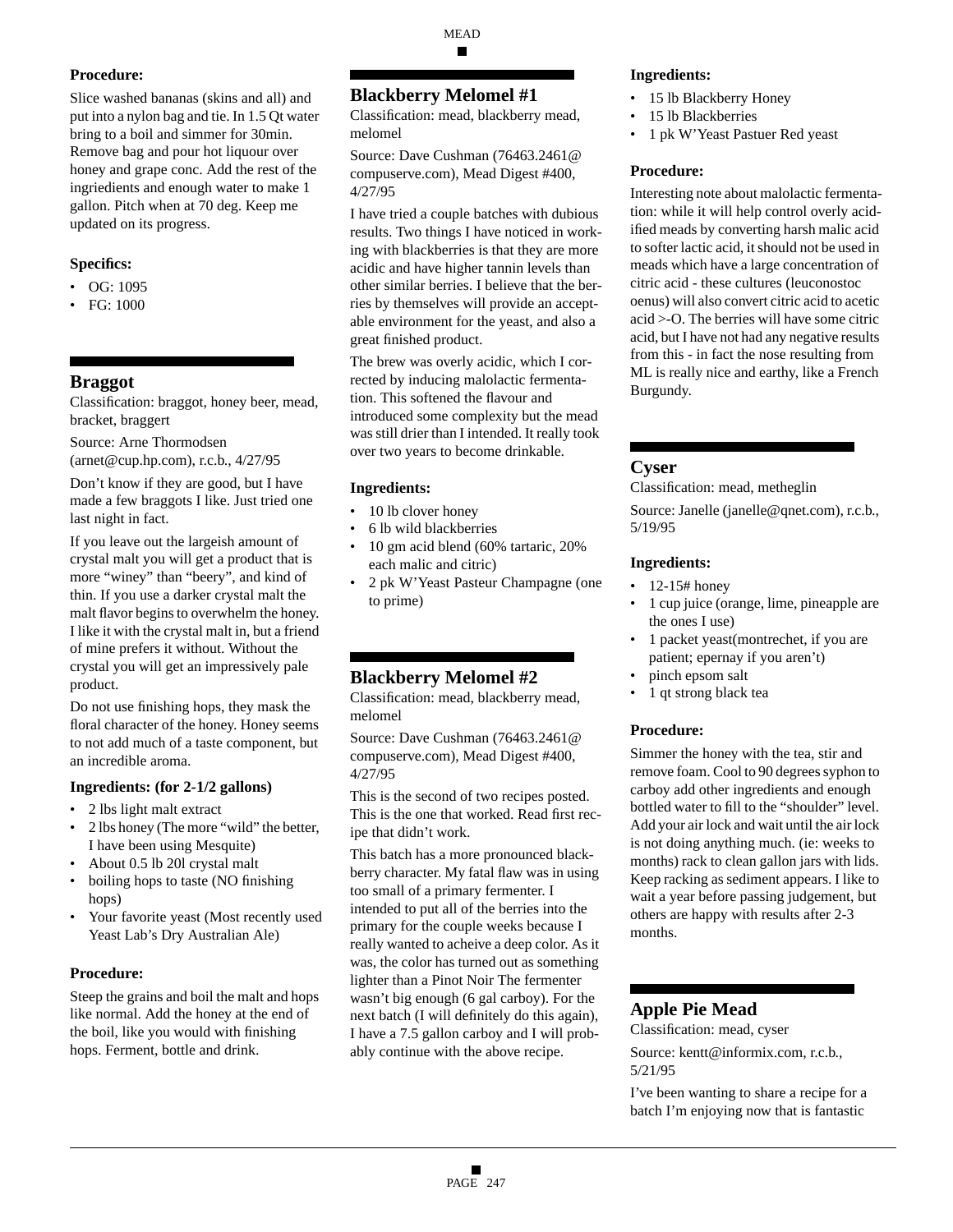(and leaves your senses reeling). The spices are subtle, so don't be afraid to add more...

#### **Ingredients: (for 5 gallons)**

- 1 Gal Honey (12 lbs)
- 2 Gal Pure, Unfiltered Apple Cider (pasteurized!)
- 3 Cinnamon Sticks
- 5 Cloves
- 2 Nutmeg "Buttons", grated
- ~4 Tbs Acid Blend
- Wyeast Dry Mead Yeast
- Yeast Energizer

#### **Procedure:**

Boil honey in 2 1/2 gallons water for 30 minutes; skim scum as it rises. Add all spices and yeast energizer in final 5 minutes; cover and let steep for 15 minutes. Add must to cider in fermenter. Test for acid and add acid blend as desired. Pitch a big, healthy starter of yeast. Rack in 2 weeks, again in another 4 weeks, again in another 4 weeks. Bottle when crystal clear and prime at your own risk.

#### **Specifics:**

- OG: 1.112
- FG: 1.004

# **Dry Table Mead**

Classification: mead

Source: Eric J Schwarzenbach (ejs@world.std.com), r.c.b., 5/24/95

This is from the book *Home Brewing Without Failures*, by H. E. Bravery (British-- I'm not sure how old the book is a good 20 years a least perhaps considerable more). I have to admit I've never tried these recipes but intend to soon. I've paraphrased these from the book to save space. My apologies for any mistakes or omissions.

Gallon: The gallon used here is the British Imperial gallon, about apout a pint over the U.S Gallon. Just add an extra pint for every gallon.

Nutrient: He describes this as chemicals used to aid the growth of the yeast, such as the nutrient tablets used by winemakers. He even uses it in his beer recipes. This stuff may have been written before modern yeasts and perhaps it is no longer necessary. He uses it in his beer recipes as well,

and as a brewer I've never used it--I don't know if winemakers use it. If they do you should probably use for these mead recipes as they are closer to wine than beer.

#### **Ingredients: (makes about 1 gallon)**

- 3.5 lb honey
- 1/4 oz citric acid
- 1/4 pint strong freshly made tea
- yeast
- nutrient

#### **Procedure:**

Mix honey with about 1/2 gallon of hot water, slowly bring to boil and boil for 2 minutes. Pour into you pail, add citric acid and tea, and make up to one gallon with boiling water. Cool to about 65 degrees F, add yeast and nutrient. Ferment as with beer in a warm place for 10-14 days. Then pour into a gallon jar leaving as much deposit behind as possible, leave in warm place with fermentation lock until all fermentation has ceased (may take several months). Once fermentation is done and mead is clear siphon to a jar and bung or bottle and age for a year. May improve further with age.

#### **Medium-Sweet Mead**

4-4.5 pounds honey, rest same as above

#### **Sweet Mead**

4.5-5 pounds honey, rest same as above

#### **Flower Mead**

All flower are meads prepared as above with addition of the flowers (specified below) which should be loosely packed, not pressed down hard. Follow instructions above, (recipes in book use 4 lbs but the author notes that if you want it dry use 3.5, if you want it sweet use 4.5 to 5 lbs) but add the flowers to the pail before pouring in the initial honey-water mixture. Then after making up to a gallon, add another EXTRA AMOUNT of boiling water (as specified below for different types) to make up for the space occupied by the flowers (reagrdless of how many pints of flowers you used). After 5 or 6 days strain out the flowers, and let it continue fermenting for another 5 or 6 before siphoning into the gallon jar for the rest of the fermentation phase as per the above instructions.

#### **Clover Mead**

2-3 pints clover heads (use purple, sometimes called mauve, clover)

EXTRA AMOUNT of boiling water: 1 quart

#### **Rose Petal Mead**

3 pints of rose petals

EXTRA AMOUNT of boiling water: 1 pint

#### **Gorse Mead**

(a beautiful pale gold wine)

3 pints of gorse flowers

EXTRA AMOUNT of boiling water: 1 pint

#### **Dandelion Mead**

2-3 pints dandelion petals

They should be gathered on a dry sunny day. Petals only should be used, hold the gree calyx in one hand and the petals in another and pull apart (if this is done a few hours after gathering the heads will have closed up making this easier). Be careful not to let the tiniest part of the stem get into the mixture otherwise the bitterness of dandelion "milk" will get into the wine. EXTRA AMOUNT of boiling water: 1 pint

#### **Elderflower Mead**

1 pint elderflowers

EXTRA AMOUNT of boiling water: NONE

#### **Hawthorn (May-flower) Mead**

1 pint Hawthorn flowers

EXTRA AMOUNT of boiling water: NONE

WARNING: Beware of substitution other flowers types unless you know that they are non-poisonous!

## **Traditional Mead**

Classification: mead, traditional mead, metheglin

Source: S. Pursley (barat@ionet.net), r.c.b., August 2, 1995

I have made about 100 batches of mead (since you don't know who I am, at least you will know I have messed up enough batches of mead to have learned something). This is a very basic (but historically accurate).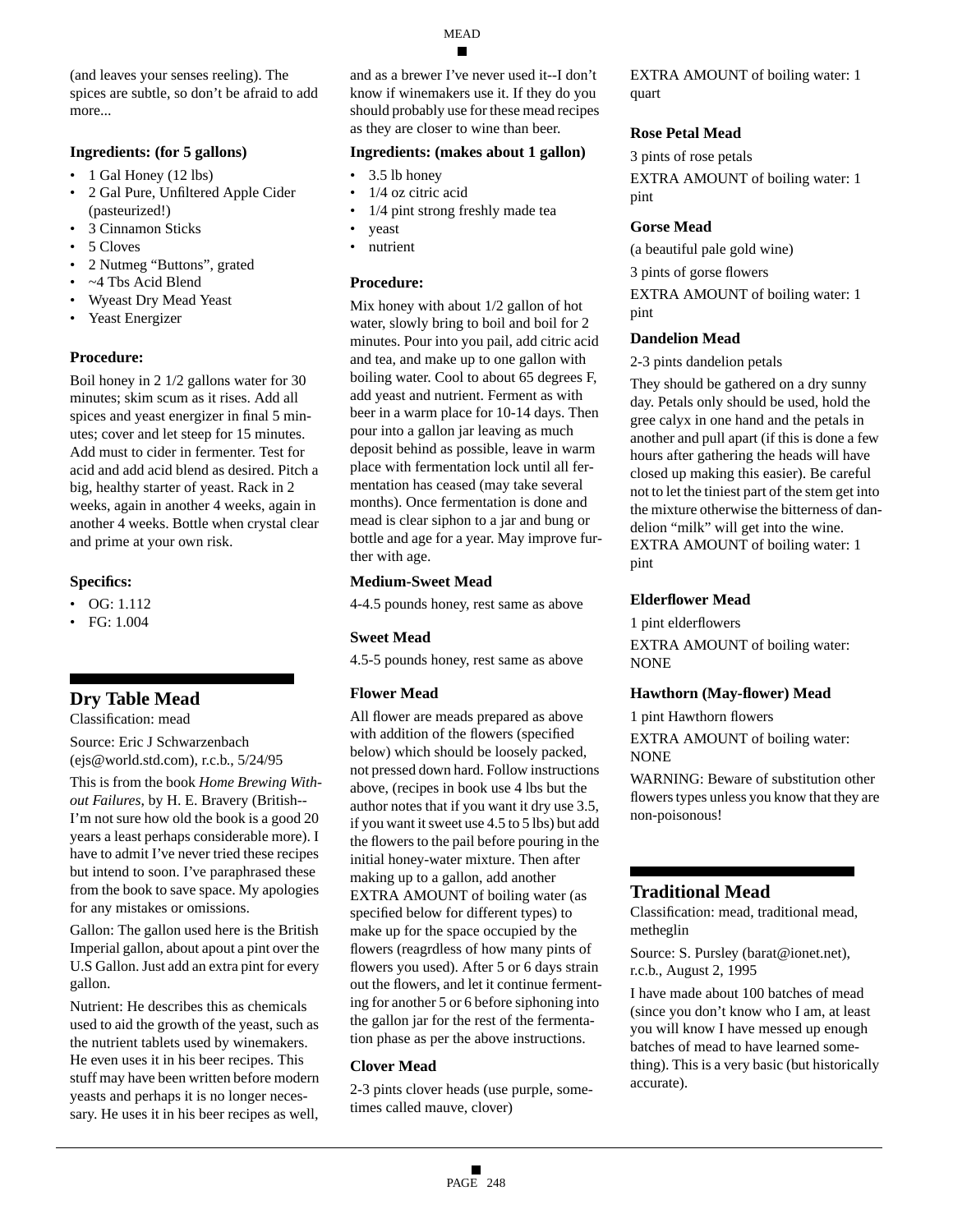#### **Ingredients: (for a 5 gallon batch)**

- $\cdot$  15-25 lbs. honey (3-5 lbs. per gallon) Sometimes I use 6 lbs per gallon.
- 5 tsp. yeast nutrient
- 1.25 tsp. yeast energizer

#### **Procedure:**

Simmer honey and water till scum stops forming (this can take a few minutes to an hour or more depending on the honey). Skim off the scum.

When cool, add yeast nutrient, energizer and pitch a large volume of liquid yeast culture. For the higher honey content meads, use a more alcohol tolerant yeast. Traditionally, mead was a sweet drink, not dry (though I do have some documentation suggesting that dry meads were not unheard of).

If you like you can add all sorts of stuff:

- 1-5 sticks cinnamon
- $1/4-1/2$  oz. allspice (or however you spell it)
- 1/2-3 oz. fresh grated ginger root (takes longer to age, but then again, so do all meads)
- And a whole bunch of other types of stuff

Whatever you decide to add (if anything), do not add it to the simmering honey/water (called must). Make a tea and then add that to the carboy. One thing, some recipes you will run across (the Cats Meow comes to mind), say to add hops. Ick. Hops belong in beer, not in mead. Mead does not need the preservative antiseptic qualities of hops, honey does that quite nicely. Nor does mead need the hop bitterness to balance the sweetness of the honey. Mead SHOULD be sweet (either just a little or a whole bunch, depending on the type).

On the second day shake the carboy vigorously. This stimulates yeast growth. Since mead is somewhat slow to ferment (I had one batch actively bubbling away for a year and a half), it needs all the help it can get. Shake it once a day till you get out gassing, then stop. At this point, shaking the carboy can put mead on the ceiling.

The most important thing to remember about mead is that it is slow. Slow to ferment, slow to clear, and slow to age. A batch can take several weeks to get started (if you don't use yeast nut. and energizer), several months to ferment to completion, and several years to age.

# **Maple Braggot**

Classification: braggot, honey beer, maple beer, extract

Source: marka01@ibm.net, r.c.b., 2/26/95

*[...not exactly a braggot unless we consider maple sugar to be equivalent to honey, but there's not good category that this recipe fits into. --- Ed.]*

While no expert, I recently racked a batch of brew similar to a braggot. So far it tastes pretty good, but is very strong (~10% alc.).

Tasting notes (so far): Light cinnamon and maple. Moderate nutty-malt flavor. a bit light on the hops with regard to the alcohol flavor (which is strong), but the hops seem appropriately balanced for the malt content.

## **Ingredients:**

- 1.5 lbs Crushed Crystal
- 0.25 lbs Chocolate
- 6 oz. dark molases
- 7 lbs amber malt extract (liquid)
- 2 lbs light DME
- 2.5 lbs honey
- 3.5 lbs maple syrup
- 2 well rounded tablespoons cinnamon
- 2 oz. Kent Golding for 60 min
- 5 oz. Kent Golding for 30 min
- 5 oz. Kent Golding for 15 min
- 5 tsp irish moss for 15 min
- 5 oz. Kent Golding for finishing (turn off heat, add hops and cool)
- Scottish ale yeast

#### **Procedure:**

Steep crystal and chocolate malts for 20 min in 1.5 gallons water. Strain and sparge with addl. 1/2 gallon water. Add molasses, amber malt extract, light dry extract, honey, maple syrup, cinnamon, and boiling hops and boil 60 minutes.

Cool to 80 degrees. Pitch pre-started scottish ale yeast (Wyeast). Aerate vigorously for 10 minutes (I pour back and forth between two large pots and let the wart fall 3 feet. Pure O2 would be better).

Expect LOTS of kreusen. I couldn't keep the lid on my 6.7 gallon pail--even with a blow-off tube. Rack after 5-7 days to glass and store for ??? weeks (I have a post myself requesting info on this).

#### **Specifics:**

- OG: 1.091
- FG: 1.014

# **Ale Mead**

Classification: mead, metheglin

Source: Todd Saulnier (af659@cfn. cs.dal.ca), r.c.b., April 27, 1995

I have recipe for an ale mead. I don't know how similar it might be but you might try it.

*[While some mead makers do not think hops belong in mead, I see no problem with considering them to be like any other herb, and thus appropriate to the metheglin style. ---Ed.]*

## **Ingredients: (for 1 gallon)**

- 1 lb Honey
- 1 oz Hops
- **Brewers** Yeast
- 1 oz Citric Acid
- 1 gal water
- nutrients

#### **Procedure:**

Boil honey & water and most of hops for 45 min. Add remainder of hops about the 40 min. mark. Strain hops. Add citric acid & nutrients. Let cool overnight. then add water to 1 gal mark. add yeast and let ferment to completion, skimming off yeast daily as for beer. Allow to settle for a few days after fermentation. Bottle in 1 qt bottles with 1 tsp suger in bottles. after 2-3 days in warm area (so that bottle fermentaion occurs) place in cool area and treat as bottled beer.

# **Totally Excellent Cherry Mead**

Classification: mead, melomel, cherry mead

Source: Rodney Boleyn (boleyn@scr.siemens.com), r.c.b., August 14, 1995

This weekend I had the rare opportunity to taste a batch of 10-year-old cherry mead! It was probably the smoothest, yummiest liquor I've ever had the pleasure of tasting. The person who let me taste it got it from "this crazy old guy in my neighborhood", who apparently has been homebrewing since prohibition days. It was very sweet, presumably due to the bread yeast, and had just a hint of cherry flavor, but a beautiful rouge color. After 10 years, there were no weird yeast flavors or anything, just pure drinking satisfaction!

Anyway, my friend had some details about the production, so I thought I'd pass it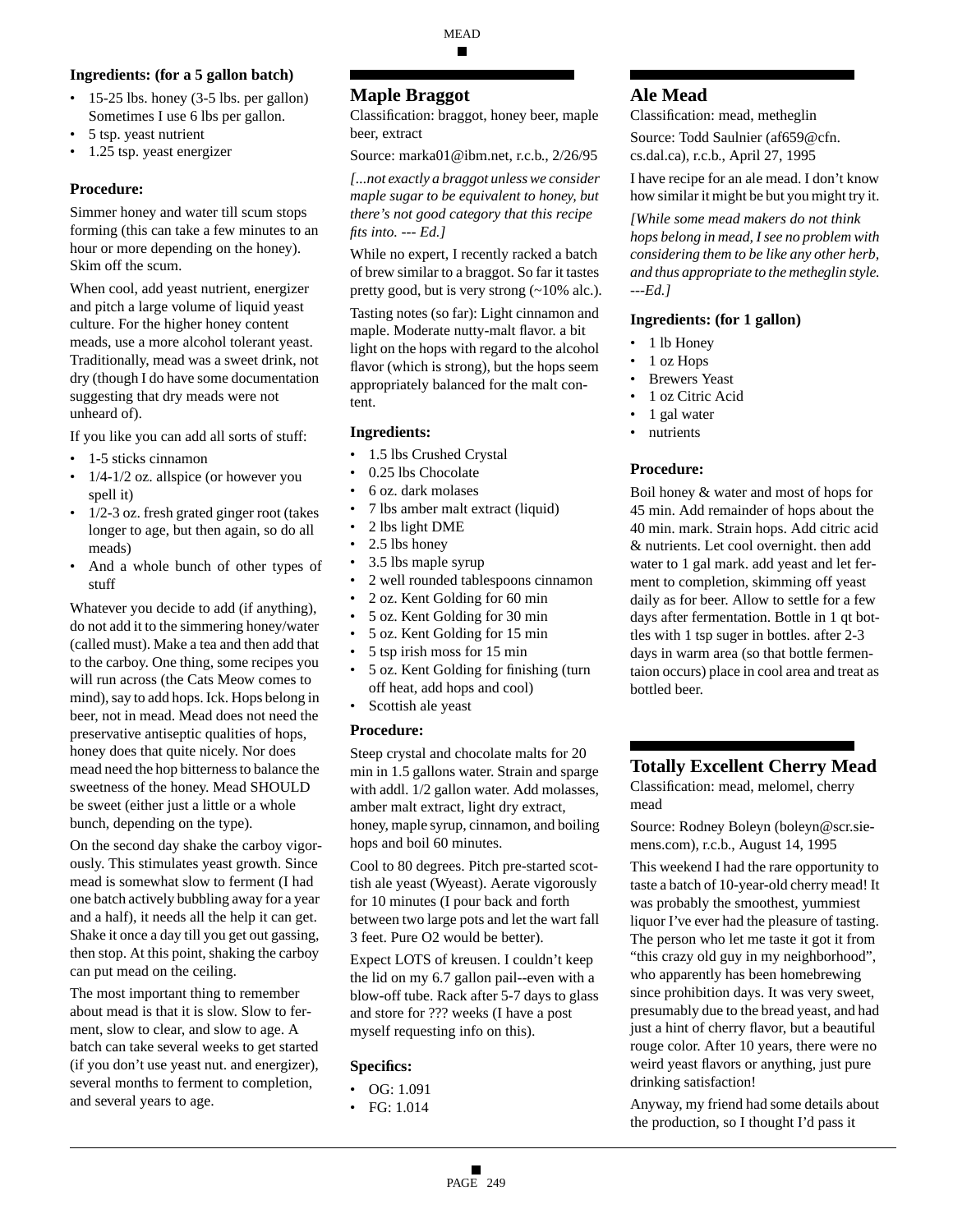along in case anyone wants to try it. This is apparently a 2 to 3 gallon recipe....

#### **Ingredients: (for 2-3 gallons)**

- 2 gallons water
- 12 pounds (approx 1 gallon?) fresh honey
- bread yeast
- 2 buckets of cherries

#### **Procedure:**

Let ferment a while (I got the impression the primary ferment was allowed to go a couple weeks)

Add "2 buckets" of cherries (Again, the impression was about 2 half-bushel baskets). Preparation unknown, but probably minimal. Also, I'd say these were sweet cherries, not sour.

Let ferment on cherries for 3 days. Rack off.

Age 10 years before bottling.

# **Mead**

Classification: mead, traditional mead

Source: Murray Ballard (murray@ballams.demon.co.uk), r.c.b., 9/17/95

Here is an easy recipe for mead.

I also have recipes for Cider, and beers/ales including Nettle, Elderflower, Bran, Spruce, Parsnip and Ginger. Please note that these are UK varieties, and may not be suitable in some countries.

*All weights and measures are UK Imperial.*

#### **Ingredients: (for 1 gallon)**

- 4 pounds honey
- 1/4 oz. citric acid
- 2 tbs. of freshly made tea
- 1 tsp. grape tannin
- Brewer's yeast
- Yeast nutrient

## **Procedure:**

Bring half a gallon of water to the boil, stir in honey and simmer for 30 mins. If you want it spiced, add 5 - 8 cloves and two tsp. ground nutmeg at this stage. When cool enough, transfer to your fermentation vessel and add a further 4 pints of water (previously boiled) with the citric acid and tea or tannin. Allow to cool to 19 - 21 centigrade, (65 - 70 F) and add the yeast with nutrient. After the main fermentation (7-10 days) rack into gallon container and add air-lock. When the fermentation has ended rack into bottles and store. LEAVE AT LEAST 12 WEEKS BEFORE SAM-PLING!! If you really want to spice the mead, I would not recommend adding the spice prior to fermentation: this could cause a bad haze, or even inhibit fermentation (this is just a guess). Instead, try heating some finished mead with some cloves and nutmeg.

# **Raisin-Clove Melometh**

Classification: mead, metheglin, melomel, raisin mead

Source: Sam Bennet (sam\_bennett@om. cv.hp.com), Mead Digest #427, 8/25/95

This is a recipe that I invented, and has become one of my favorites. It has a fairly strong flavor and is great when mulled. I didn't know whether to call it a metheglin or a melomel as it has both spices and fruit, so I decided to give up and coin my own word "melometh".

This can be drinkable after 3 or 4 months but its best to wait a full year to age properly.

#### **Ingredients: (for 5 gallons)**

- 20 lb. honey (strong flavored ones work best)
- 2 lb. dark raisins (haven't tried white ones yet)
- 2 tblsp whole cloves (DON'T use ground ones)
- 1 oz. citric acid
- 1 package yeast (I use Red Star Montrachet)

#### **Procedure:**

Dissolve honey in water, add raisins and cloves, & bring to a simmer (don't boil) for about 5 minutes. Let cool to 95 degrees or so, reserving a small portion to start yeast. Start yeast and add to must in primary fermentation container. Rack to carboy after a week, removing raisins and cloves and topping off with water. Rack again after 3 mo. and bottle @ 6 mo.

# **Basil Metheglin**

Classification: mead, metheglin, basil mead

Source: Joel Stave (stave@ctron.com), Mead Digest #429, September 7, 1995

I made this metheglin for cooking, and so wanted a strong basil flavor. It can be sipped, but only if you \*really\* like basil. Also, when I say "gallon" I mean U.S. gallon.

#### **Ingredients: (for 1 gallon)**

- $\cdot$  ~2.5 lbs clover honey
- 6 cups freshly picked sweet basil leaves (loosely packed)
- water to 4 liters
- 1 tsp acid blend
- 1 tsp yeast nutrient
- pasteur champagne yeast

## **Procedure:**

8/18/94 Heated water and honey. Skimmed and simmered about 5 minutes. When cool, added acid blend and nutrient and pitched yeast. SG 1.080

8/19/94 picked and crushed basil leaves, put into a straining bag and added to the must. Ferment was going pretty well by this time.

8/24/94 Racked to a 4 liter jug - SG 1.042

9/20/94 racked to 1 gallon jug (4 liters to 1 gallon almost always works without having to top up or having any left over) SG 1.000 It cleared \*very\* quickly after this.

12/11/94 bottled in half-bottles. SG 0.996.

9/5/95 (last night) opened a bottle. pale green, crystal clear, \*very\* strong basil flavor and aroma. Definately drinkable if you like basil - might be good with pesto.

#### **Specifics:**

- OG: 1080
- FG: 0996

# **Barat's Concord Pyment**

Classification: mead, pyment, grape mead Source: Stephen Pursley (barat@ionet. net), Mead Digest #433, 9/29/95

Try this one, it has been winning award and has put smiles on many faces.

The color is a deep, dark bluish purple. It tends to be crystal clear (without adding any clarifying agents, use them if you like).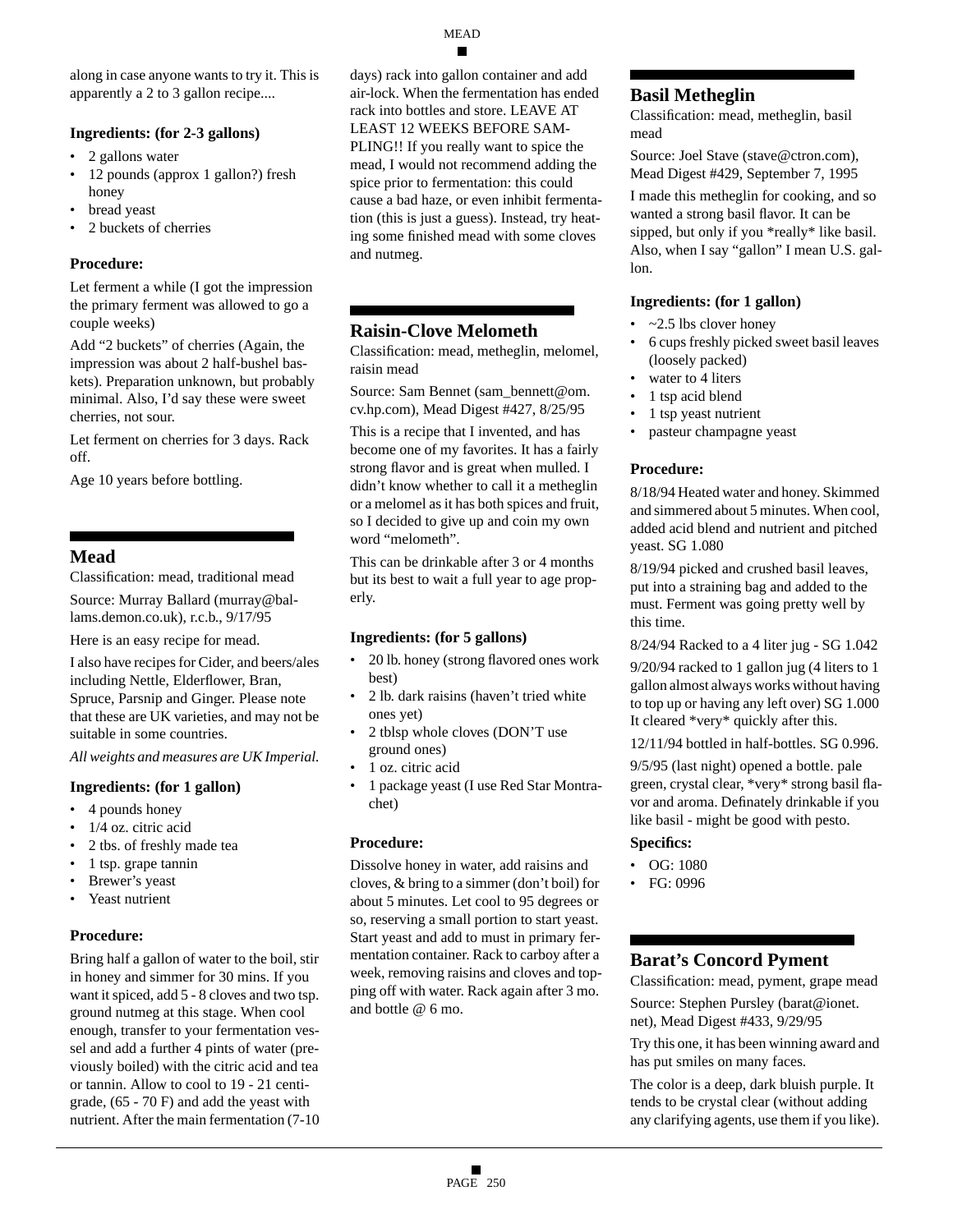Wonderful flavor. Be warned, I prefer sweet meads (dry meads are mostly modern in design), and this is a sweet mead.

Where to get concord grape concentrate? The highest quality source I have been able to find is Welches Concord Grape Juice Concentrate (really). This stuff is made with the best concord grapes around, has no preservatives (except for a small quantity of added vitamin C). Sometimes you can find wine grade concord concentrate, but both brands I have found are produced from the same vineyards as Welches grape juice, and taste just the same.

This stuff is good straight out of the fermenter, no aging required. Sometimes you will get a little acid tang. If this happens, just let it sit about two months in the bottles before drinking. I have just finished a batch of this mead sparkling. Oh My!

One note. This is not a true pyment. Pyment in the historical sense was wine with honey added at drinking time to increase the sweetness. If you like, call it a grape melomel.

#### **Ingredients:**

- Honey (clover, orange blossom or any other light flavored honey) - 15 lbs. (12 lbs. to start, feed with 3 more)
- Concord Grape Concentrate 120 oz.
- Yeast Nutrient 5 tsp.
- Yeast Energizer 1 1/4 tsp.
- Wyeast Sweet Mead Yeast

#### **Procedure:**

Bring 2.5 gal. water to boil. Remove from heat. Stir in 12 lbs. honey. Return to heat. Bring to a boil then immediately reduce heat to a light simmer. Scum will form (white to light tan). Skim it off till it stops showing up (10 min. to and hour and a half. Depends on the honey). If the scum forming is dark tan or brown, turn the heat down fast. Remove from heat and immediately add the concord grape concentrate. Cover and let sit for 15 min. This pasteurizes the juice, but is not hot enough to set the pectin (not much pectin in the grape juice, it's mostly in the skins). Fill your carboy with a little less than 1 gal. of cold water. Add the must to the carboy. Add yeast nutrient and energizer. Put an airlock on the carboy. Do not agitate it at this stage. When the temperature is down to 70-80 deg. F pitch the yeast. Let it sit for a day. Then use the shaker method to up the yeast count (more on this in a moment).

When fermentation tapers off, feed it. Treat the extra 3 lbs. the same way you do the first 12 lbs. You will need about 1/2-2/3 gal. of water. Add this to the fermenter (did I mention that I use 7.5 gal. carboys for 5 gal. batches?) If you have to, remove some of the pyment from the fermenter and store it in a 1 gal. bottle (with an airlock). You can then add this 1 gal. back into the main batch at bottling time.

#### **The Shaker Method:**

When making mead, pitch a large quantity of yeast (liquid cultures are preferred, they tend to be a lot healthier than powdered yeasts). Use yeast energizer and yeast nutrient in the amounts listed on the packages. The next day, shake the carboy hard for one or two minutes. Repeat this shaking every day till you start to get out-gassing from the mead. At this point STOP. If you don't, you will end up with mead flavored ceiling. This shaking method is used in mycology labs to grow production quantities of many yeasts. It tends to accelerate growth by a factor of ten or more (depending on the yeast strain and growth media in use).

If you don't use yeast nutrient and energizer, expect initial fermentation to take several months (assuming 65-75 deg. F ambient temperature). With this method, you can cut initial fermentation (primary fermentation if you like) down to a few weeks to a month. This method does not affect the flavor of the mead at all. I have done several side by side comparisons. Some boiled, some not boiled. Some with energizer and/or nutrient, some without. Some with shaking, some without. And combinations of all of these. No change in flavor or aroma was found.

#### **First Mead!**

Classification: mead, traditional mead, melomel

Source: B.J. Davis (java@indy.net), Mead Digest #436, October 15, 1995

Wow, I made my first mead! That was fun! My beer brewing roomie helped lots. She has made lots of great beer, but this was her first mead too. We made a basic mead recipe, and let it go 3 mo. Today we split it into 2 batches. To my half we added mixed berries and some cider to sweeten. To hers blueberries and ginger. A taste of the base

mead, before adding it to the berry juice was interesting. Kind of tart with a cidersweet background, and the honey was still there. I can't wait to taste it when it's finished.

#### **Ingredients:**

- 6lb. Grade A honey and 5lb. raw honey
- 1/2 tsp. gypsum
- $1/2$  tsp. yeast energizer
- 1-1/2 tsp. acid blend
- 2 gal water
- 2 packs Red Star Flor Sherry yeast
- Berries or spices to taste (see notes)

#### **Procedure:**

Heat to 210 F remove and add 3 gal chilled water, cool to 75 F and pitch 2 packets Red Star Flor Sherry yeast.

Ferment 3 months, then split batch in half. Crush fruit. Bring 2-1/2lb. cherries, 1lb. each raspberries & blackberries 1/2lb. blueberries, and 1/4 gal apple cider with water to make it a gal. to 160 F for 20 min. Cool to 75 F, pour in carboy add 2-1/2gal mead. The other 1/2 was done with 4-1/2 lbs. blueberries and 2-1/2 oz fresh ginger made into a tea. The berries were pasturized the same as above.

#### **Specifics:**

- OG: 1075
- FG: 1005

#### **Fast Mead**

Classification: mead, traditional mead Source: Donald Kackman (dkackman@ soils.umn.edu), r.c.b., October 11, 1995 Yeasties require a number of things not available in honey. I just brewed a batch with this recipe for 5 gallons.

Also, I have read that in general the darker the honey the longer it will take to finish.

#### **Ingredients: (5 gallons)**

- 12 lbs clover honey
- 7 tablets Ammonium phospahte provides nitrogen
- 1 tsp. gypsum calcium
- 1 tsp. epsom salts magnesium
- the juice from 10 lemons citric acid • 3/4 cups of very strong tea - provides tannin
- one package dry champagne yeast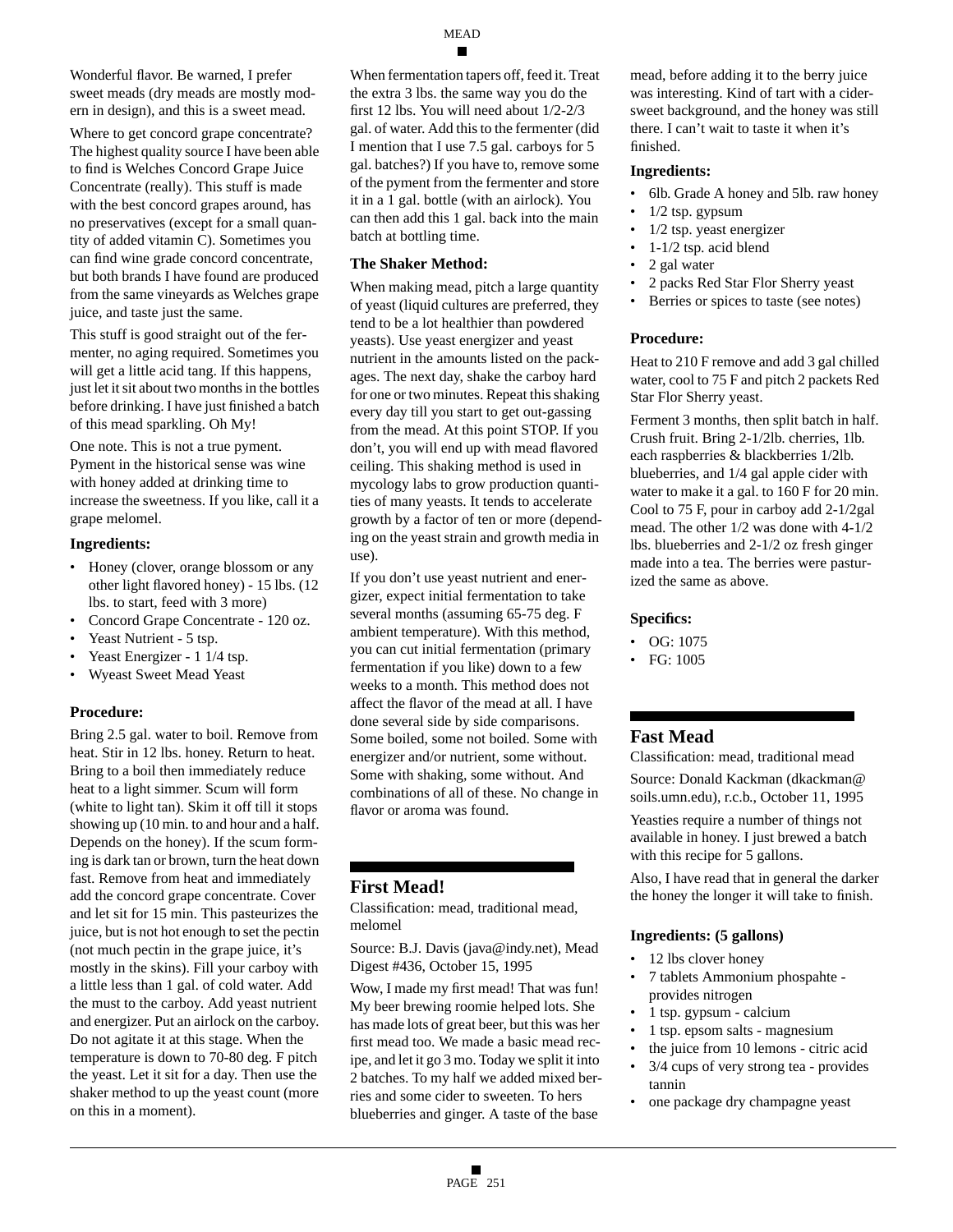Bring 1 1/2 gallons of water to a boil. Add the honey and boil for about 15 minutes (just to sterilize it and get it dissolved) then add all the other stuff. Pour into your carboy and fill to 5 galons. Mix, let cool, pitch yeast.

You could also be more scientific about this and add specific amounts of citric and tartaric acid as well as specific amounts of the salts and whatnot but for me that seems a bit anal. I like to treat brewing like cooking not a like chemistry experiment.

# **Latest Mead**

Classification: mead, metheglin

Source: Ron Raike, ron@laser. creol.ucf.edu, Mead Digest #381, 1/24/95

The last and first time I used the Wyeast Sweet Mead was on a Maple Mead that went from OG-1.116 to FG-1.050. This mead has taken a few ribbons.

Key for beginners: let the stuff sit - ingore it - rack at 3-4 weeks and againor not at 6 months. Have had great meads with different yeasts.

#### **Ingredients:**

- 12 lbs. Florida Wildflower Honey
- 2 lbs. Honey blend  $(Sam's cheap) + 2$ cups for starter
- 1.5 cups New York Maple Syrup Grde A - Med. Amber
- 2 oz. Yeast Nutrient from Beverage People - w/hulls (I think???)
- 1 tsp Acid Blend
- 1/2 fresh lemon juice some pulp
- 4 pieces dried orange peel
- 5 pieces dried tangerine peel
- 3 pieces dried lemon peel
- 1 oz. corriander
- 1/4 tsp Irish Moss
- Wyeast sweet mead yeast

#### **Procedure:**

Yeast starter. 1.5 liter - 1 week and 2 days old Wyeast Sweet Mead yeast. In 1.75 liter bottle. Starter from 2 cups honey blend and 1 tsp. of Yeast Nutrient above. Boiled and chilled.

Other Yeast Starter - 1.2 liter - 3 day old Wyeast American 1056. in 1.75 liter bottle. Started with 1.5 cups light DME with a few hop cones. Boiled and chilled.

Started Saturday morning by generating ~6 gal RO (Reverse Osmosis) water. Then treating it with 1 tsp. gypsum, 1tsp. CaCO3, 1 tsp Sea Salt. Brought to a full boil in 8gal brew pot for 30 min. Heat off, let sit till finished eating and cool to 90 (all temps in C) added Honeys and syrup (75 min). Temp dropped to 75. Back on heat. Stirred a few times for 30 min. (45 min) Temp up to 77. Added rest of yeast nutrient and acid blend. Added lemon juice (40 min). Chopped peels and corriander in chopper and added (35 min). Small amount of Irish Moss added (15 min). Temp at 80. Started to get some hot break and moving around quicker. Let sit 10 min. Final Temp at 82. Heat off, sat 5 min. Stirred well (whirlpooled). Covered with saran wrap, put lid back on and ice bathed for 2 hrs. Removed saran wrap to find a nice conical forming upward from the center of the brew pot. Crystal clear with spices and fruit mostly in the center. Racked to carboys. 2.5 gal. got the Ale yeast and 3.5 gals. got the Mead yeast. OG was 1.079. Nice citric smell and taste. Will try to keep temp at 68- 75F for fermenting. Will post results 6 months to a year from now.

# **Mead**

Classification: mead, traditional mead

Source: Ross W. Powell (Arcadia@mindlink.bc.ca), r.c.b., 2/14/95

For those looking for a Mead recipe, here is a very basic traditional one from a book on country wines called *Winemaking Month by Month*. I have never made mead, (although I intend to try very soon) so I do not know how this would turn out.

#### **Ingredients: (for 1 gallon)**

- 4 lbs honey (3 lbs. for a dryer Mead)
- 2.5 tsp citric acid
- yeast nutrient
- yeast

## **Procedure:**

Combine in a sterilized bottle. Cover opening with cling-wrap and keep in a warm place for about 48 hrs. (until the starter is working vigorously). When this is ready, place honey in sterilized primary and add 4 pints (2 litres) of boiling water. Let cool to 21 C. (70 F.) and add acid, nutrient and yeast starter.

Treat as usual for any country wine (racking, bottling, etc.) Should be allowed to age for two years before it is ready for drinking (sigh).

This book recommends using a yeast starter; 3 oz (75gm) sugar tip of a tsp. citric acid half a pint of water yeast

## **Mixed Berry Mead**

Classification: mead, melomel, honey, berry mead, raspberry mead, blueberry mead, blackberry mead, cherry mead

Source: Jason Shepherd, (jay@direct.ca), rec.crafts.winemaking, 12/19/95

I just made a batch of Blueberry/Cherry/ blackberry/raspberry mead using about 10lbs of honey and 9lbs of fruit. the recipe is below.

#### **Ingredients:**

- 5 Kg honey
- 4tsp Acid blend
- 1 tbsp gypsum
- 4 tsp yeast nutrient
- 1 package all purpose wine yeast
- pinch of irish moss ( 1 tablet )
- 3 1/2 lbs Frozen Mixed berries
- 4 lbs frozen pitted Bing Cherries

#### **Procedure:**

Boil 1 1/2 gallon (6l) of water and stir in honey. Add other ingredients(nutrient,gypsum,acid blend) and reduce boil to simmer add Irish Moss 10 minutes before finishing allow to cool and sparge into carboy with 2 or three lites of room temperature water add water to 1 below neck of carboy. Allow to cool to room temperature. Rehydrate yeast to instructions and add to must. Allow to set for 24 hrs. Then add thawed fruit slightly mashed.

# **Summer's Lease II Apricot Melomel**

Classification: mead, melomel, apricot mead

Source: Michael L. Hall (hall@galt.c3. lanl.gov), Mead Digest #444, 11/18/95

#### **Ingredients: (for 2.77 gallons)**

- 5.47 lb. Questa Honey
- 0.55 lb. Sourwood Honey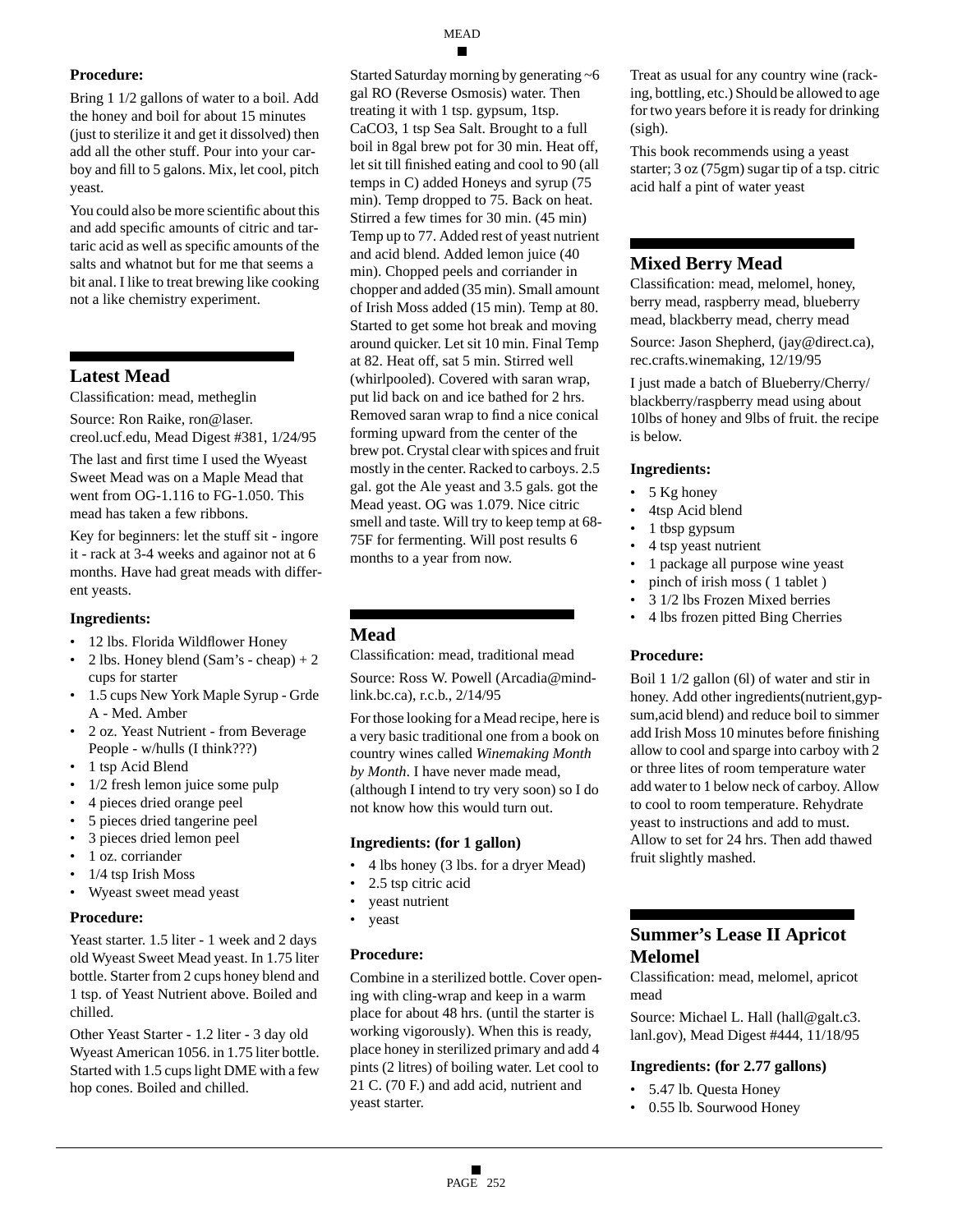- 
- 0.10 lb. Star Thistle Honey • 1.47 lb. Clover Honey (at end)
- 9.0 lb. Apricot juice from Phoenix Orchard (0.985 gal, SG=1.095)
- 2 pkts. Lalvin K1V-1116 (Montpelier) wine yeast - hydrated
- 2 tabs. Sodium Benzoate (at end)
- 0.5 tsp. Vitamin C (at end)
- 1 oz. Calcium Carbonate (at end)

On 9/25/94, I put together the first three honeys listed along with a gallon of apricot juice and enough water to make 2.55 gallons. There was no reason for the strange selection of honeys; I was just cleaning out the cupboard. The apricot juice came from apricots from a tree in my backyard. I pureed the apricots to get a thick paste, froze the paste for about a year, then thawed it out and left it sitting in a gallon jug in a refrigerator for several months. From past experience I knew that the solids would almost never clear out of the mead, so I waited until the juice separated and just used the clear juice. At any rate, I pasteurized this concoction for 90 min at 150 F and pitched the yeast. The SG was 1.115 and the must tasted rather sour, even with all that honey. I thought that I might need to correct the sourness somehow later.

I didn't touch the mead again until 4/15/95 (my son was born on 10/20/94, so I was very busy). At this point I racked the mead, which was still sour, but had a nice apricot character. I measured the acid content at 1.3% as tartaric, 8.5 ppt as sulphuric. The SG was 1.001 and the clarity was good.

On 5/16/95 I removed a sample and adjusted its acidity to 6.5% tartaric with CaCO3, decided that was too much (too chalky) and tried to adjust acidity of whole volume to 9.25% tartaric by adding one ounce of CaCO3. I measured it to be 9.3%. I then added sodium benzoate to kill the yeast and some extra clover honey (20 min at 160 F with 1 pt water) to counteract the residual acidity and give honey character. I let it sit overnight for the chalk to precipitate out before bottling.

I entered this melomel in the 1995 NM State Fair as part of their wine competition (8/27/95). It received a Gold Medal and a score of 6.80/10, which was the highest rated mead, and the second highest rated wine (highest was 7.04). Judges noted excellent acidity-sweetness balance, good apricot and honey character, some spiciness (maybe the Questa honey?), and some sediment (the chalk), but otherwise good clarity. In the future I will try to wait until the chalk precipitates out to bottle, but at that time I needed to free up the carboy. You can see a chalk layer in the bottom of each bottle, but the mead can be easily decanted off of it.

## **Specifics:**

- OG: 1.127
- FG: 1.023
- Alcohol: 13.95% (abv), 10.83% (abw)

# **Lemon Melomel**

Classification: mead, lemon mead, melomel

Source: Donna Maurer (doantm@netinfo. com.au), MLD #453, 1/20/96

I made a lemon melomel last year (around 8 months ago I think). I used a grapefruit melomel recipe and just substituted freshly squeezed lemons. Here is the recipe (for a gallon).

We tried this, chilled, at Christmas and it wasn't bad. It was pretty acidic and kept a good lemon flavour. No sweetness at all. I think it will improve with age.

I also made a grapefruit melomel at the same time - at the last tasting it still tasted like vomit. I don't think I'll ever like grapefruit.

We have a drink in Australia called Two Dogs, which they call an alcoholic lemonade. It is carbonated, around 5% alcohol and has great lemon flavour. I'm going to give this a go as my next lemon drink.

## **Ingredients: (1 gallon)**

- 1.2 L lemon juice (43 fl oz)
- 900g mixed honey (2 lb)
- Yeast nutrient
- 15g tartaric acid (0.5oz.)
- Yeast (I can't remember what yeast I used, but it was possibly a bordeaux yeast.)

# **Peach Melomel**

Classification: mead, peach mead, melomel

Source: DoubleDDD@aol.com, MLD #454, 1/25/96

I started a peach mead last fall. I'm happy with it so far. Here's the recipe I used.

*Note: "B.P." is Beverage People, a supplier in California. --Ed.*

# **Ingredients: (5 gallons)**

- 5 Qts./ 15 lbs. starthisle honey
- 1.5 ozs. B.P. mead yeast nutrient
- 1 gals. tap water (wendsday)
- 2.5 gal peach blanching water (tasted too good to throw out)
- 35 lbs peaches(seconds) prior to blanching/pealing/pitting
- B.P. acid blend. adj. to .71%
- priese de mousse yeast
- 1 tbs pectin enzime

## **Procedure:**

acid tested at fermentation - .9%

acid tested at first racking - .8% 9/20/95

I ended up with 7 gal of dry peach mead. I racked1 gal. + of dry , I added 2 qts of s. thisle honey to 5 gals. for sec. ferm.

# **Rhubarb Melomel**

Classification: mead, melomel, rhubarb mead

Source: Robert Alexander (ra@ftn.net), MLD #451, 1/6/96

Wanted to pass on a rhubarb melomel recipe that I came up with about two years ago, and got quite positive comments on. This recipe came about when I wanted to create a mead that had a higher acidic content, but without adding a commercial acid blend. I wanted to get the acid from a more 'natural' source. So I got thinking, and maybe this is a wierd concept, but, 'what's the opposite taste to honey?' I finally decided that rhubarb was probably the closest; sour and acid v/s sweet and soft. My goal was a strong, balanced mead, with a bit of residual sweetness. Considering the champagne yeast, I'd have to continue 'feeding' it honey until the yeast pooped out. Here's how I made it.

My notes end here. The stuff tasted so bad, I just wrote it off as a bust effort. I know I racked and added honey one more time (what the hell). It seemed the yeast would NEVER poop out. After that the stuff was just ignored. I figured I'd get around to dumping it when I needed an empty carboy.

As it turned out, it's a good thing I have a few extra carboys. :-) When I next tasted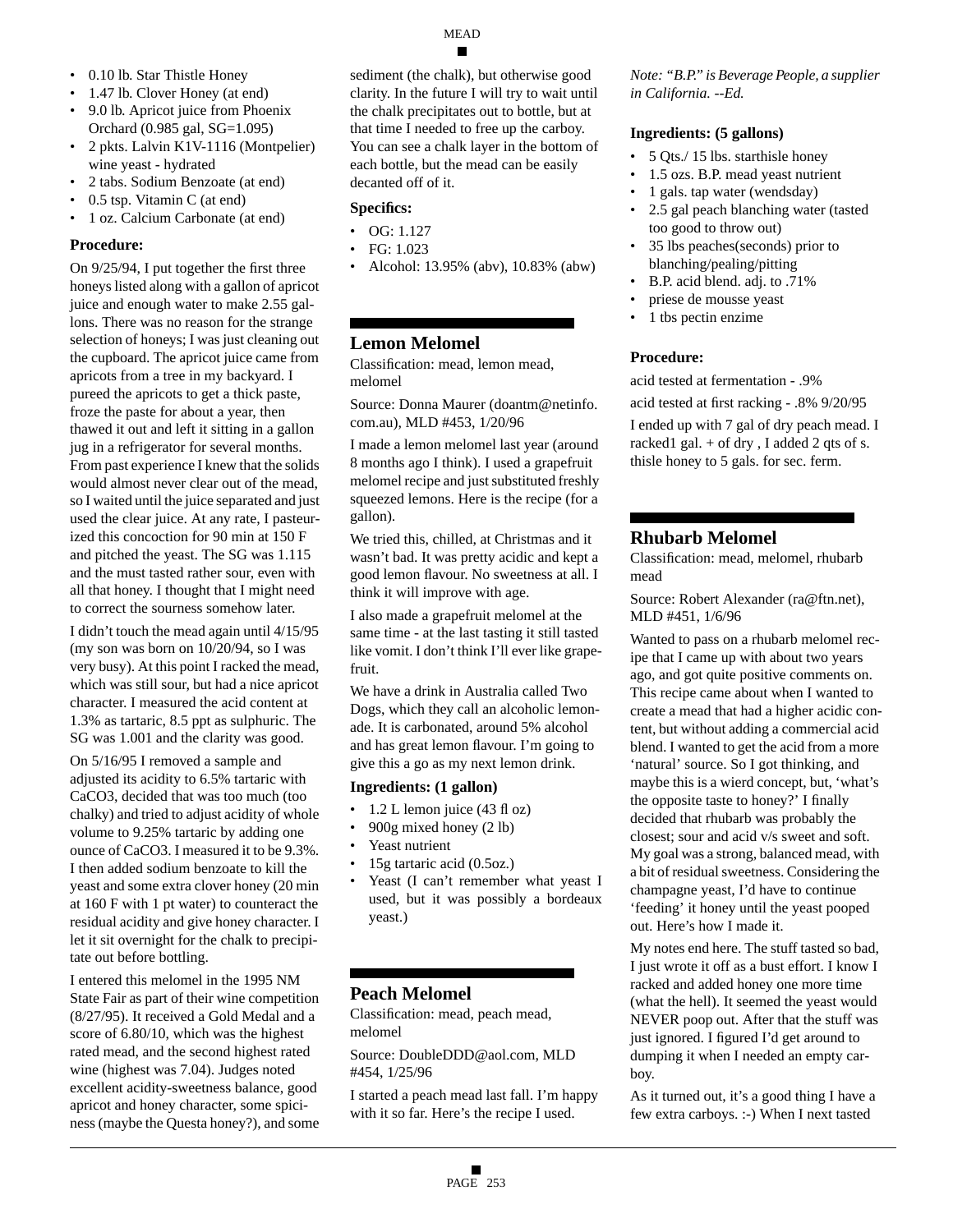the stuff, it was seven months later; March of 95. Most of the harsh, solvent tastes and strong acid had mellowed (probably due to malo-lactic fermentation, I'm guessing) and both the rhubarb and honey notes were present, though subdued. Good legs, too. The mead was still VERY dry, but that turned out to be OK; the overall presentation was similar to a chablis -- steely, earthy, complex. Didn't check the finish S.G., just started drinking it, but I guess it was around 0.990. Alc. around 15%.

Much of this mead was drunk by just tapping it from the carboy, so there was considerable oxidation over the next few months. Though I know this is bad form, it didn't seem to harm the taste. (Why?) Maybe it helped? Oh, and about half of the quantity was stored in a small oak cask for about a month (Aug 95), then remixed back into the carboy. In any case, I finally got some bottled, and the few I have left are still improving. (I think the oak flavour was important.)

This mead was a real hit, especially among my grape-wine drinking friends (and especially among the ones who've been conditioned to turn their noses up at anything that's not BONE dry).

The procedure I took to make this mead was full of accident and serendipity: I'd hate to try and reproduce it exactly. But I think there's good info in the recipe, which can be applied to other attempts.

#### **Ingredients: (5 gallons)**

- 5 Kilos raw honey (11 lbs) not sure what type, but probably clover. From a farmer's stand
- $\bullet$  4 4.5 K rhubarb, chopped (8-10 lbs) I didn't weigh this, and may be overestimating slightly
- 2.5 tsp nutrient
- $1/4$  tsp tannin
- Lalvin Champagne yeast
- water

#### **Procedure:**

Heated and skimmed the honey (with some water) for about 20 min., and then added the chopped rhubarb and let simmer for about an hour to extract the flavour and other components. Actually, because of the size of my pot, I had to do this operation twice, with half the ingredients each time.

94/06/11 This mixture was then put into a large primary pail, and topped up with

water. BTW, my water comes from a well, and is VERY hard, so I didn't feel the need to add any minerals, like gypsum, to the must.

94/06/12 S.G. 1.080 Pitched yeast into primary

94/06/13 Going like crazy!

94/06/21 S.G. 0.996 ! Racked to carboy. Added  $\sim$  1 K. (2.2lb) honey, which raised S.G. to 1.016. Topped up with water.

94/08/01 S.G. 0.994 Rack. Clearing well. Tastes horrible, acidic and solvent-y. My notes say I added .5 K. kilo honey, which raised the S.G. to 1.016. Looking back, that doesn't seem to make sense, but THAT'S what the notes say. \*shrug\* :-)

#### **Specifics:**

• OG: 1080

## **Tracy's Quick Mead**

Classification: mead, metheglin

Source: Kurt Schilling (kurt@iquest.net), Mead Digest #468, 3/19/96

Morgaine Nidana's posting in MD 467 with questions about a quick mead recipe gotme to thinking. So I went back into my files and found one recipe that I have had many times and enjoyed. I am submitting it here in hopes that some one may also get some enjoyment for an old recipe.

This is an ale strenght mead that is just fine for a medieval feast or fro whooping it up on St Paddy's Day or Lammas.

#### **Ingredients: (for 1 gallon)**

- 2 to 2.5 lbs raw honey (any kind is OK)
- 1 quartered orange
- 1 Tbsp. fesh grated ginger
- 1/4 tsp. acid blend
- ale yeast

#### **Procedure:**

Combine honey, water, quartered orange, grated ginger in brew pot and bring to boil. Skim froth from surface. Remove orange and ginger with a sanitized strainer after 30 minutes. Cool and pour into fermenter. Pitch yeast when must is 70-75 degrees F. Rack the mead when fermentation slows (after about 1 week) to secondary. Additional rackings may be necessary.The mead is drinkable when cleared, but imporves with aging. Total time til drinkable is

about 2.5 months, hence teh name Quick Mead).

You can also ferment this one with a wine yeast or Mead yeast if you choose. I have found that it is fairly dry and gingery. Quite tasty infact.

## **Firewater Orange Ginger Mead**

Classification: mead, metheglin Source: Daniel Gurzynski (daniel@buffnet.net), Mead Digest #472, 4/8/96

After seeing the many articles on mead sweetness, I thought I would contribute my two cents worth. Over the last year I've had several batches of mead with varying amounts of residual sweetness, not by putting in a heroic amount of honey but by using a yeast with less tolerance to alcohol. One that stands out in my mind was an apple mead with just a little cinnamon, using a london ale yeast. The cinnamon was not noticeable really but the tartness of the apple was complemented by the honey and it was ready start to finish in 3 months. The alcohol content was only about 6 % but the taste was memorable. Here's another recipe that was quite drinkable in a reasonable time, and won't knock you down.

#### **Ingredients:**

- 17 cups Wildflower honey (approx 11.5 lbs)
- 6 oz. macerated ginger
- 12 oz. can frozen orange juice
- 5 gallons spring water
- Lalvin EC-1118 yeast in starter

#### **Procedure:**

Skimmed and heated honey to 170 degrees in 1 gal water for 30 min. Added 6 oz.. ginger and OJ, and let sit for another 30 min on the stove with no heat. Mixed in 4 gal. more water with must in primary.

Starting S.G. 1.082, on 11/17/95.

11/24/95 Racked off ginger mead, SG was 1.067, mainly to get it off sediment.

12/10/95 Took an a SG reading of the orange ginger mead. S.G. 1.030.

Extremely sweet and gingery, should be really good when it goes dry. Aprox 6.5%.

12/17/95 Racked off Orange-ginger mead into one 5 gal. carboy. Small bottle we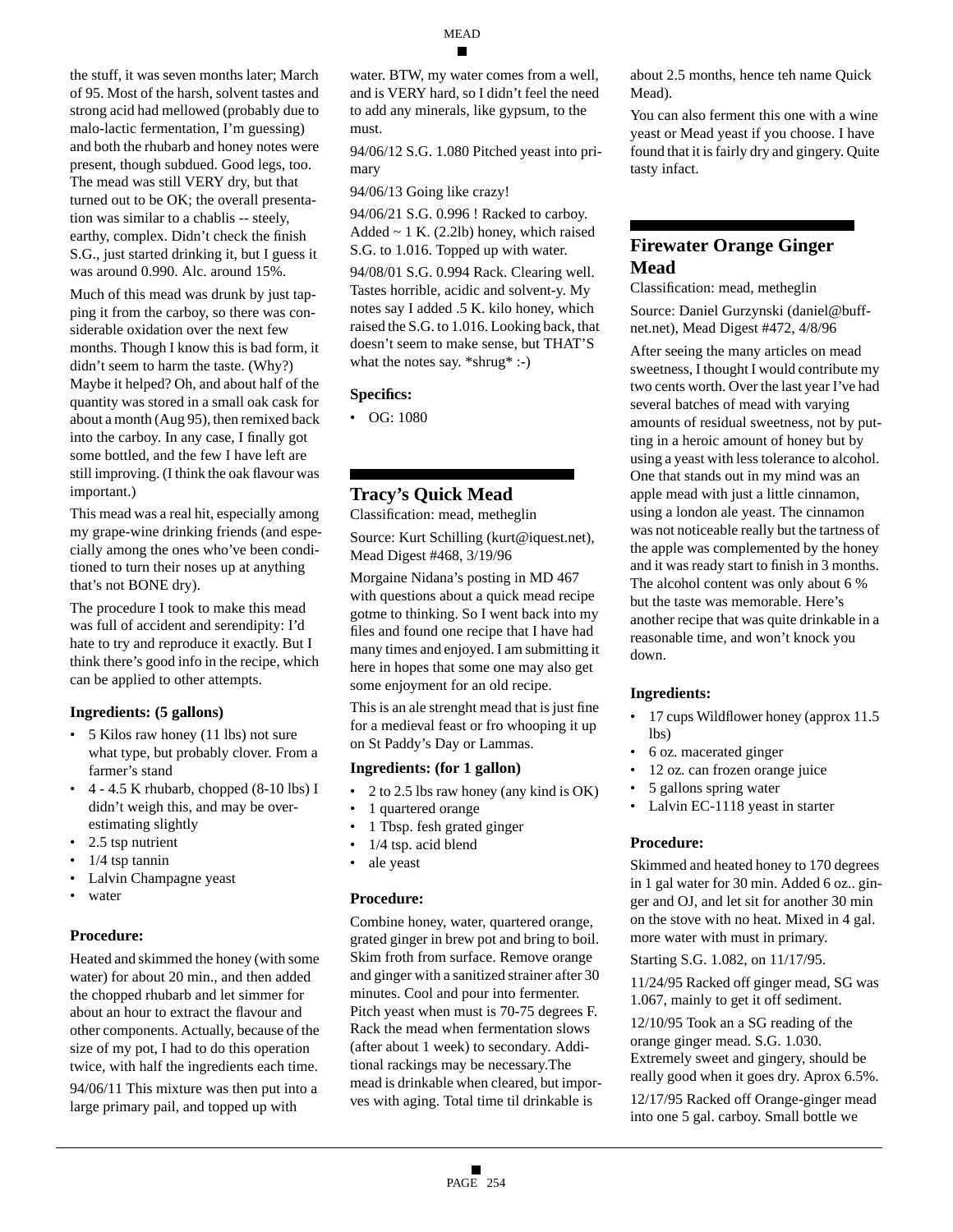tasted last week had an S.G. 1.020 and large carboy had S.G. of 1.040. Loads of crud on the bottom of both containers. Tasted both. Big bottle sample way too sweet, small bottle sample sweet but getting to a drinkable stage. Strong ginger taste in both samples. Time will tell. Small sample already at 7.8% alcohol and is not nearly done.

1/6/96 Tested Orange-Ginger batch. S.G. 1.026. Still very sweet but getting there, need time for this batch to mature.

1/14/95 Racked off Orange-ginger mead. S.G. 1.020. Ginger taste is becoming prominent., honey taste is quite noticable. Overall fruity and sweet, honey Moselle kind of flavour.

2/5/96 Racked off Firewater mead still at S.G.1020. Fine fruity and gingery smell and taste.

2/25/96 Bottled Firewater. S.G. 1.020. A poignant smell, certainly can taste the ginger in it.

#### **Specifics:**

- OG: 1.082
- FG:1020

## **Bracket (Braggot)**

Classification: braggot, bracket, honey Source: Marc Shapiro (mshapiro@ nando.net), r.c.b., 3/6/96

The earliest recipes which I have found for braggot are in *The Closet of Sir Kenelme Digby Knight Opened*, originally printed in 1669 by Sir Kenelme's son after Sir Kenelme's death. These recipies were collected during the first half of the Seventeenth Century and certainly have roots going even farther back. There are two recipies in the book and they have their similarities, as well as their differences. Both call for the brewing of ale and then adding honey and fermenting a second time. I simply add the honey after I finish mashing the grain and ferment only once prior to bottling. The first recipe uses a larger amount of honey, proportionate to the ale, while the second calls for the addition of herbs and spices, including hops. The first recipe calls for forty gallons of ale and 5 gallons (approx 60 lbs or 27 kg) of honey. The second recipe uses only eight to ten lbs of honey (3.6 to 4.5 kg) in 20 gallons of ale.

#### **Ingredients: (per gallon)**

- 1 lb (450g) pale ale malt
- 4 oz (100g) crystal malt
- $\cdot$  1 lb (450g) honey
- water to make 1 gallon (4 liters)
- hops

#### **Procedure:**

Mash the grains as you would for beer. Add hops to your own taste. I use only a small amount of hops and add it at the end of the boil for aromatics, only. After removing the wort from the heat, add the honey and stir well. Ferment as normal. Bottle and allow several months for carbonation and ageing (remember, this will probably be about 7% alcohol, not 3% or 4%).

# **Tropical Ambrosia Melomel**

Classification: mead, melomel, fruit cocktail, mangoes, tangerine

Source: Charlie Moody, chmood@photobooks.atdc.gatech.edu, Mead Digest #465, 3/5/96

What an incredible mess I've made!!!

Sevananda, the local co-op, had some real nice orange blossom honey, and the idea here is to use fruits that will support and enhance the flavor of the honey. I thought the cranberries would make a nice counterpoint to all the sweet fruit, and that the t ea might add depth, or character, or something.

#### **Ingredients:**

- 14.5 # orange blossom honey (unprocessed?)
- 4.5 G spring water
- 2 pineapples, from maui, peeled & chunked
- 4 mangoes, from mexico, peeled  $\&$ chunked
- 1 tangerine, organic (kimmow?), sliced & seeded
- cranberries, dried (no sulphites), 2 cups
- ginger juice, hawaiian baby, 7 ounces
- tea, strong, black, 1 cup
- zest of 2 limes
- love of 3 oranges (no, I mean zest! ;)
- yeast hulls, 3.5 tsp
- 7 yeast energiser tablets (B-1 & lactose)
- 1 qt yeast starter: bread yeast, 3 packets water, boiling, 2.5 pints honey, generic, 1 cup yeast, RS Premier Couvee, 2 packets

#### **Procedure:**

I heated 2 gallons of water, then added 5 quarts of the honey, got it all stirred in, then brought the temp. up to about 180F. Kept it there for 30 min. Everything went fine until I started adding the fruit to the must. I quickly realised that the pot I was cooking in was running out of room, and I still had plenty of fruit to go!

I grabbed my half-gallon pyrex cup & scooped out about 3 pints, and added the rest of the fruit to it, stuck it in the microwave & zapped it several times, stirring after each zap, while struggling to get a completely-full 4-gallon pot off the stove and i nto to sink to cool. \*sigh\* Not all the must made it.

The stuff was thick as anything and \*extremely\* sweet (apparently even more so than my first must  $(SG=1.1225)$ , so I figured I'd better dilute it some...oops, then I had 6.5 G of must filling up my 6.5 G fermenting bucket! \*sigh\* Now it's a two-carboy b atch...at least there was room for the yeast!

Ever try to pick up a \*full\* 6.5 G bucket  $&$ pour it \*all\* into a funnel perched on top of a carboy? \*sigh\* Of course you haven't, and neither have I: I started bailing into the funnel, and making an incredible wreck of the kitchen...which I managed to track all over the carpet....

By this time, I had fruit clogging the funnel, pools of fresh honey-glue creeping across my kitchen counters and floor, sticky spots on the floor throughout the house, and two open carboys, but I finally got the fruit distributed between the bottles, got the fruit \*rammed\* through the funnel and \*into\* the carboys (\*grrr\*), locks installed, and everything cleaned up (or at least, wiped down).

No, I'm fine, really...\*pant\*pant\*pant\*....

The result? I now have  $+/- 7$  gallons of fruit-punch melomel producing CO2 in industrial quantities: bubbling about every 1.5 seconds. The stuff smells and tastes heavenly, but the must is really much too sweet for me to drink, even though the starting gravity is 'only' 1.090.

This batch was much more work than my first one, even though the first batch took me a full 2 days, what w/ the herbs and all. Partly, I was thrown by my mis-calculation of the must's volume, and that had me playing catch-up from then on.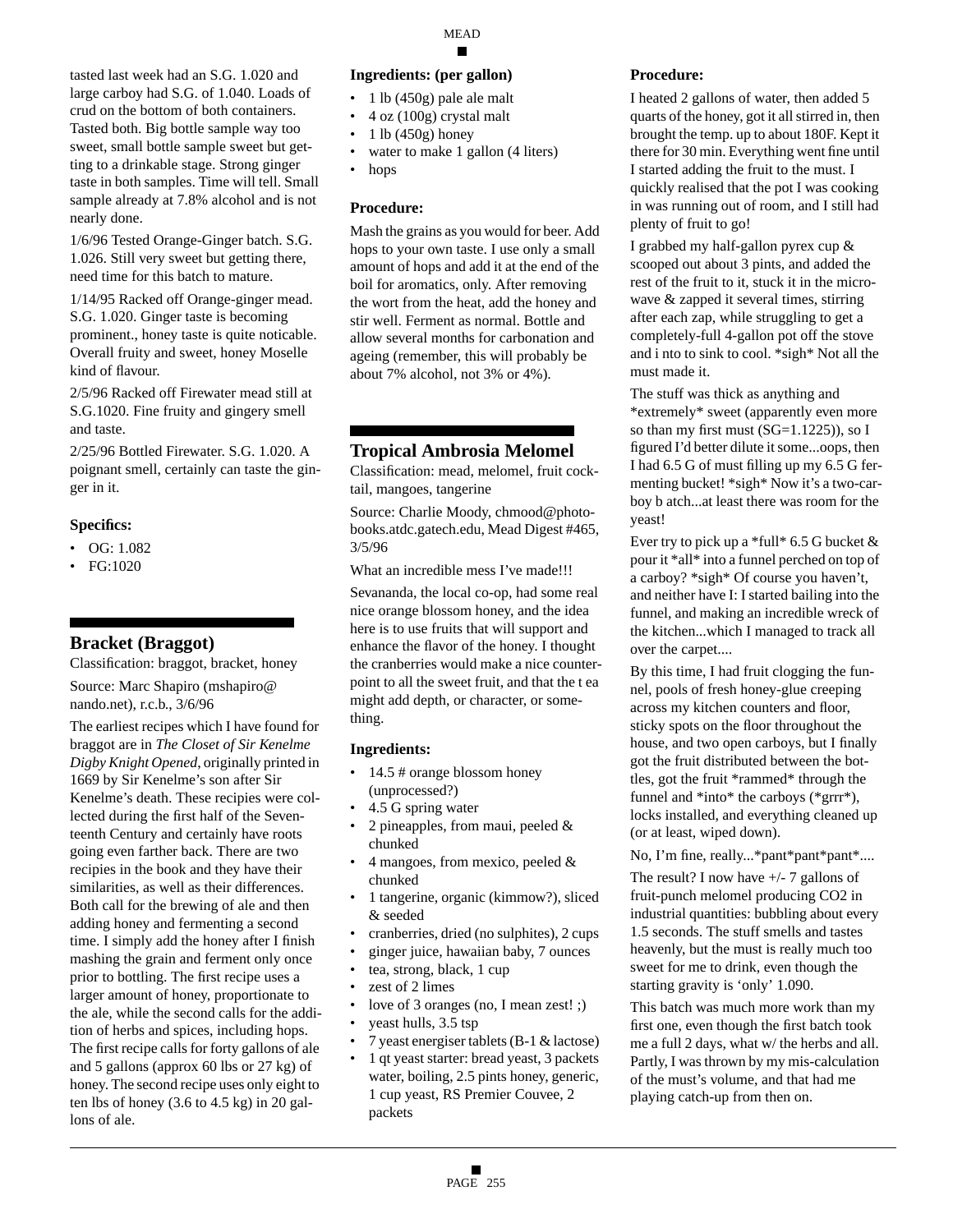03/05/96 - I just noticed what seems to be a crack in the 5-gallon carboy, and (very) minor seepage around it. Was this crack there before? Did I somehow knock the bottle against another, and if so, is there \*loose\* \*glass\* in my mead??? I suppose CARE FUL racking might take care of it.... I would \*hate\* to have to throw this out!

# **(Mostly) Traditional Tupelo Honey**

Classification: mead, traditional mead

Source: Charlie Moody, chmood@photobooks.atdc.gatech.edu, Mead Digest #465, 3/5/96

That's it. Nothing fancy about this one, but so what? My first two meads were real production numbers!

I'd like this one to end up as a sippin' mead, with just enough sweetness to balance the tupelo signature & the "acid blend" ('course, who knows if there's enough of any of that to make a difference?).

This was my second batch of mead in two days, and it was a marked contrast to last night's performance. Very businesslike: I was well set-up, knew what I wanted to do, ran thru it dry, then just did it. I had no desire to repeat last night's mess (and its laborious cleanup)!

#### **Ingredients:**

- 12.5 # tupelo honey (unprocessed?)
- 3.5 G spring water
- 1.0 pt "acid blend": cranberries, dried, 1 cup tea, strong, black, 1 cup lemon juice, from 2 lemons
- 1.0 T yeast hulls
- 6 each yeast energiser tablets (B-1  $\&$ lactose (?))
- .75 G yeast starter: bread yeast, 3 packets water, boiling, 2.5 pints honey, generic, 1 cup yeast, RS Premier Couvee, 2 packets

#### **Procedure:**

Fixed up the starter this afternoon: emptied the bread yeast into a 1/2 G pyrex measuring cup (thank the gods for pyrex!), whisked it into a cup of boiling water; added a cup of honey & whisked that in,

an hour, the lid was chattering away hap-

MEAD

pily. After sterilising everything, I brought 2 G of spring water to a boil, added 4 quarts of tupelo honey from the local co-op, brought it up to 180F & kept it there for 30 min. Turned off the stove & added the "acid blend". I thought the lemon would be a n ice note w/ the tupelo, and the cranberries' tartness a nice contrast. The tea was added for 'depth' (?). Then the hulls & energiser got stirred well in, and the whole thing sat in an ice bath in the sink for an hour or so.

Poured the must into 1.5 gallons of cold water, & quickly scooped some up for the gravity test: 1.100, on the nose! The flavor is much milder than I'd expected, and there's less of a sense of sweetness than my other musts (generic/1.1225, orange/ 1.090).

I still have a quart of that same honey, and I'll probably be feeding this one as it goes along, if the premier couvee is as attenuative as everyone says.

03/04/96 - bubbling once every 2 seconds. Smells remarkably like tupelo honey....

# **Shaolin Joy Juice**

Classification: mead, metheglin

Source: Charlie Moody, chmood@photobooks.atdc.gatech.edu, Mead Digest #465, 3/5/96

I've been interested in medicine and herbology (particularly Chinese) for a long time, and so when I read about metheglyns, my interest (already high) definitely perked up. Naturally, I wanted to make a medicine-metheglyn: one w/ tonic herbs, not just s pices, but it seems that none of the recipes (save those, perhaps, of Sir Digbie) use, or even discuss tonic herbs...just flavorings.

Undaunted, I burrowed my way into my health shelf for info on tonic herbs, even while I was inhaling NCJoH and the MLD archives, and after a while, pieced together a tonic herbal recipe.

NOTICE: this recipe is EXPERIMENTAL - do NOT try this at home!!!

This recipe is a starting point for my own investigations, and is certain to mutate considerably before it becomes a balanced and recommendable tonic. Your health, safety and comfort are YOUR responsibility: mess around w/ chinese herbs and you do so \*e ntirely\* at YOUR \*OWN\* RISK!

#### **Ingredients:**

- Spice/herb extract as described below
- 10 lbs honey, generic (Sam's Club)
- 1 gal water, spring
- flavorings: ginger, 8 oz peeled, thinsliced, and soaked in honey
- cardamom seeds, green, 3 pods' worth
- limes, 2, thin-sliced
- raisins, 1 cup
- mace, 1 tsp
- cinnamon, crushed, 1 stick, in a tied muslin bag
- cloves, crushed, 1 tsp, in a tied muslin bag;
- nutmeg, crushed, 1 nut, in a tied muslin bag
- 1 pint yeast starter: raisins, mashed, .25 cup
- honey, generic, .50 cup
- water, boiling, 1.50 cup
- yeast, RS Pasteur Champagne, 1 pkt

#### **Procedure:**

Creating an extraction from the herbs took pretty much all of 2/3/96 (9am-1am); double-container water bath method, three rounds.

1 part each:

- tang kuei
- polygonum multiflorum
- lychii fruit
- schizandra berries
- asparagi
- rehmannia (processed)
- licorice root
- morindae
- atractylodis

2 parts each:

- ginseng, chinese
- astragalus
- ginseng, american
- jujube dates

#### 1/2 part:

• eucommia bark

#### trace/pinch:

- peony root
- gum frankincense
- gum myrrh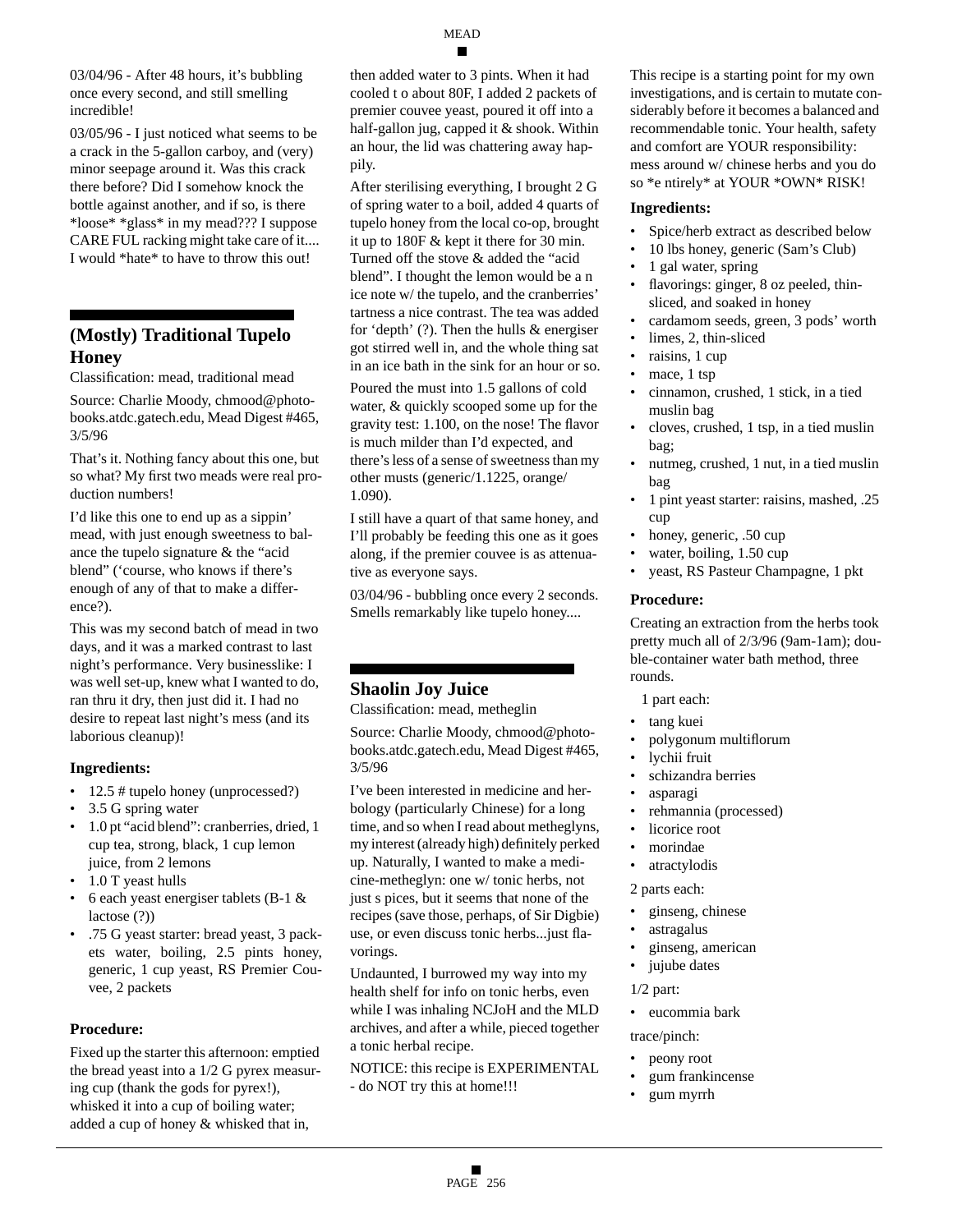Result: 3 quarts of fluid extract.

So: I boiled 1 gal. water, added 1 gal honey, and all the flavorings, and brought the temperature up; I figured I'd let the scum rise & skim it off, but not actually boil it. Didn't occur to me that a lot of the flavorings would float....

I skimmed off the scum (and most of the raisins & mace & lime), and pulled out about half the ginger (the more I thought about it, the more I began to doubt using so much...). Eventually, the scum slowed down; I cut the heat off, added the herb extract, and set it in the sink to cool (that was the weekend it was 50 below in Minnesota, so no ice was necessary ;)).

Because of the herbs, I kept the pot covered. In future batches, I'll just add the already-pasteurised extract to the pitching bucket & save myself the extra grief.

When the must had cooled to 95F, I poured it into the bucket, along with a half-gallon of ice water, snapped on the lid, and shook it hard for a while. Pulling the lid off, I dipped a test sample, and pitched the starter.

Original gravity is 1.1225 (!)

After repeating the shaking, I poured off into a 3-gal carboy. O gawd, it's filling up too fast - do I have another jug? Found a half-gallon jug, did a quickie sterilisation on it (difficult to do w/ crossed fingers), and gave it the rest. (Turns out I have almost \*exactly\* 3 gallons, but hey....)

Eighteen hours later, it's bubbling once every 10 seconds!

03/04/96 - After a month, it had slowed to once in 40 seconds, so yesterday afternoon, I poured the half-gallon into the carboy, added 3 yeast energiser tablets, and 2 teaspoons of yeast hulls. As of 19:52 today, it's bubbling every 7 seconds.

# **Mead or Braggot**

Classification: mead, braggot, metheglin

Source: Dan McConnell (danmcc@umich. edu), Mead Digest #455, 1/29/96

I wasn't planning to add the hops, but the recent discussion \*made\* me do it. It hurts too much to sit on the fence, besides the batch that I made last weekend (almost identical but with Light DME, Grains-of-Paradise and Star Anise in addition to the coriander and orange) tasted like it could

use a little hop when I racked it after the primary fermentation was complete.

So, what have I got here? Braggot? Metheglyn? I think it's a braggot, but I don't know, it depends on how it turns out. It will not be carbonated, all my meads are still, almost always dry and cork finished. I don't expect much hop flavor. I don't expect much malt flavor either (but lots of color). If there is some malt character, I might call it a braggot, if not I might call it \*Mead\*. In any case, I'll still be happy. I won't HAVE to call it anything unless it is good enough to enter in a competition, then I'll deal with it and force-fit it into some category.

What's my point? I'm making this to please myself and try something different, a little wacked, something that I've never tasted before. I am definately NOT making this with braggot competition guidelines in mind. That is simply too restrictive and it's much more fun to color outside the lines.

This mead may be great or it may be a dismal failure. It sure smells good now (I think the hops were a good idea). See ya in about three years.

#### **Ingredients: (6-7 gallons)**

- 2 lb Dark DME
- 40 gr Corriander
- 40 gr Bitter Orange
- 48 gr Hallertau Hop Plugs
- 1 gal Fruit Blossom Honey (cherry, peach, apricot)
- YCKCo W22 wine yeast

#### **Procedure:**

Bring extract to boil and add spices and hops. Boil 15 minutes and add honey. Kill heat, steep, cool and ferment.

I want this to ferment to dryness, or off-dry.

# **Pomegranate Mead**

Classification: mead, melomel, pomegranate mead

Source: Rebecca Sobol (sobol@ofps. ucar.edu), Mead Digest #473, 4/14/96

This mead still has a nice red color, but it's fading to orange. Good pomegranate flavor comes through nicely. It's pretty dry and doesn't really sparkle. Still has a bite that I associate with a young mead that needs more aging. The last few sips from my glass tasted better and more like pomegranates than the first few sips. Try a gourmet grocery store, or possibly a middle-eastern grocery store for the pomegranate juice.

#### **Ingredients:**

- 10 pounds raw alfalfa honey from Terry Dorsey (a local beekeeper)
- 5 t yeast nutrient
- 1 t gypsum
- Eldorado Springs water enough for 5 gallons
- 1 package Lalvin (EC-1118 we think) Yeast (started 3 days earlier in honey water)
- 6 qts. R.W. Knudsen Pomegranate juice

# **Procedure:**

Heat honey with water to almost boiling. Add gypsum and yeast nutrient. Skim scum. Keep hot for about 10 minutes to pasturize. Add juice and let sit covered (heat off) for 20 minutes. Cool, pour into carboy and add water to make 5 gallons. Pitch yeast. Stir and store with blow-off tube.

Racked on July 7, 1995.

Hydrometer reading  $(8/2) = 0.995$ .

Hydrometer reading  $(10/12) = 0.995$ .

3/4 cup corn sugar boiled with 1 cup water. Pour liquid sugar into pail, rack mead into pail and stir before bottling. Bottled October 12, 1995.

# **Quick and Dirty Cyser**

Classification: mead, cyser

Source: Marc Shapiro (mshapiro@ nando.net), r.c.b., 4/15/96

## **Ingredients: (for 1 gallon)**

- 3 quarts apple juice
- 2  $1/2$  lbs honey
- 5 to 7 cloves
- 1 stick cinnamon
- 3 slices ginger root (make sure they are thin slices)
- yeast

# **Procedure:**

Mix the honey and apple juice. Heat to 150 F for a few minutes. Put the spices in a muslin, or cheesecloth bag and allow to steep in the hot must. Cover the must and allow it to stand overnight. While this is going on, re-hydrate your yeast and get a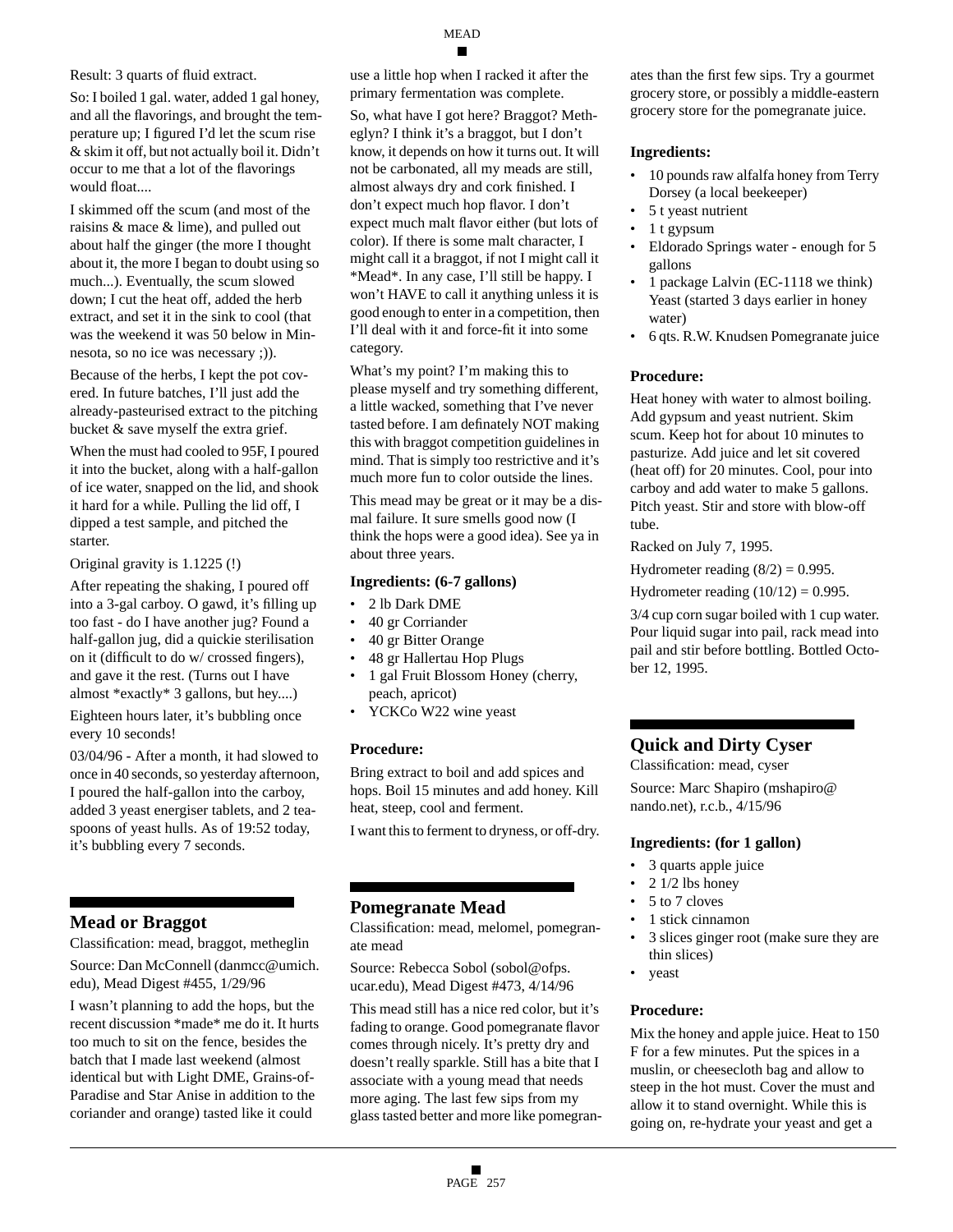starter solution going. Add this to the must the next day. Ferment ant treat using normal methods and precautions.

#### **Orange Blossom Mead**

Classification: mead, traditional mead

Source: Gordon Olson (olson99@mack. Rt66.com), Mead Digest #438, 10/21/95

This mead was started in August of 1994 and bottled in December of that year. At the first round of the AHA National Competition in May 1995, the judges (in Texas) did not recognize the orange blossom aroma and thought it was "yeasty." They scored it at 29 points. In June at the Mazer Cup Competition, the judges thought that the orange blossom aroma was excellent, but the mead needed more complexity. They gave it 36 points. At the New Mexico State Fair competition for wines and meads it received a gold medal and the best of show in the amateur division. The wine judges were impressed by the wonderful bouquet.

This is a very simple mead that get all of its character from the honey. This particular batch of honey had the best aroma of any orange blossom honey that I have ever experience. It is worthwhile to hunt out good smelling and good tasting honeys.

#### **Ingredients: (for 3 gallons)**

- 8.5 pounds American Meadmaker Ultimate Orange Blossom Brewing Honey
- 3 tsp. Beverage People yeast nutrient
- 1.5 tsp. yeast hulls
- Lalvin K1V-1116 yeast (pint of starter)
- 3 tsp calcium carbonate to adjust acidity
- 3 tablets sodium benzoate
- 1 T sparkaloid
- 1 tsp polyclar

#### **Procedure:**

Initially, only six pounds of the honey was added to preboiled water and pasteurized at 150 F for 15 minutes with the yeast nutrient and hulls. After cooling with an immersion chiller, the yeast starter was added and air was pumped through the must for 25 minutes with an aquarium pump.

After one month the specific gravity dropped to 1.008, so the mead was racked and two more pounds of honey were added. After another five weeks, the gravity was 1.020, the pH was 3.2, and the acidity was 0.7% acid. This was too acidic, so I added the calcium carbonate. After another month, the numbers were 1.015, 3.7, and 0.6%. I then added the sodium benzoate to kill off the yeast and another half pound of honey. Three days later I added the sparkaloid and polyclar. Then one week later with a specific gravity of 1.019, I bottled straight from the carboy. I should have waited longer to add the clarifiers and even longer to bottle. Then I would have had less sediment in the bottle.

# **Basilisk**

Classification: mead, metheglin

Source: Russell Mast, Mead Digest #430, 9/13/95

I always like reading about (and drinking about!) new (to me) varieties of honey. If I were you, I would try to brew it with exactly the same recipes and procedures of another mead you made with a different honey, and then compare, and try to take maturity effects into account.

A rule of thumb I've read, but haven't thoroughly tested, is that darker honeys tend to be stronger in flavor and take longer to age to maturity. I have found that darker honeys are stronger in flavor. Tupelo tends to be pretty strongly flavored for it's light color, and matures rather quickly.

#### **Ingredients: (for 1 gallon)**

- ~3.5 lbs. clover honey
- 4-5 cups fresh sweet basil leaves, loosely packed, picked about a week earlier
- "the house yeast"

#### **Procedure:**

First, I boiled a few pints of water with the basil leaves, to make a tea. Leaving the leaves (pardon the pun) in the pot, I added the honey. The temp was right about 150F at that point, so I let it sit for a few minutes to pasteurize. I covered the pot, and put it in a sink filled with ice water. About 20 minutes later it had cooled to about 60F, and I transfered it to a 1-gallon jug which had the dregs from a dandelion wine in it. The dandelion wine was the fourth or fifth reculturing of a yeast I've been using for about a year now. It's a mix of Wyeast European Ale yeast and Wyeast Champagne yeast, probably pretty heavy on the Champagne at this point, due to alcohol

levels. Possibly contaminated, but a sip of the dandelion wine told no such tale. (Though it was very immature, it didn't taste contaminated.) I topped it off with pre-boiled and partially cooled (could have done better, but it mixed in okay) water.

2 days later, it still hadn't started, and then I remembered that I had forgotten to aerate it. There was an airlock on the mead, so I wasn't terribly worried. I shook that jug mightily, aerating with vigor. It is now fermenting merrily, about 1 week later. I think this should probably be the last time I use that yeast.

# **Orange Melomel**

Classification: orange mead, melomel, tea Source: Michael Cuccia (Finadd1620@ aol.com), Mead Digest #472, 4/8/96

For what it's worth, my first mead was a 3 gallon batch of orange melomel that I started on January 16, 1996 (actually 2-1/2 gallons in a 3 gallon carboy since I was warned to be prepared for very active fermentation using fruit). I used "Just Pik't" fresh frozen OJ (not from concentrate, unpastuerized; expensive but you could taste the difference). I basically followed the orange melomel recipe (#11) in Acton and Duncan's "Making Mead."

*[Although note above says 3 gallon batch, the recipe in MLD was based on per gallon amounts, so ingredient list below reflects 1 gallon batch size. --Ed.]*

#### **Ingredients: (for 1 gallon)**

- 1 liter orange juice
- 2.4 pounds honey (med-light colored local wildflower vs. 3 pounds orange blossom as recommended by Acton and Duncan).
- WYeast Labs liquid "sweet mead" yeast w/8oz. apple juice starter
- 2 teaspoons very strong tea (for tannin)
- 1 teaspoon yeast nutrient
- 1-1/4 teasppon acid blend
- pinch of epsom salt

#### **Procedure:**

Treated with 1 dissolved campden tablet per gallon. I waited 36 hrs (w/fermentation lock on) before pitching the yeast starter. As recommended in the book, I brought the room temp up to the upper 70s for the first couple of days and gradually brought it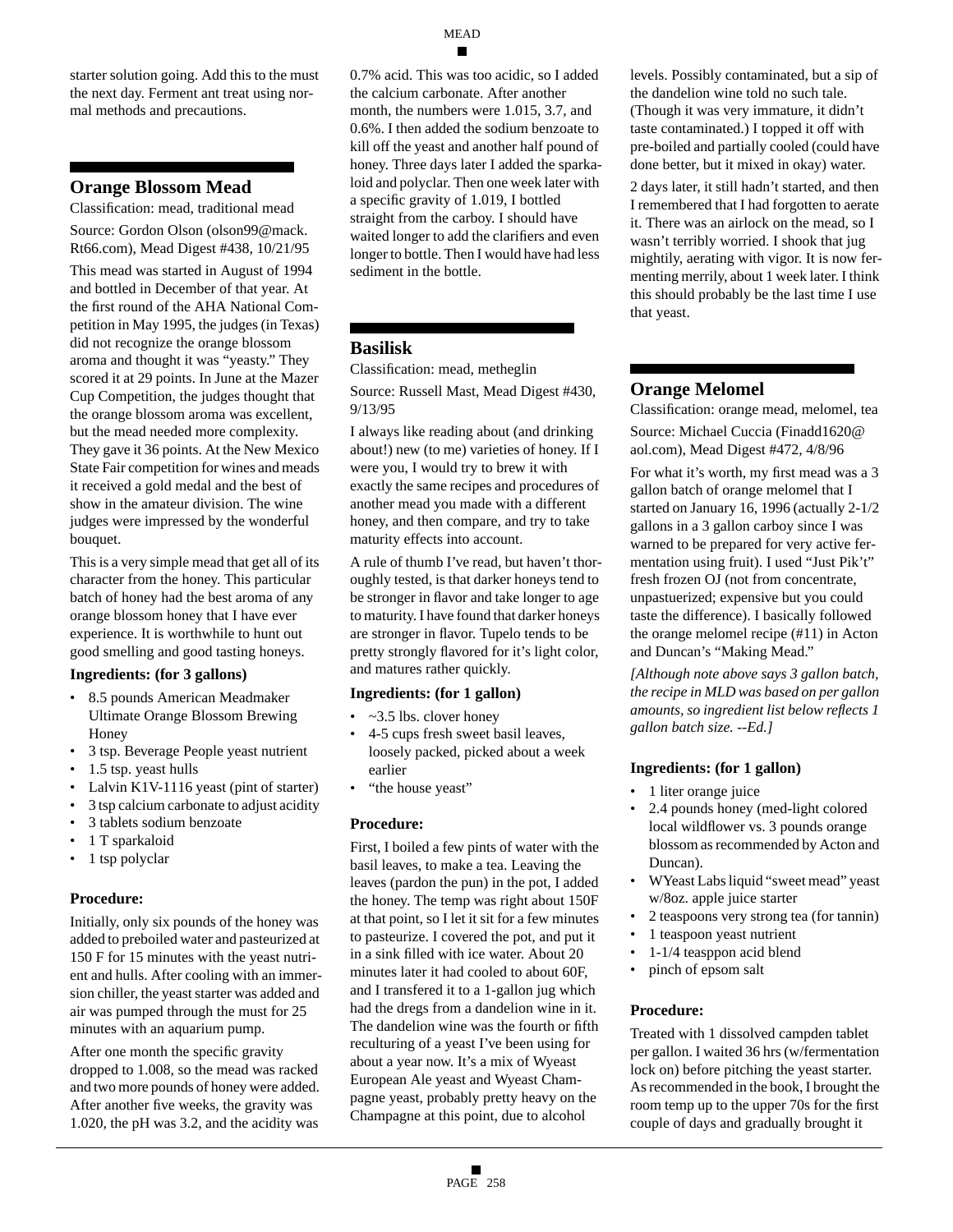down to the mid to upper 60s for the remainder of the fermentation. The fermentation was active w/in 12 hrs. At its peak, it was bubbling like a coffee percolator (2-3 times per second) for the first few days.

A 1"-2" thick orange foam formed at the surface which I resuspended by "swirling" the carboy w/ the fermentation lock on (2x/ day for the first few days only). The fermentation lasted less than 10 days. On the 12th day, I took a gravity reading of 0.994! The recipe recomended first racking at a reading of 1.005; I would have taken readings more frequently if I realized how quickly it would go. At that time, it tasted dry (no sweetness), somewhat harsh, with little orange flavor or aroma.

The color has been a deep orange brown and has been very clear since fermentation ended. After 2-1/2 months, it's dry but seems to be improving; more of a tangy orange taste. I used my new acid testing kit to get an acidity reading of 0.6%; right at the recom. level for fruit wines.

Only speculation at this point, but next time, I would use more honey and begin fermentation in smaller containers without the juice, rack at a gravity of around 1.050 (while fermentation is still active) into a larger carboy onto the juice. Hopefully, this would lead to a slower fermentation with less of the honey and juice flavors going "up in smoke" so quickly. I'd also try to have less head space to avoid possible oxidation problems. If I added any acid it would only be malic and/or tartaric (OJ should have been plenty of citric already). Lastly, I'd ferment at 60degrees and maybe finish off around 75 degrees for a short time only after the fermentation slowed. My other mead batches have started strong and done well at this temperature. Oh yeah, I'm also ordering some Florida fresh orange blossom honey.

#### **Specifics:**

• OG: 1.100

## **King Arthur's Own**

Classification: braggot, honey beer, mead Source: Fred Hardy (fcmbh@access.

digex.net), MLD Issue #500, 9/26/96 I was delighted to learn that King Arthur's

Own braggot won the category at this

This is an all-grain recipe. I have included an extract approximation which will be close.

#### **Ingredients: (6 gallons)**

- 7 1/2 lbs. British Mild Malt
- 1 lb. Home-made amber malt
- 1 lb. Vienna malt
- 1-1/4 tsp. Irish moss (15 minute boil)
- 6 pounds wildflower honey (boil 15 minutes)
- Wyeast #1728 (Scotch ale)

#### **Procedure:**

For both recipes, first make a pound of amber malt. Using pale malt, spread to a depth of 3/4 inch in a glass or aluminum foil lined baking dish. Preheat the oven to 100 degrees C (230 F) and bake for 45 minutes to dry the malt. Increase the temperature to 150 degrees C (300 F) and continue to bake for another 45 minutes. Cool and set aside for a week or so in an air-tight zip lock bag. This allows the malt to mellow and avoids possible harsh flavors.

Crush malts and mash in to stabilize at 60 degrees C (140 F). Hold for 20 minutes. Raise temperature to 68 degrees C (155 F) and hold for 60 minutes for full conversion. Mash out and sparge with 4 3/4 gallons (US) water.

Boil 60 minutes. Add 1 1/4 tsp. Irish Moss for the last 15 minutes of the boil. After 60 minutes, add 6 pounds of wildflower honey and boil for 15 minutes, constantly skimming and discarding the foam.

Force chill, aerate and pitch with 1 qt. yeast starter. I used (and recommend) Wyeast # 1728 (Scotch Ale).

Primary fermentation: 30 days at 18 degrees C (165 F) in glass

Secondary: 130 days (same temp, in glass)

At bottling, make up a cup of yeast starter, and inoculate with a pack of Wyeast # 1056 (Chico ale) a day before bottling. Adding this fresh yeast to the bottling bucket will get carbonation going faster. Carbonate with  $1/2$  cup white table sugar (sucrose) boiled for 5 minutes in 1 1/2 cups of water (cool before adding to bottling bucket). Sample after 2 weeks. Improves greatly with age.

#### **For using malt extract:**

Make and crush amber malt as above. Soak crushed amber malt in 1/2 gal. water at 65 degrees C (150 F) for 30 minutes. Pour the water and grains through a kitchen strainer into at least a 3 gallon pot. Rinse with 1/2 gallons of hot water, catching the rinse water in the pot. Discard the grains. Add another 1/2 gallon to the pot and bring to a boil. Remove from heat and add 7 3/4 pounds of amber dry malt extract and dissolve completely. Return the pot to heat and bring to a boil (watch for boil-over). When malt mixture has settled into a nice boil, add the honey, boil and skim for 15 minutes.

Have ready a fermenter with 3 gallons of cool water in it. Dump the honey/malt mixture into the cool water, aerate and pitch yeast when temperature is below 25 degrees C (77 F). It helps to cool the pot a bit before dumping into the fermenter. Proceed as above.

#### **Specifics:**

- OG of malt: 1.057
- OG of braggot: 1.083
- FG: 1.012

## **MCMC Traditional Mead**

Classification: mead, traditional mead

Source: Ron Raike (ron@mail. creol.ucf.edu), MLD #500, 9/26/96

Mazer Cup Mead Competition First place recipe for Traditional Mead - still - sweet.

#### **Ingredients:**

- 18 lbs. Blended Wildflower Honeys raw - from a baker
- 2.0 cups New York Maple Syrup Grade A - Med. Amber
- 32 oz. fresh lemon and lime juice some pulp - 12 lemons and 8 limes
- 4 pieces (1/8 fruit) dried orange peel
- 5 pieces dried tangerine peel
- 3 pieces dried lemon peel
- 2 oz. coriander
- Wyeast sweet mead yeast

#### **Procedure:**

Started by generating ~4 gal RO water. Then treating it with 1/2 tsp. gypsum, 1/2 tsp. CaCO3, 1/4 tsp Sea Salt. Brought to a full boil in 8 gal. brew pot for 30 min. Heat off, added some orange and some lime peels and 1/2 oz coriander (all ground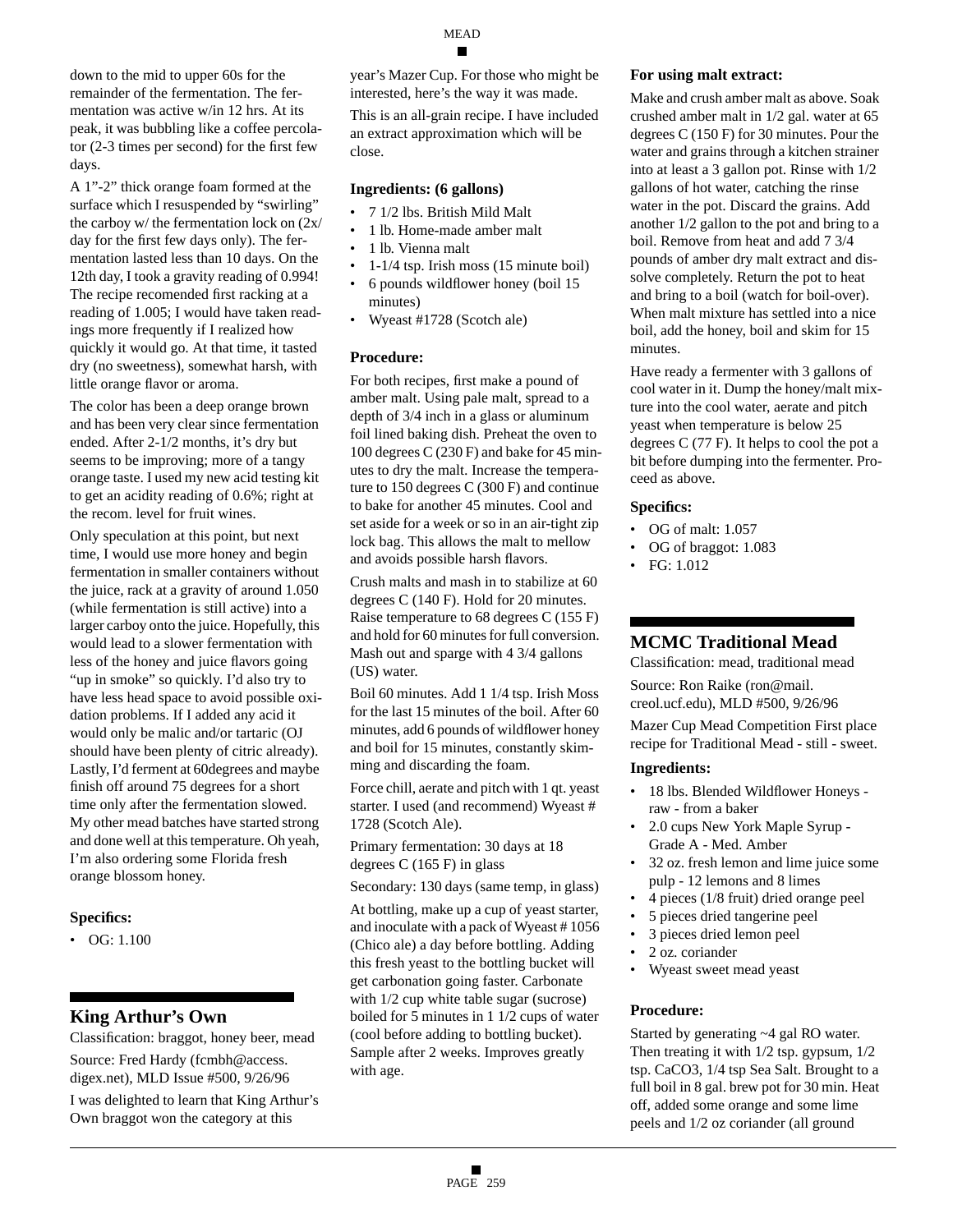together), let sit and cool to 90C. Added Honey and maple syrup. Temp dropped to 80C. Back on heat. Added strained juice of 6 fresh off the tree Florida lemons and 4 fresh Florida limes - 16 oz.

Stirred a few times for 30 min. Temp back up to 90 - kept there. Added juice with pulp - 6 more lemons and 4 limes. Some hot break forming and moving. Chopped remainder peels and coriander in chopper and added. Let sit 10 min. Heat off. Final Temp at 90C. Stirred well (whirl pooled). Covered with saran wrap, put lid back on and ice bathed (lots of ice) for 2.5 hrs. Removed saran wrap to find a nice conical forming upward from the center of the brew pot - from whirl pooling. Clear with spices and fruit mostly in the center. Some haze in suspension. Racked to carboys. 2.5 gal. got the a champagne yeast starter and 3.5 gals. got the Wyeast Mead Sweet yeast starter. Both were started with a honey based starter solution at ~1.050 - 1.5 liters for 1 week repitched twice.

OG of the must was  $\sim$  1.14 - only way to measure was to cut in half with water and measured 1.070. Nice citric smell and taste. Tried to keep temp at 68-75F for fermenting. Champagne carboy was racked at 40 days and bottled 35 days later, very clear and went straight into bottles. FG is 1.020. Kinda hot for my liking.

Racked the Wyeast Sweet carboy in 2 weeks down to 1.065 and bottled 2 months later, very clear and still, no prime straight into bottles. FG is 1.045. This may be considered by some to be a metheglin but the honey and alc's really come through and balance well with the fruit and spice flavor. No nutrients were used. This is the 1st place traditional mead for the '96 MCMC. Judge comments include:"Excellent cacophony of flavors - - this is so big yet well balanced to the Nth degree - clean, not burning or rough" - "Well balanced and very mellow - clean finish and big strength - great job!" ... Thanks.

#### **Specifics:**

- $\bullet$  OG: 1.140
- FG: 1.020

## **Earl Grey Mead**

Classification: mead, metheglin

Source: William Drummond (ronan@digitalexp.com), Mead Digest #509, 11/14/96

#### **Ingredients:**

- 10 Earl Grey tea bags
- 2 lbs. raw honey
- 1 1/3 cup sugar
- 2 pinches savory
- 2 pinches rosemary
- 1 pinch thyme
- 1 pinch of bread yeast
- 1 leaf grey desert sage
- water to fill
- 2 pinches citric acid
- a bit of dregs for a starter

#### **Procedure:**

Place all ingredients in a Dutch oven to boil. Add two egg whites to collect scum. Boil for an hour, pulling scum off often. Let cool. Place in bottles for fermentation. Over the course of the fermentation process, add sugar occasionally to speed up fermentation. Once fermentation stops, cap tightly and age.

#### **Earl Grey Mead (First)**

Classification: mead, metheglin

Source: William Drummond (ronan@digitalexp.com), Mead Digest #509, 11/14/96

#### **Ingredients:**

- 24 oz pear juice, unstrained
- 2 lb honey
- 2 lb sugar
- 100 oz water (about)
- 10 bags of Earl Gray Tea
- 1/4 teaspoon of bread yeast
- 1 egg white

#### **Procedure:**

Boil honey, water and tea for 1 hour. Near the end add a little cinnamon, ginger, clove, rosemary and the egg white. Remove from heat and let stand till warm as removing the scum. Now add the yeast, dissolved in warm water. This brew can be drank in as little as 48 hours, but will be extremely raw.

After a weeks time, add 1 lb of sugar and let ferment. After about 2 weeks more, add the rest of the sugar. This will strengthen it and give a better flavor and keep the mead from "drying out".

For fining the wine, take the shell from an egg that has been dried and powder it with a pinch of salt. Take this and add it to the white of one egg and some wine from your vat and gently stir all back into the brew. Let set for about 2 to 4 days and then filter and bottle the wine. This is a nice natural way with out the use of chemicals.

# **The Evil Californian's Infamous Chili Mead**

Classification: honey, metheglin, pepper mead, chili mead, habanero

Source: Leigh Ann Hussey (leighann@ sybase.com), Mead Digest #507, 11/3/96

You can get "chili honey" from the manufacturer by calling 505-758-4350, or through some hot sauce catalogs. To make an acceptable substitute, grind 2 parts dried hot red NM chilis with 1 part honey in a food processor until pasty. This would also work well with 3 lb honey for a sweeter mead.

#### **Ingredients: (1 gallon)**

- 2 lb honey (I usually use "Wild Mountain" coz it's cheap)
- 8 oz Taos brand "chili honey"
- 1 t crushed dried habanero
- $1/2$  t tannin powder
- 1/4 t citric acid
- $1/2$  t champagne yeast
- 1 t yeast nutrient

#### **Procedure:**

Boil the honeys together with 1 gal water for 5 minutes; add crushed dried chili right at the end. Pour into a gallon wine jug, add acid and tannin and let cool, then add yeast and nutrient. Set airlock on it and let ferment until clear. You may want to rack it off the lees at least once during the ferment. Bottle and age as desired.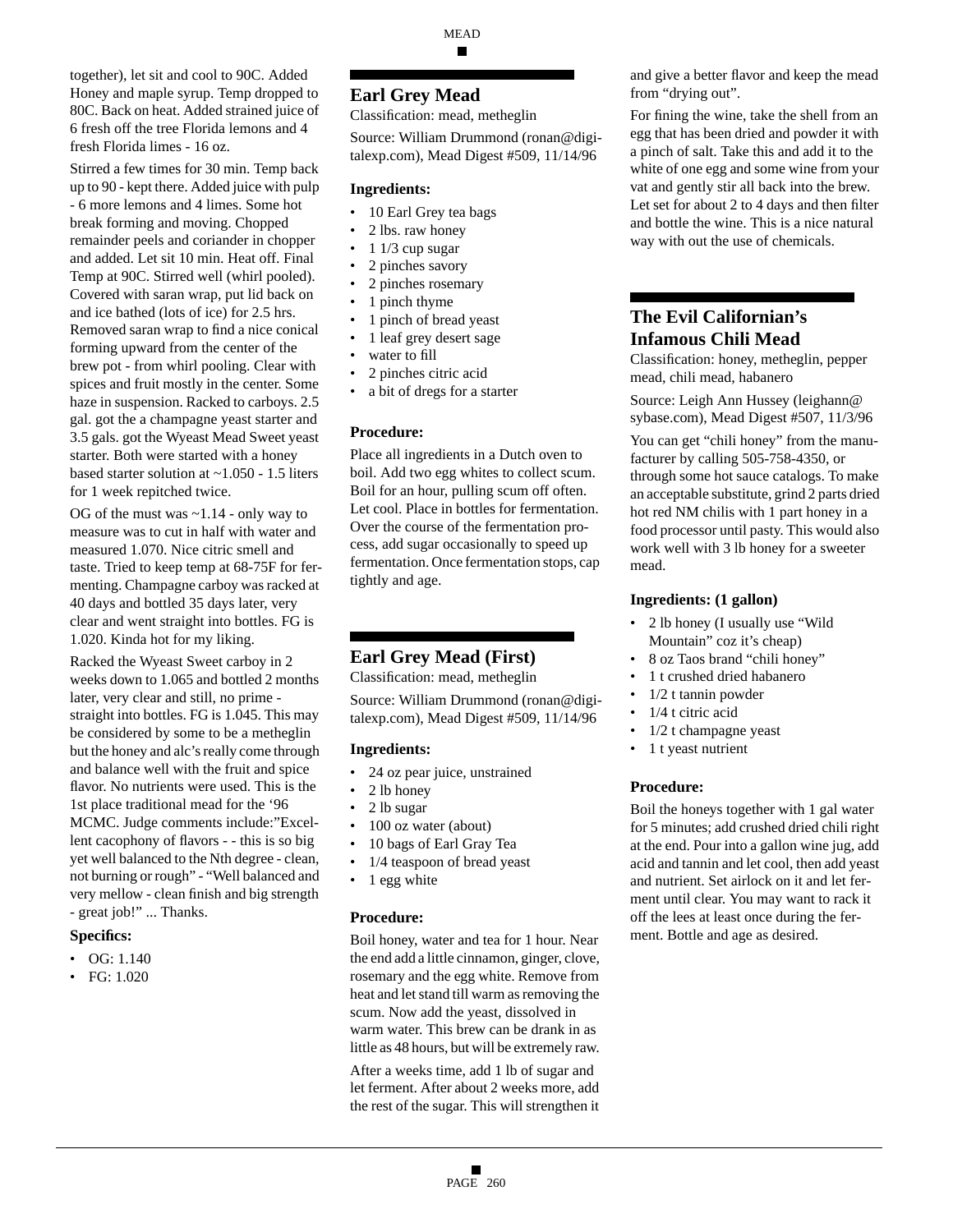# **Happy Happy Mead!**

Classification: mead, metheglin

Source: Richard Bainter (pug@interval.net), r.c.b., 10/16/96

#### **Ingredients:**

- 12 lbs Honey (preferably local)
- 5 lbs White Granulated Sugar
- 6 to 8 Small Lemons
- 2 Large Oranges
- 1 1/2 Cups Orange Juice
- 1 4" pc Ginger Root (bruise with the flat of a knife)
- 3 sticks Cinnamon
- 6 bags Twinning Earl Grey Tea
- 2 whole Star Anise
- 1/8 tsp Cardamom (no more than 1/8
- 2 pkgs Champagne or Ale Yeast

#### **Procedure:**

In a large pot, bring 1 gal. water to a boil. Add honey slowly, keeping near boiling. Bring mixture back to full boil. Remove sudsy foam. This is beeswax and will kill the yeast.

Add sugar and dissolve. Cut oranges and lemons into halves and squeeze into mixture. (use strainer) Add Orange juice. Add squeezed peels. (use cheese cloth bag)

Remove from heat. Add tea and rest of seasonings. After 45 min. remove teabags.

Let cool to 98 degrees and add yeast. Let cool to 80 degrees and remove all seasonings. (I recommend letting this cool at room temp. so that the seaonings will have time to steep.)

Pour into 5 gal. carboy and add water to 5 gal. Mix as best as possible. I'd recommend shaking the bottle once 3/4 full, mixing a full carboy is difficult.

Seal with airlock and store in cool dry place.

Rack after 2-3 months. Mead should start to clear after about 3 months. (This is when I usually rack it.)

## **Tropical Ambrosia Melomel**

Classification: mead, melomel

Source: Charlie Moody (chmood@photobooks.com), Mead Digest #503, 10/13/96

NOTE: I pretty much left it alone all summer, except to rack both carboys into a single 6.5 G & let it sit. Average temp 85F. Color is of apple juice, only richer & deeper, and clear as a bell. Flavor is mellow, fruity, and rich (IMO), still, and just sweet enough - no bite, no off-flavors. Delicious and refreshing - especially chilled!

#### **Ingredients:**

- 14-1/2 # orange blossom honey
- 4-1/2 gallons spring water
- 2 pineapples, peeled, cored & chunked
- 4 mangoes, peeled and chunked
- 1 tangerine, sliced and seeded
- 2 cups dried cranberries
- 7 ounces ginger juice
- 1 cup strong black tea
- zest of 2 limes
- zest of 3 oranges
- 3-1/2 tsp. yeast hulls
- 7 yeast energizer tablets
- 1 quart of yeast starter ( bread yeast, 3 packets - water, boiling, 2.5 pints honey, generic, 1 cup - yeast, RS Premier Couvee, 2 packets)

#### **Procedure:**

I heated 2 gallons of water, then added 5 quarts of the honey, got it all stirred in, then brought the temp. up to about 180F. Kept it there for 30 min. Everything went fine until I started adding the fruit to the must. I quickly realised that the pot I was cooking in was running out of room, and I still had plenty of fruit to go!

I grabbed my half-gallon pyrex cup & scooped out about 3 pints, and added the rest of the fruit to it, stuck it in the microwave & zapped it several times, stirring after each zap, while struggling to get a completely-full 4-gallon pot off the stove and into to sink to cool. \*sigh\* Not all the must made it.

The stuff was thick as anything and \*extremely\* sweet (apparently even more so than my first must (SG=3D1.1225)), so I figured I'd better dilute it some...oops, then I had 6.5 G of must filling up my 6.5 G fermenting bucket! \*sigh\* Now it's a two-carboy batch...at least there was room for the yeast!

Ever try to pick up a \*full\* 6.5 G bucket  $&$ pour it \*all\* into a funnel perched on top of a carboy? \*sigh\* Of course you haven't, and neither have I: I started bailing into the funnel, and making an incredible wreck of the kitchen...which I then managed to track all over the carpet....

By this time, I had fruit clogging the funnel, pools of fresh honey-glue creeping across my kitchen counters and floor, sticky spots on the floor throughout the house, and two open carboys, but I finally got the fruit distributed between the bottles, got the fruit \*rammed\* through the funnel and \*into\* the carboys (\*grrr\*), locks installed, and everything cleaned up (or at least, wiped down).

# **Chocolate Malted Mead**

Classification: mead, metheglin

Source: Charlie Moody, (chmood@photobooks.atdc.gatech.edu), Mead Digest #465, 3/5/96

I bought a "kit" beer from Harry a week or so ago, and he sent a 2-lb tub of amber malt extract with me. The stuff \*smells\* yummy, and I got to thinking (yes, a dangerous thing!) that this is the same stuff they put into malted milk...I'm a big fan of ma lted milk, especially with chocolate....

So, of course, a Chocolate Malted Mead.

## **Ingredients:**

- 1/3 honey, mild
- 1/3 malt, light
- 1/3 honey/malt mix, carmelised carefully
- 2/3 milk
- 1/3 cream
- chocolate / cocoa
- 2-3 vanilla beans
- 1-2 nutmegs?
- 1-2 cinnamons?